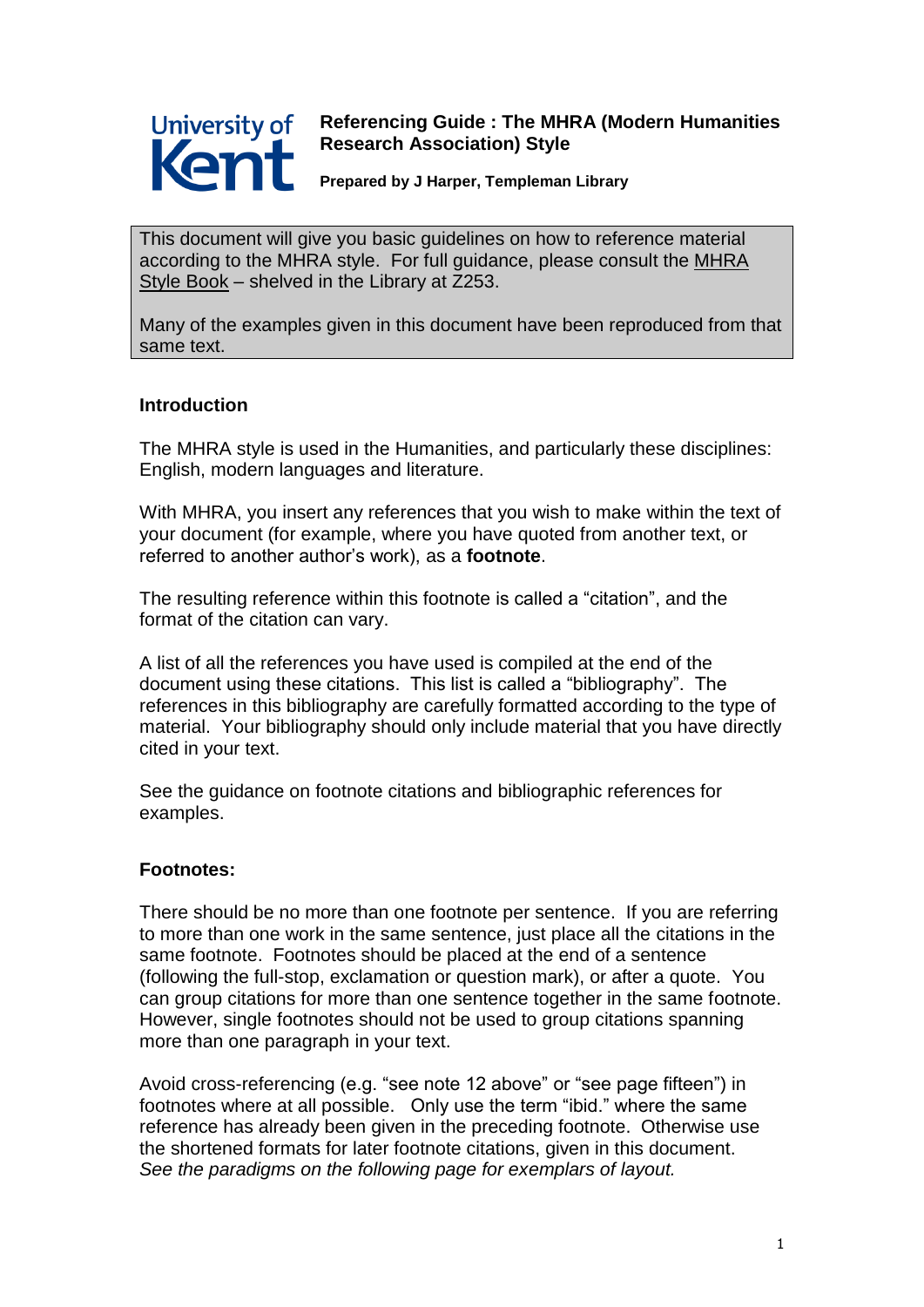## **Quoting in the body of your text:**

The source of quotations within your text must **always** be clearly identified (so the reader can use the bibliography to identify the original work the quote was taken from), and a page reference if appropriate.

Direct quotations in the body of your text should not exceed forty words of prose, or two complete lines of verse, and must be enclosed within **single** quotation marks. Where quotations span more than one line of verse, indicate the line break with an upright "**|**". Indicate omitted text using an ellipsis **[…]**:

[...] the mythical romance of Aengus searching for his love, 'Though I am old with wandering | Through hollow lands and hilly lands' (lines 17-18) endures.<sup>1</sup>

Quotations within a quotation should use double quotation marks. E.g.

[...] Dickens initially defines the violent nature of Bill Sikes' character through others' deference to him `''Well, well, then  $-$  Bill Sikes'', said the Jew, with abject humility' (p. 87).<sup>2</sup>

Longer quotations should be set into the body of your document, as a separate paragraph, with an additional line break between it and the preceding and following lines of text. The quotation may also be either indented or set in a smaller font size to further distinguish it.

The quotation paragraph does not have to be enclosed within quotation marks. However, additional quotations within it should use single quotation marks. Format quotes from plays or verse as it is laid out in the original text. End the quotation with a full-stop, exclamation mark or question mark. Put additional references (page, paragraph, section, act, scene or line numbers) outside this in parentheses. Finally, place the footnote entry at the end of the quotation:

S. Patrick's unspoken condemnation of the pagan Fenians and their warlike existence - setting Irishman against Irishman - seems ironic in a modern context when we consider that the source of much conflict in Ireland's history has been Christianity itself.<sup>3</sup> Yeats explores these tensions between the heathen, golden age of the Fenian warriors, and Christian Ireland, and by extension, notions of Irish nationhood, in his early, epic poem:

S. Patrick. On the flaming stones, without refuge, the limbs of the Fenians are tost; None war on the masters of Hell, who could break up the world in their rage; But kneel and wear out the flags and pray for your soul that is lost Through the demon love of its youth and its godless and passionate age. (Book III, 213-16)<sup>4</sup>

 $\overline{a}$ 

Themes of Irish independence are more obviously expressed in his later political poems, 'Romantic Ireland's dead and gone, | It's with O'Leary in the grave.<sup>15</sup>

<sup>1</sup> William Butler Yeats, 'The Song of Wandering Aengus', in *W.B. Yeats the Major Works*, ed. by Edward Larrissy, rev. edn (Oxford: Oxford University Press, 2001).

<sup>2</sup> Charles Dickens, *Oliver Twist*, ed. by Steven Connor and Michael Slater, Everyman's Library, Rev. edn (London: J.M.Dent, 1997).

John Wolffe, *God and Greater Britain: Religion and National Life in Britain and Ireland, 1843-1945* (London; New York: Routledge, 1994), pp. 73-91. 4

<sup>&#</sup>x27;The Wanderings of Oisin', in *W.B. Yeats the Major Works* (see Yeats above).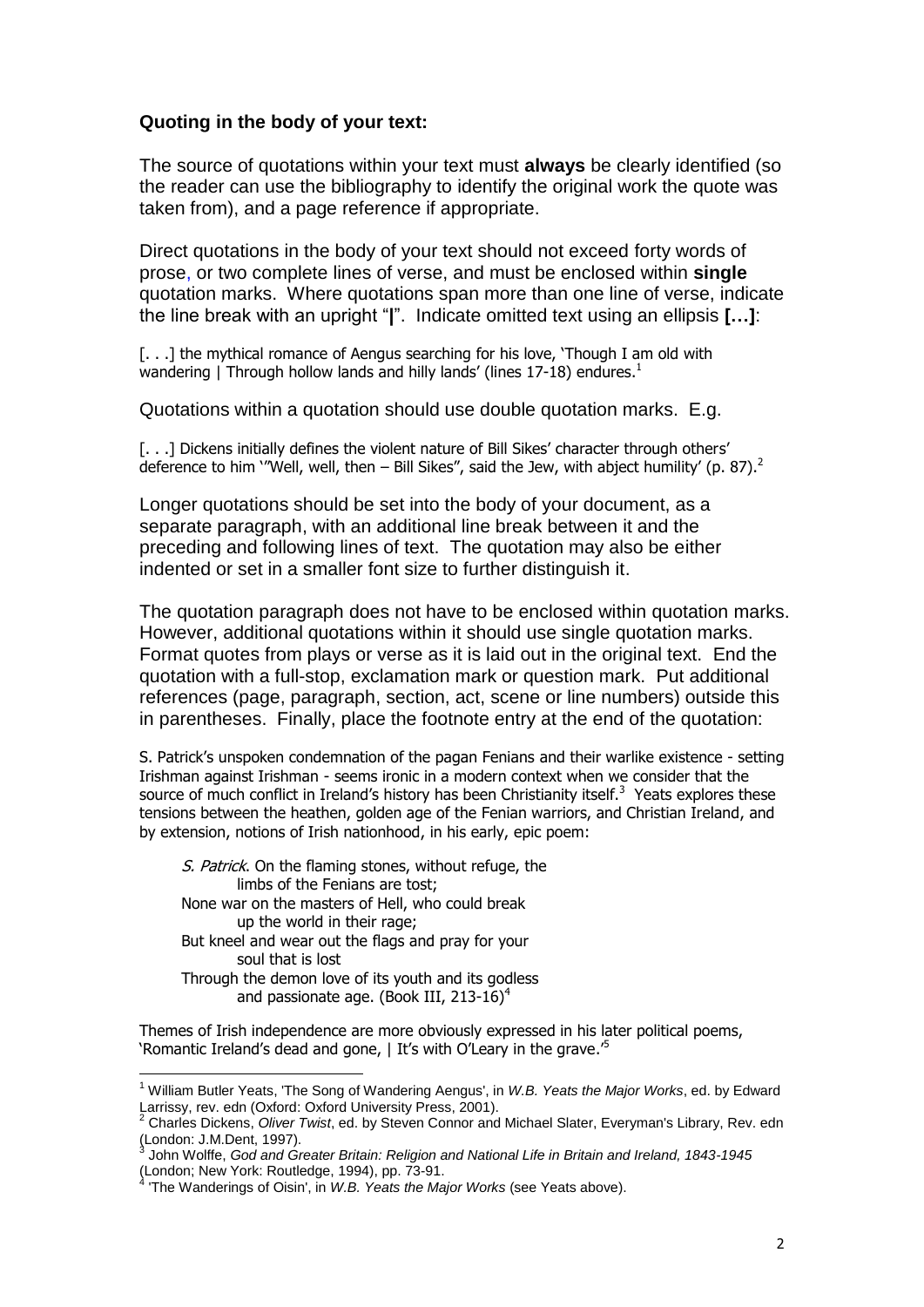# **In-text "Author/Date" references (citations):**

Occasionally, MHRA allows the use of in-text "author/date" citations rather than footnotes in order to reference material that you have quoted or referred to.

Check your departmental handbook to see if this is acceptable. In such instances, the in-text citations will follow a similar format to those applied with the Harvard style of referencing:

| Single author                                                              | Insert the author's surname and publication year<br>(both inside parentheses)                                                          |
|----------------------------------------------------------------------------|----------------------------------------------------------------------------------------------------------------------------------------|
|                                                                            | [] as seen in the characterisation of Raskolnikov<br>(Dostoyevsky 1993).                                                               |
| Multiple authors                                                           | Separate author names with a comma, precede last<br>author name with "&" thus:                                                         |
|                                                                            | [] identified in the canon of Sartre's work (Austin,<br>Rees & Vinaver 1961).                                                          |
| 4 or more authors                                                          | Use first author's surname and the abbreviation "et<br>al." thus:                                                                      |
|                                                                            | [] the subtle distinctions between nineteenth<br>century French and English high culture (Harkness et<br>al. 2003).                    |
| Works published by the<br>same author in the same<br>year                  | Add a letter sequence to the year (a, b, c, d, etc.),<br>and arrange the references in the bibliography<br>according to this sequence: |
|                                                                            | [] articulated in a recent essay on the French<br>dramatists (Smith 1997a).                                                            |
| Works published by<br>different authors with the<br>same name, in the same | Add initials to the author surname, or additional<br>author names (and initials, if necessary) until the<br>citation becomes unique:   |
| year                                                                       | [] the impact of social change on nineteenth<br>century French playwrights (Smith, J 1997).                                            |
| Addition of page<br>references                                             | Add the page reference to the parenthetical citation<br>using a colon following the year                                               |
|                                                                            | [] in the history of German literary criticism<br>(Hohendahl 1988: 217).                                                               |

 5 'September 1913', in *W.B. Yeats* (see Yeats above), 7.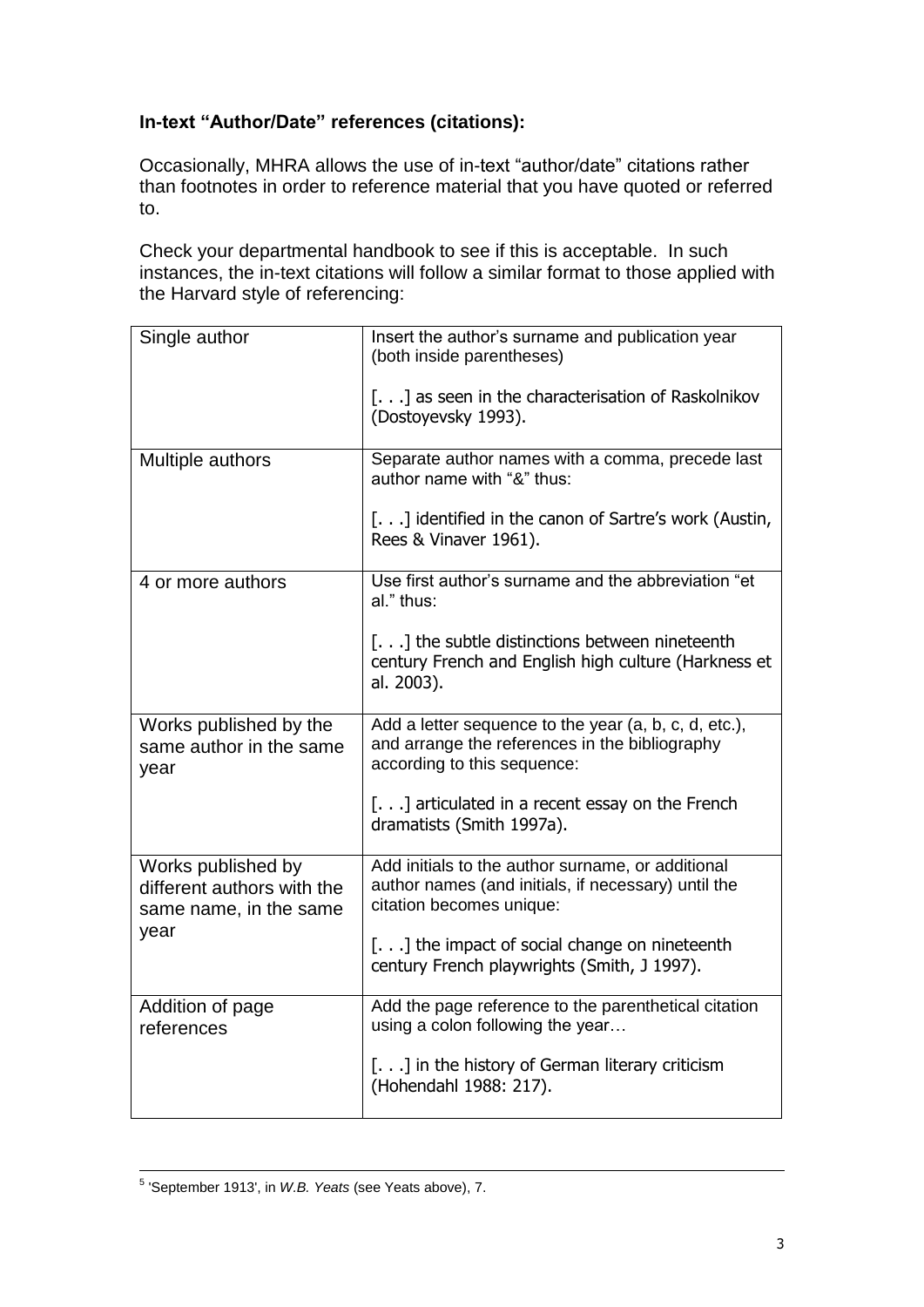| Author's name already<br>given in sentence                  | Include just the year (and page reference, if<br>applicable) inside parentheses:                                                                                                                 |
|-------------------------------------------------------------|--------------------------------------------------------------------------------------------------------------------------------------------------------------------------------------------------|
|                                                             | [] an essay by Fenk Oczion puts forward an<br>entirely different view (1994: 283).                                                                                                               |
| Year already given in<br>sentence                           | Include just the author name (and page reference, if<br>applicable) inside parentheses:                                                                                                          |
|                                                             | [] an earlier essay from 1994 puts forward an<br>entirely different view (Oczion: 283-89).                                                                                                       |
| References to multiple<br>works within the same<br>citation | Separate each citation within the parenthesis with a<br>comma:                                                                                                                                   |
|                                                             | [] shown by a series of intense studies of the<br>author's work (Smith 1990, Jones & Parkin 2002: 23,<br>Allen 2005).                                                                            |
| Author cited in another<br>work (secondary citation)        | Try to avoid this where possible, it is not good<br>practice to cite material that you have not directly<br>read yourself. You should always try to find the<br>original publication.            |
|                                                             | Where unavoidable, refer to the original author, but<br>make it clear that the source of your information is<br>another author and publication, e.g.                                             |
|                                                             | [] A study by Schneider indicates that working is<br>important to the self-esteem, of residents recently<br>released from long term institutions (cited by<br>Forrester Jones et al. 2002: 755). |
|                                                             | [] Forrester Jones et al. refer to Schneider's study<br>on self esteem (2002).                                                                                                                   |
|                                                             | (where Schneider is the original author, and<br>Forrester Jones is the work the original author is<br>mentioned in). Similarly,                                                                  |
|                                                             | [] In response to Woolf's comment that they<br>were not as good as Keats, T.S. Eliot is said to have<br>replied, 'Yes we areWe're trying something harder'<br>(Nicholson & Trautmann 1976: 237). |
| No author                                                   | Use the title in place of the author name:                                                                                                                                                       |
|                                                             | [] accepted definition given (Collins German-<br>English Dictionary 1993).                                                                                                                       |

The footnote citations, bibliographic references and bibliography itself will be formatted according to the examples given in the next sections.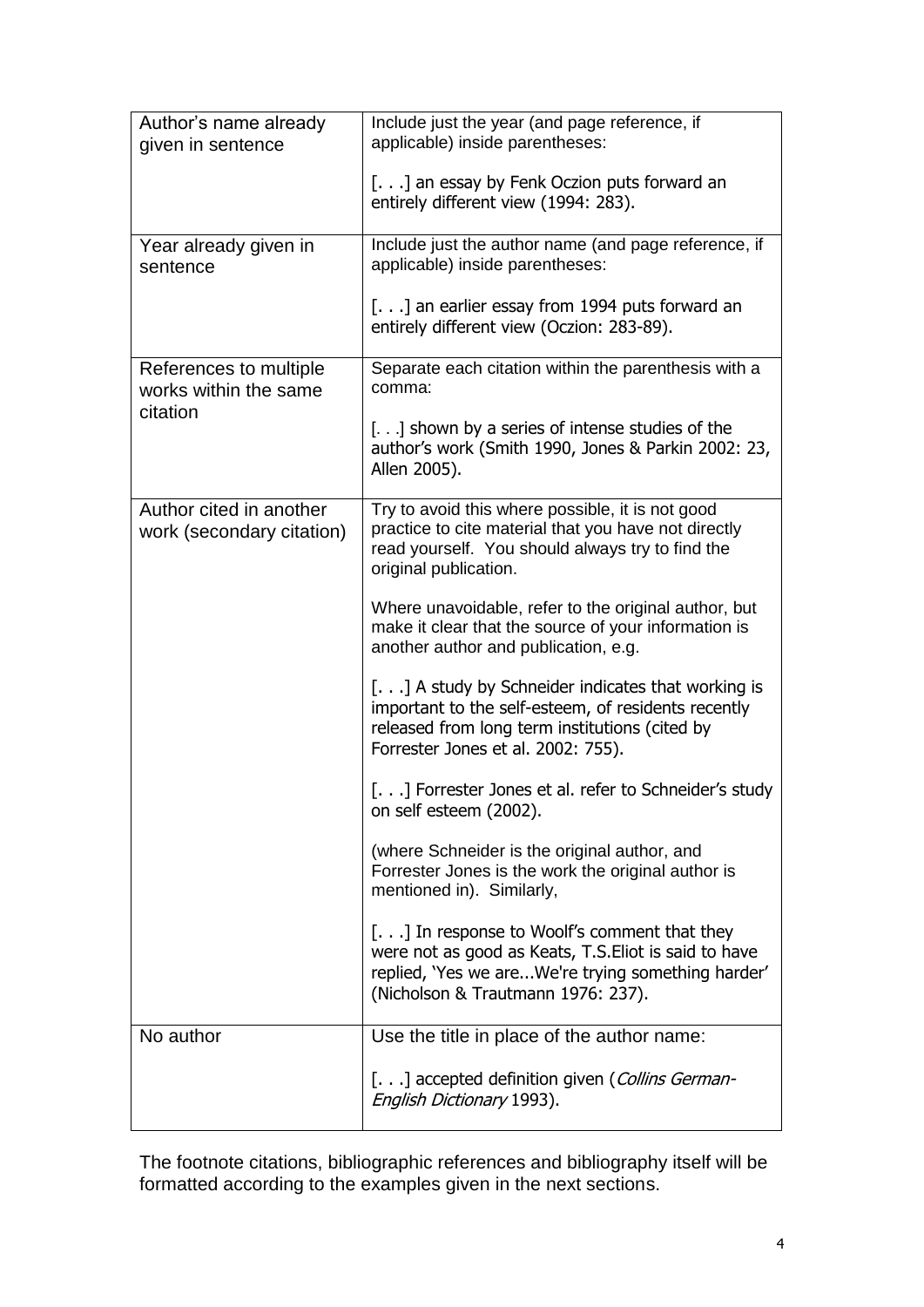## **Footnote citations and bibliographic references:**

Footnote citations should include *all* the bibliographic details of the item referred to or quoted. Include page, paragraph, section, act, scene or line numbers as appropriate.

Footnote citations should be formatted according to the conventions in the table which follows this section. Where the footnote citation is repeated in your document, the reference may take an abbreviated form.

Your bibliography is an alphabetical list of references to every work cited in your document. The references in your bibliography will be derived from the citations made in your footnotes (or in the body of your text, if you are using the author-date system). Bibliographic references usually differ slightly in format from the original footnote citation.

#### *Later footnote citations:*

Where different parts of the same text are referred to later in your document, use an abbreviated form of the reference in your footnotes. This will consist of the author"s name followed by a comma, then a volume or act number (if applicable) in small, upper case roman numerals, and a page reference or the scene/chapter, verse, and line numbers. Separate any volume, act, scene, chapter, verse and line details with a period (full-stop):

Wolffe, p. 74. Dean, pp. 281-97 (p.286). <sup>6</sup> Doyle,  $vm$ , 159.  $<sup>7</sup>$ </sup>

Where more than one work by the same author has been cited, use the author name and a short form of the title, e.g.:

Yeats, 'Wandering Aengus', 17-18, 23. 8 Dean, 'Twelfth Night and Transubstantiation', pp. 281-97 (p. 286) Dostoyevsky, Brothers Karamazov, p. 148.

Where there is no author, or the text can be clearly identified from the title alone, use a short form of the title, e.g.:

Aeneid, vi. 215. <sup>9</sup> Macbeth,  $\scriptstyle\rm III.$  4. 99-107.  $^{\,\rm 10}$ Encyclopaedia Britannica, x. 944-45.  $^{\,11}$ 

 $6$  Where page 286 of a journal article spanning pages 281-297, has been referenced.

<sup>&</sup>lt;sup>7</sup> Where volume eight, page 159 of the set is being referenced. Omit the 'p./pp.' prefix to the page numbers when a volume number is present.

<sup>&</sup>lt;sup>8</sup> Where the lines quoted are 17-18, and 23. N.B. chapter, article or poem titles are given in single inverted commas, not italics (which are reserved for titles of major works, such as the journal or anthology the chapter or article was published in).

<sup>&</sup>lt;sup>9</sup> Where book six of the Aeneid, line 215 is being quoted.

<sup>10</sup> Where Act three, Scene four, lines 99-107 are being referenced. Separate volume/act numbers (in small capital roman numberals), and chapter/scene/book/verse numbers (in arabic numerals) from line number references using full-stops.

<sup>&</sup>lt;sup>1</sup> Where volume ten of the *Encyclopaedia Britannica* has been referenced.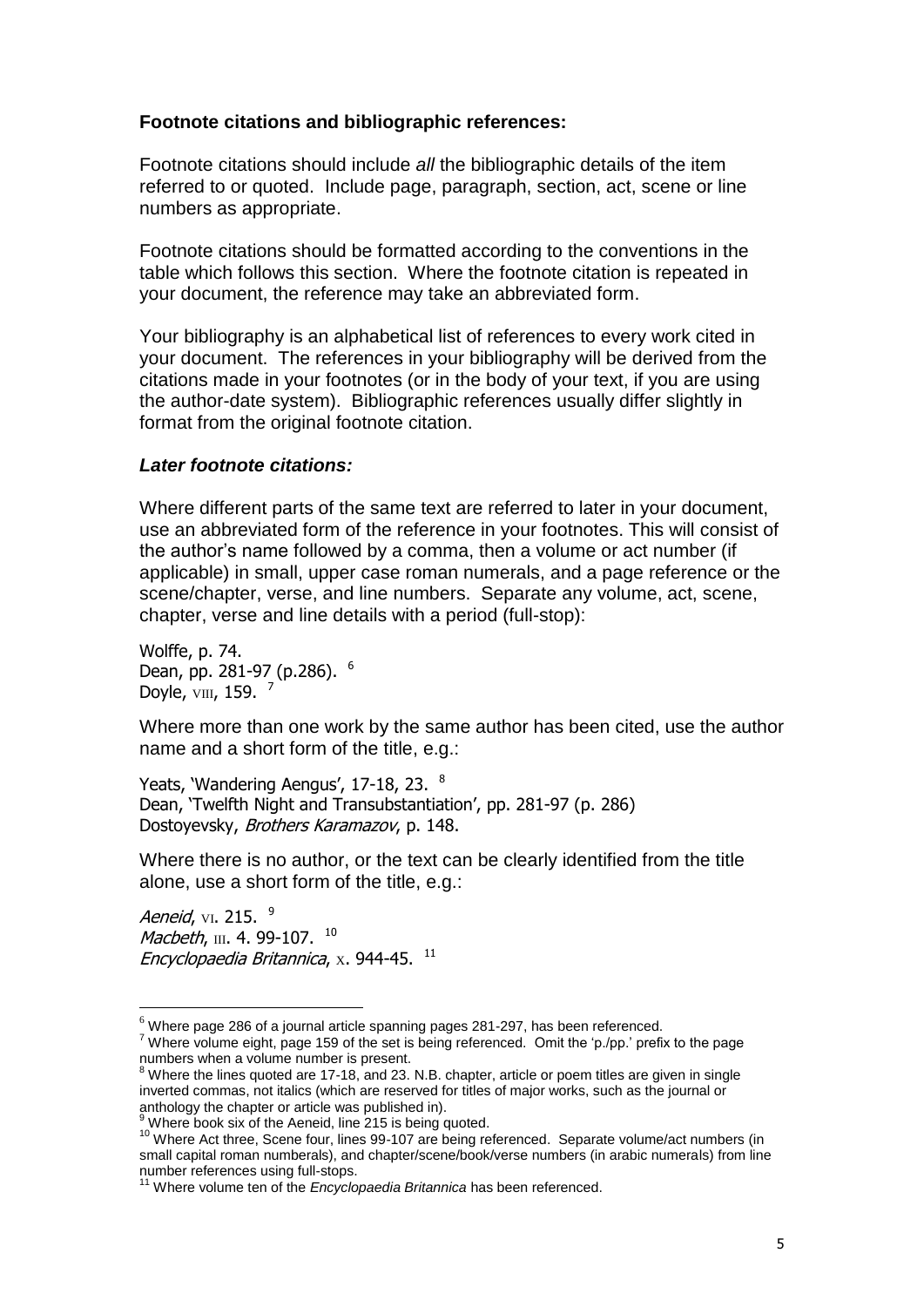Multiple references to an exact same quote or text need not be referred to each time in new footnotes. Simply state in the first, full reference footnote, that "Further references (to this edition etc.), are given after quotations/mentions in the text". Then use a short form of the reference in the text of your document (see above).

Different materials are referenced in different ways. See the table below for guidance on the correct format a footnote reference, subsequent footnote reference, and bibliographic reference for each type of material should take.

**Follow all conventions regarding layout, punctuation and abbreviations!!** Use commas, full stops, parentheses, etc. exactly as they are used in the following examples. Apply this to any abbreviations such as *trans.*, *ed./eds.* (edior/editors), *edn* (edition), *vols* (volumes), *repr.* (reprinted), *p./pp.* (page/pages) etc.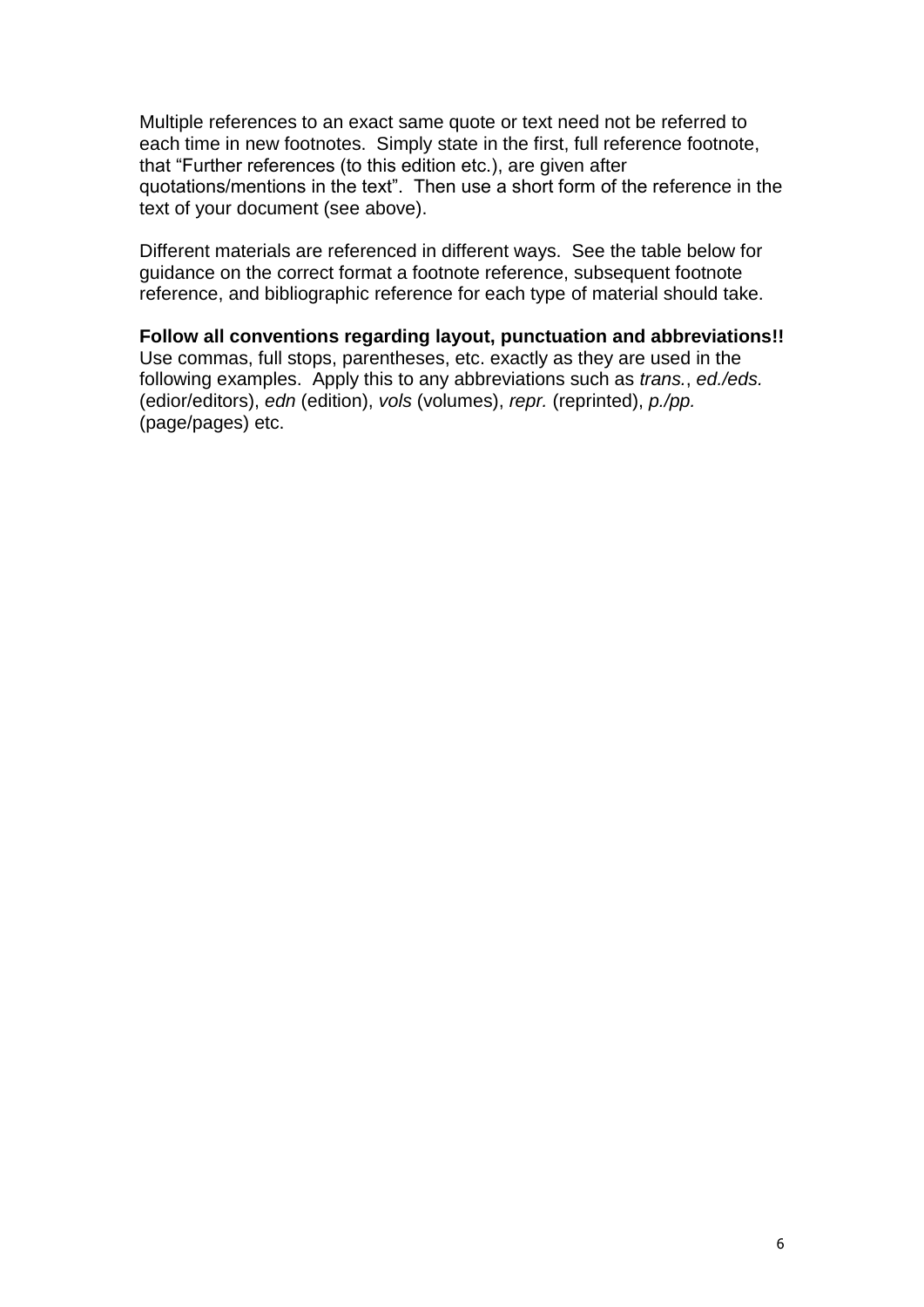| <b>Authored books</b> |                                                                                                                                                                                                                                                                                                                                                                                                                                    |
|-----------------------|------------------------------------------------------------------------------------------------------------------------------------------------------------------------------------------------------------------------------------------------------------------------------------------------------------------------------------------------------------------------------------------------------------------------------------|
| Single Author         | <b>Footnote citation format:</b><br>Start the reference with the author's first name and/or<br>initials, then their surname, a comma and the title (in <i>italics</i> ,<br>and using Upper Title Case for Titles in the English<br>Language <sup>12</sup> ). Lastly, include the publication details in<br>parentheses (place: publisher, year published) <sup>13</sup> , then a<br>comma and the appropriate page reference, e.g. |
|                       | Paul B. Davis, The Penguin Dickens Companion: The                                                                                                                                                                                                                                                                                                                                                                                  |
|                       | Essential Reference to His Life and Work (London:                                                                                                                                                                                                                                                                                                                                                                                  |
|                       | Penguin, 1999), p. 219.                                                                                                                                                                                                                                                                                                                                                                                                            |
|                       | Initial footnote citations for all the following examples of authored<br>books will adhere to this format, unless otherwise specified                                                                                                                                                                                                                                                                                              |
|                       | Later footnote citations to the same edition:<br>Use the author's surname, a comma, the short title of the<br>work (if more than one text by the same author has been<br>referred to within your document), and a page reference,<br>e.g.                                                                                                                                                                                          |
|                       | Davis, p. 23.                                                                                                                                                                                                                                                                                                                                                                                                                      |
|                       | Davis, Penguin Dickens Companion, p. 23.                                                                                                                                                                                                                                                                                                                                                                                           |
|                       | Alternatively, use just the title, if the work can be clearly<br>identified from this alone:<br>Penguin Dickens Companion, p. 23.                                                                                                                                                                                                                                                                                                  |
|                       | Whichever format you choose, use it consistently to refer to<br>the text throughout your document!                                                                                                                                                                                                                                                                                                                                 |
|                       | Subsequent footnote citations for all the following examples will<br>adhere to this format, unless otherwise specified                                                                                                                                                                                                                                                                                                             |
|                       | <b>Bibliographic reference format:</b><br>The reference starts with the author's surname (followed by<br>forename/initials). This is so that the reference can be<br>ordered in alphabetical sequence by author surname within<br>the bibliography.                                                                                                                                                                                |
|                       | Davis, Paul B., The Penguin Dickens Companion: The                                                                                                                                                                                                                                                                                                                                                                                 |
|                       | <b>Essential Reference to His Life and Work (London:</b>                                                                                                                                                                                                                                                                                                                                                                           |
|                       | Penguin, 1999)                                                                                                                                                                                                                                                                                                                                                                                                                     |
|                       | Follow the same format as the first footnote citation for the<br>remainder of the bibliographic reference. The hanging<br>indent should be 10 spaces. Omit the page details and do<br>not finish the reference with a full-stop.                                                                                                                                                                                                   |

 $12$  For titles in languages other than English, follow the capitalization as it is given on the title page.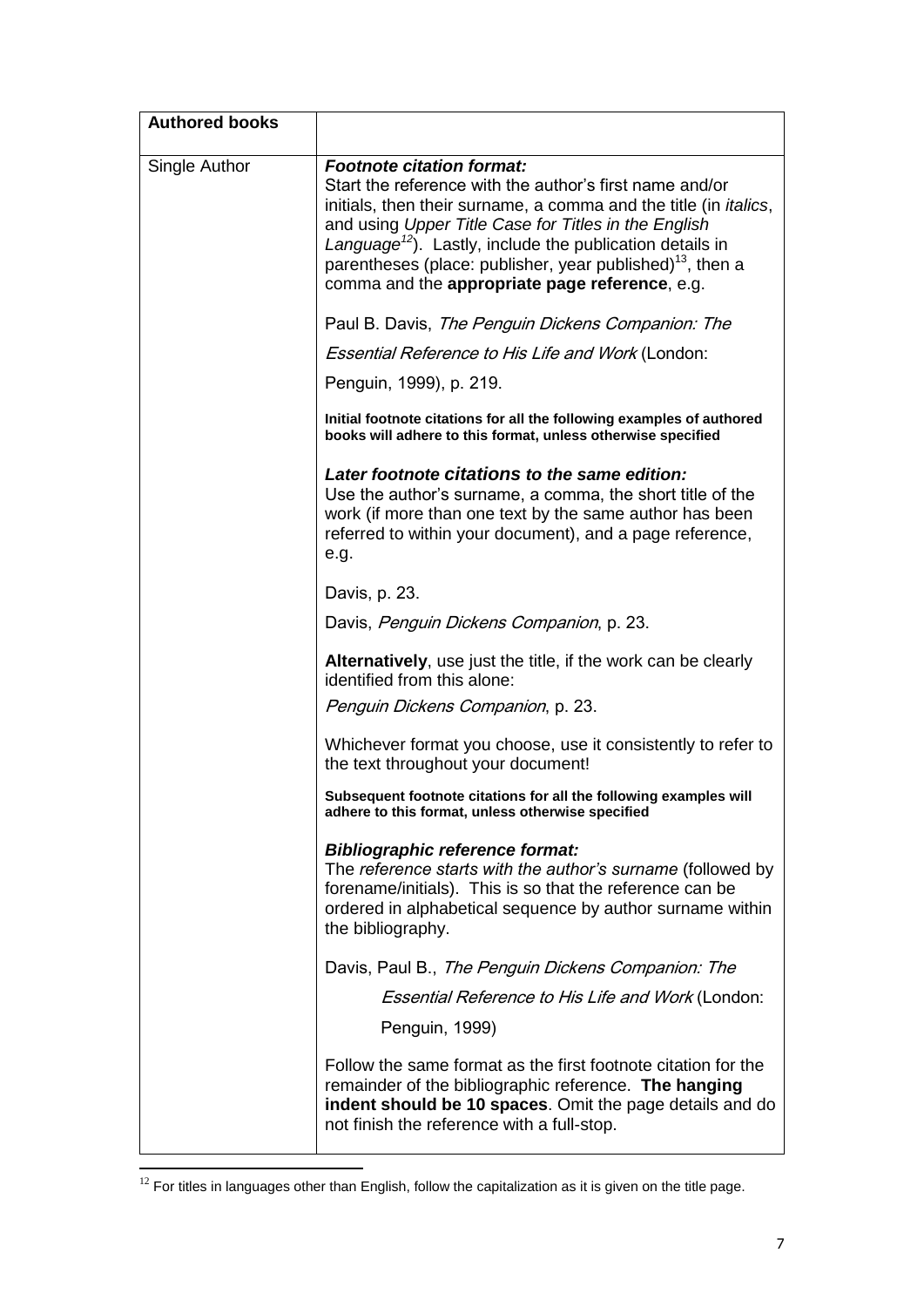|                         | Follow the same format for bibliographic citations $13$                  |
|-------------------------|--------------------------------------------------------------------------|
| <b>Corporate Author</b> |                                                                          |
|                         |                                                                          |
|                         | Audit Commission, Protecting the Public Purse: Ensuring                  |
|                         | Financial Probity in Local Government (London,                           |
|                         | HMSO, 2001)                                                              |
|                         |                                                                          |
|                         | Department of Health, Health Survey for England: The                     |
|                         | Health of Minority Ethnic Groups '99 (London,                            |
|                         | Stationery Office, 2001)                                                 |
|                         |                                                                          |
|                         | Modern Humanities Research Association, MHRA Style                       |
|                         | Book: Note for Authors, Editors, and Writers of                          |
|                         | Theses, ed. by Glanville Price, and others, 6th edn                      |
|                         | (London: Modern Humanities Research Association,                         |
|                         | 2002)                                                                    |
|                         |                                                                          |
|                         | For footnote references, simply add a page reference to the<br>citation. |
|                         | Later footnote citations:                                                |
|                         | For repeated footnote references, use the corporate author               |
|                         | name and/or a short title, with the page reference specified,            |
|                         | e.g.                                                                     |
|                         | Audit Commission, p. 53.                                                 |
|                         | Audit Commission, Protecting the Public Purse, p. 58.                    |
|                         |                                                                          |
|                         | Protecting the Public Purse, p. 58.                                      |
|                         | Whichever format you use, remain consistent each time                    |
|                         | you refer to the text in your document!                                  |
|                         |                                                                          |

1

Marcel Proust, Sodom and Gomorrah, trans. by John Sturrock, ed. by Christopher Prendergast, Penguin Classics: In Search of Lost Time, 4 (London: Allen Lane, 2002; repr. London : Penguin, 2003), p. 64.

 $13$  If you are unsure of the publication details, use the following conventions: place uncertain elements inside square brackets with a question mark, e.g. **[London?]** , **[Heinmann?]** or **[1935?]** If the details do not exist, use the following conventions **[n.p.]** (no place), **[n. pub.]** (no publisher), and **[n.d.]** (no date).

If the work has been reprinted at a later date, detail the original publication details first, then put a semi colon, and give the reprint publication details, introducing them with the abbreviation "repr.":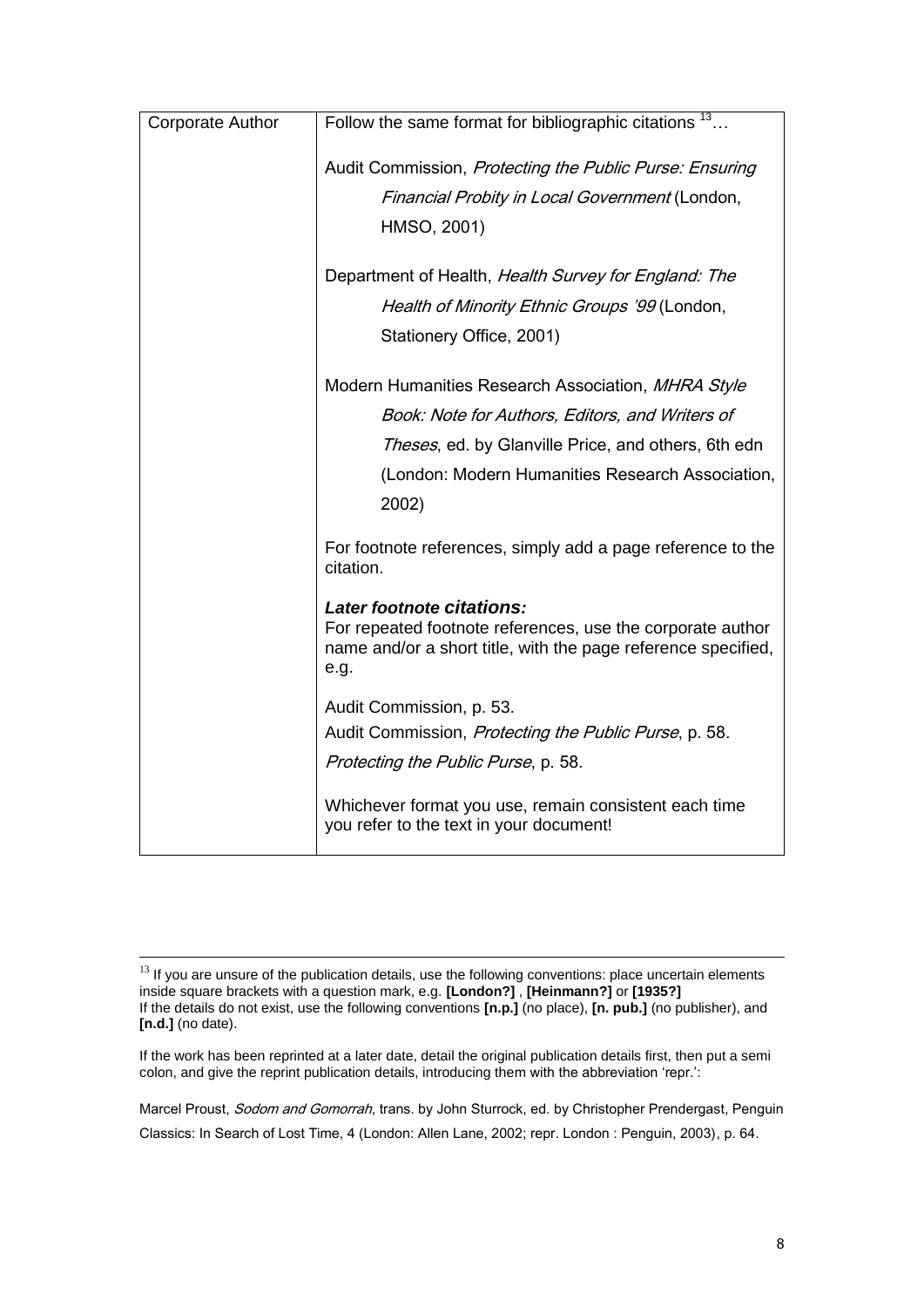| Multiple author   | <b>Footnote citation format:</b>                                                                                                                                                                                  |
|-------------------|-------------------------------------------------------------------------------------------------------------------------------------------------------------------------------------------------------------------|
|                   | Start with the author firstname, then surname. Repeat for<br>succeeding authors (up to a limit of three), as follows                                                                                              |
|                   | Peter Brooker and Peter Widdowson, A Practical Reader in                                                                                                                                                          |
|                   | Contemporary Literary Theory (Hemel Hempstead:                                                                                                                                                                    |
|                   | Prentice Hall, 1996).                                                                                                                                                                                             |
|                   | Denise Chalmers, John Smith and Richard Fuller, Teaching                                                                                                                                                          |
|                   | for Learning at University: Theory and Practice, Teaching                                                                                                                                                         |
|                   | and Learning in Higher Education Series (London: Kogan                                                                                                                                                            |
|                   | Page, 1996), pp. 154-159.                                                                                                                                                                                         |
|                   | <b>Bibliographic reference format:</b><br>Start the reference with the FIRST author's surname.<br>However, do not reverse the order for subsequent authors.<br>Separate each author name with a comma.            |
|                   | Brooker, Peter, and Peter Widdowson, A Practical Reader                                                                                                                                                           |
|                   | in Contemporary Literary Theory (Hemel                                                                                                                                                                            |
|                   | Hempstead: Prentice Hall, 1996)                                                                                                                                                                                   |
|                   | Chalmers, Denise, John Smith, and Richard Fuller,                                                                                                                                                                 |
|                   | Teaching for Learning at University: Theory and                                                                                                                                                                   |
|                   | <i>Practice</i> (London: Kogan Page, 1996)                                                                                                                                                                        |
| 4 or more authors | <b>Footnote citation format:</b><br>Include the first author's name, and then abbreviate the<br>remaining authors to "and others" (NOT et al.):                                                                   |
|                   | Philip Wheelwright, and others, The Language of Poetry,                                                                                                                                                           |
|                   | ed. by Allan Tate, Mesures Series in Literary Criticism                                                                                                                                                           |
|                   | (Princeton: Princeton University Press, 1942).                                                                                                                                                                    |
|                   | <b>Bibliographic reference format:</b><br>Wheelwright, Philip, and others, The Language of Poetry,<br>ed. by Allan Tate, Mesures Series in Literary<br>Criticism (Princeton: Princeton University Press,<br>1942) |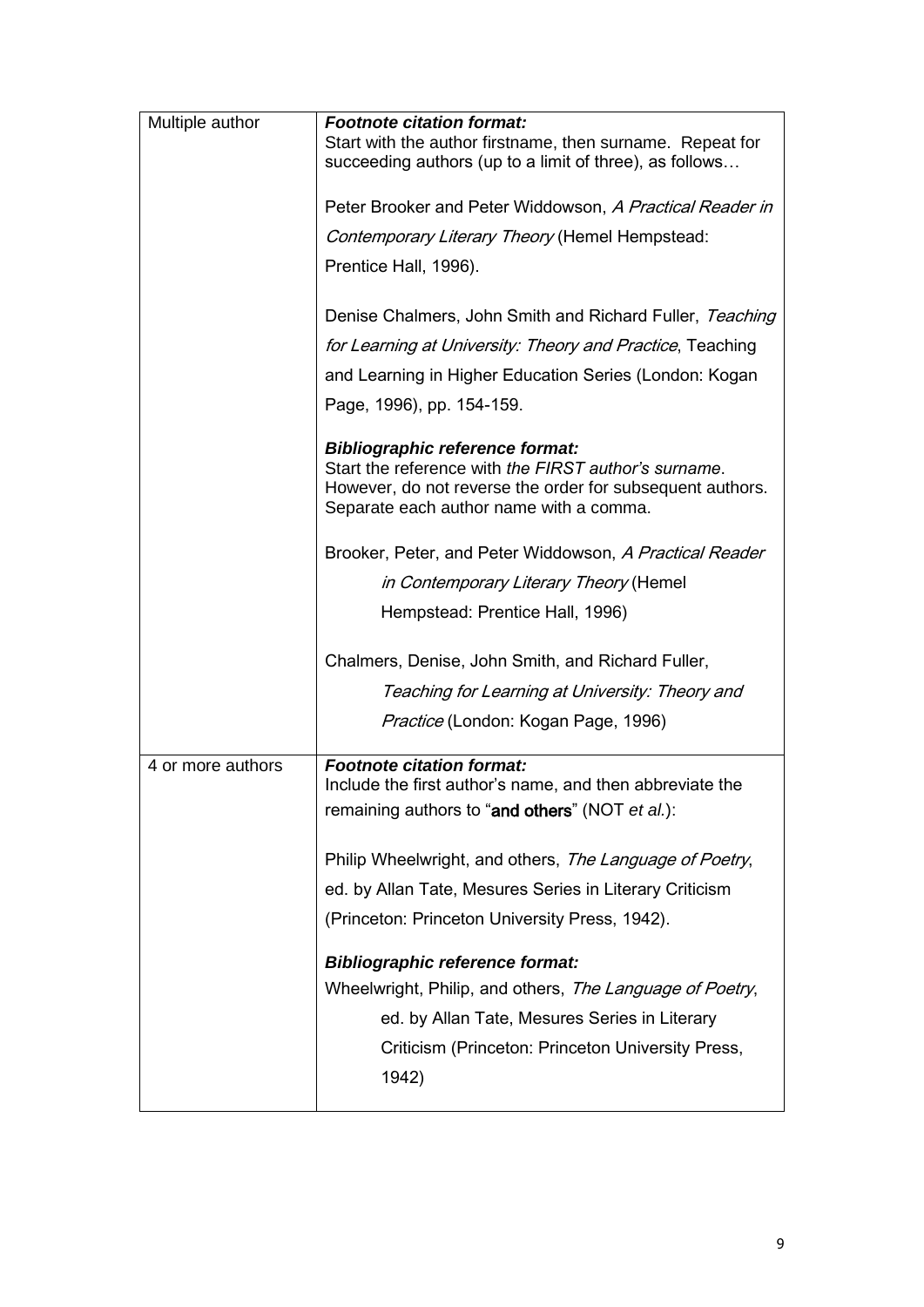| Anonymous work                      | <b>Footnote citation format:</b>                                                                                                                                                           |
|-------------------------------------|--------------------------------------------------------------------------------------------------------------------------------------------------------------------------------------------|
|                                     | Start with the title, and give the full reference                                                                                                                                          |
|                                     | Annotated Book of Common Prayer: Being an Historical,                                                                                                                                      |
|                                     | Ritual and Theological Commentary on the Devotional                                                                                                                                        |
|                                     | System of The Church of England, rev. edn (London:                                                                                                                                         |
|                                     | Longmans, Green & Co., 1899; repr. 1903), p. 207.                                                                                                                                          |
|                                     | Where the author's name appears in the title of the text<br>(e.g. Works of $[]$ , treat it as an edited book, and omit the<br>author name (see the Edited Books section below).            |
|                                     | Later footnote citations to the same edition:<br>Use the short title format                                                                                                                |
|                                     | Annotated Book of Common Prayer, p. 208.                                                                                                                                                   |
|                                     | Or even (if there can be no confusion)                                                                                                                                                     |
|                                     | <i>Book of Common Prayer</i> , p.208.                                                                                                                                                      |
|                                     | <b>Bibliographic reference format:</b><br>Order alphabetically in the bibliography by the title (in the<br>example below, the reference will be entered under the<br>'a's):                |
|                                     | Annotated Book of Common Prayer: Being an                                                                                                                                                  |
|                                     | Historical, Ritual and Theological Commentary                                                                                                                                              |
|                                     | on the Devotional System of The Church of                                                                                                                                                  |
|                                     | England, rev. edn (London: Longmans, Green                                                                                                                                                 |
|                                     | & Co., 1899; repr. 1903)                                                                                                                                                                   |
| <b>Translation/series</b><br>editor | <b>Bibliographic reference format:</b><br>These details are given after the <i>title</i> , and precede the<br>series title details. Translator details are given before<br>editor details: |
|                                     | Dostoyevsky, Fyodor, Prestuplenie i nakazanie [Crime and                                                                                                                                   |
|                                     | Punishment], trans. by Richard Pevear and Larissa                                                                                                                                          |
|                                     | Volokhonsky, ed. by W.J. Leatherbarrow,                                                                                                                                                    |
|                                     | Everyman's Library (London: David Campbell,                                                                                                                                                |
|                                     | 1993)                                                                                                                                                                                      |
|                                     | If the text has been translated and edited by the same<br>person, use the format 'trans. and ed. by []'.                                                                                   |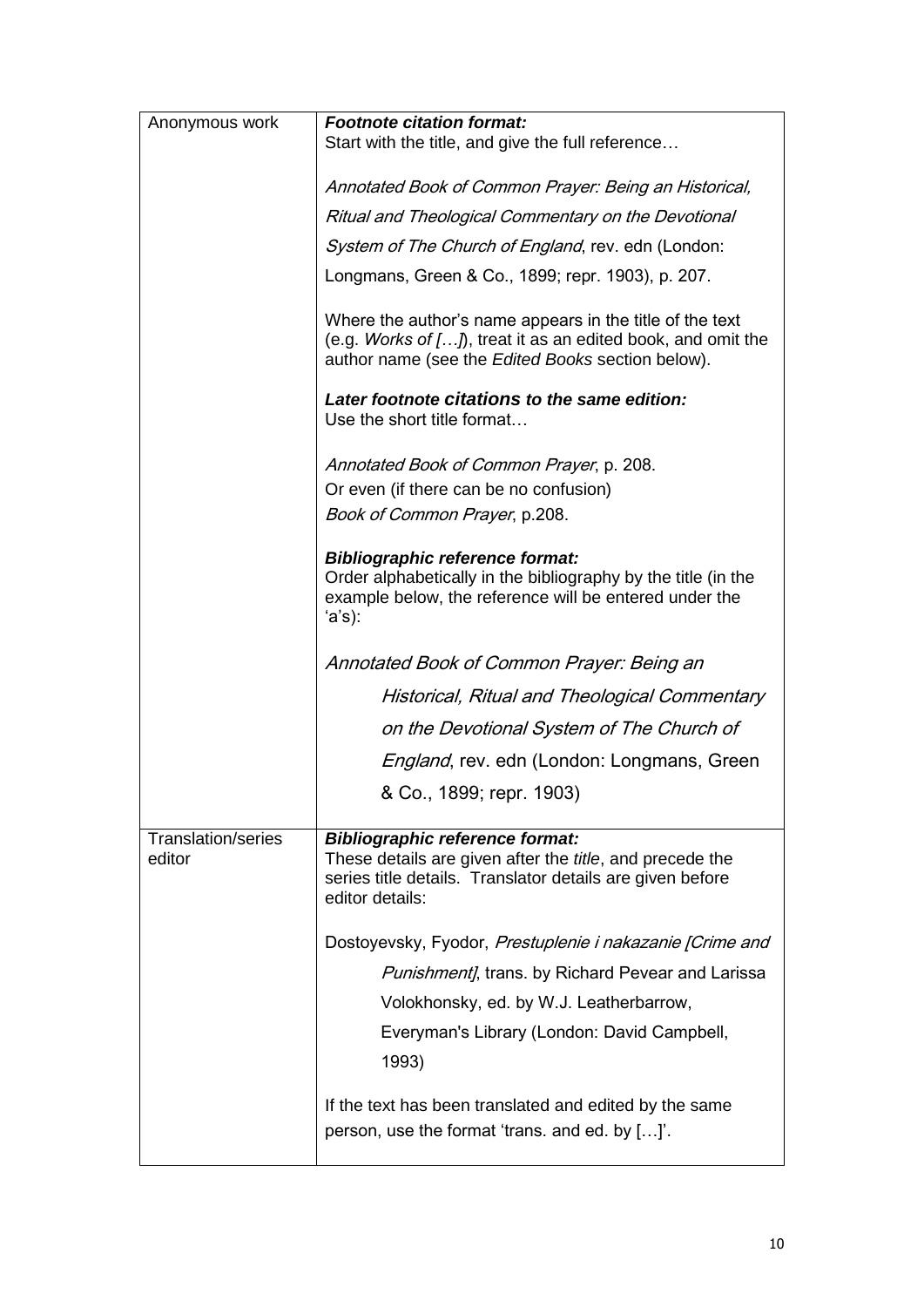| Series title | <b>Bibliographic reference format:</b>                                                                                                                                                                                                                                 |
|--------------|------------------------------------------------------------------------------------------------------------------------------------------------------------------------------------------------------------------------------------------------------------------------|
|              | The series title follows any translator or editor details, but<br>comes before edition and volume statements prior to the<br>publication information:                                                                                                                  |
|              | Dickens, Charles, <i>Oliver Twist</i> , ed. by Steven Connor and                                                                                                                                                                                                       |
|              | Michael Slater, Everyman Library, Rev. edn                                                                                                                                                                                                                             |
|              | (London: J.M.Dent, 1997)                                                                                                                                                                                                                                               |
|              |                                                                                                                                                                                                                                                                        |
|              | Wheelwright, Philip, and others, The Language of Poetry,                                                                                                                                                                                                               |
|              | ed. by Allan Tate, Mesures Series in Literary                                                                                                                                                                                                                          |
|              | Criticism (Princeton: Princeton University Press,                                                                                                                                                                                                                      |
|              | 1942)                                                                                                                                                                                                                                                                  |
|              | If the titles within the series are numbered, include the<br>number of the volume after the series title, separated<br>by a comma, as in the example below. Do not use the<br>format 'vol. 19'.                                                                        |
|              | Zink, Michel, Litterature Francaise. English Medieval                                                                                                                                                                                                                  |
|              | French Literature: An Introduction, trans. by Jeff                                                                                                                                                                                                                     |
|              | Rider, Medieval & Renaissance Texts & Studies, 19                                                                                                                                                                                                                      |
|              | (Binghamton, N.Y.: Pegasus, 1995)                                                                                                                                                                                                                                      |
| Edition      | <b>Bibliographic reference format:</b><br>The edition details are given after the title, translator, editor,<br>and series title details, in the format 3 <sup>rd</sup> edn., Rev. edn., 2 <sup>nd</sup><br>edn., etc. (there is no need to note first editions). E.g. |
|              | Dickens, Charles, Oliver Twist, ed. by Steven Connor and                                                                                                                                                                                                               |
|              | Michael Slater, Everyman, rev. edn (London:                                                                                                                                                                                                                            |
|              | J.M.Dent, 1997)                                                                                                                                                                                                                                                        |
|              | Saintsbury, G, A History of Criticism and Literary Taste in<br>Europe from the Earliest Texts to the Presentday,<br>2nd edn (Edinburgh: Blackwood, 1949)                                                                                                               |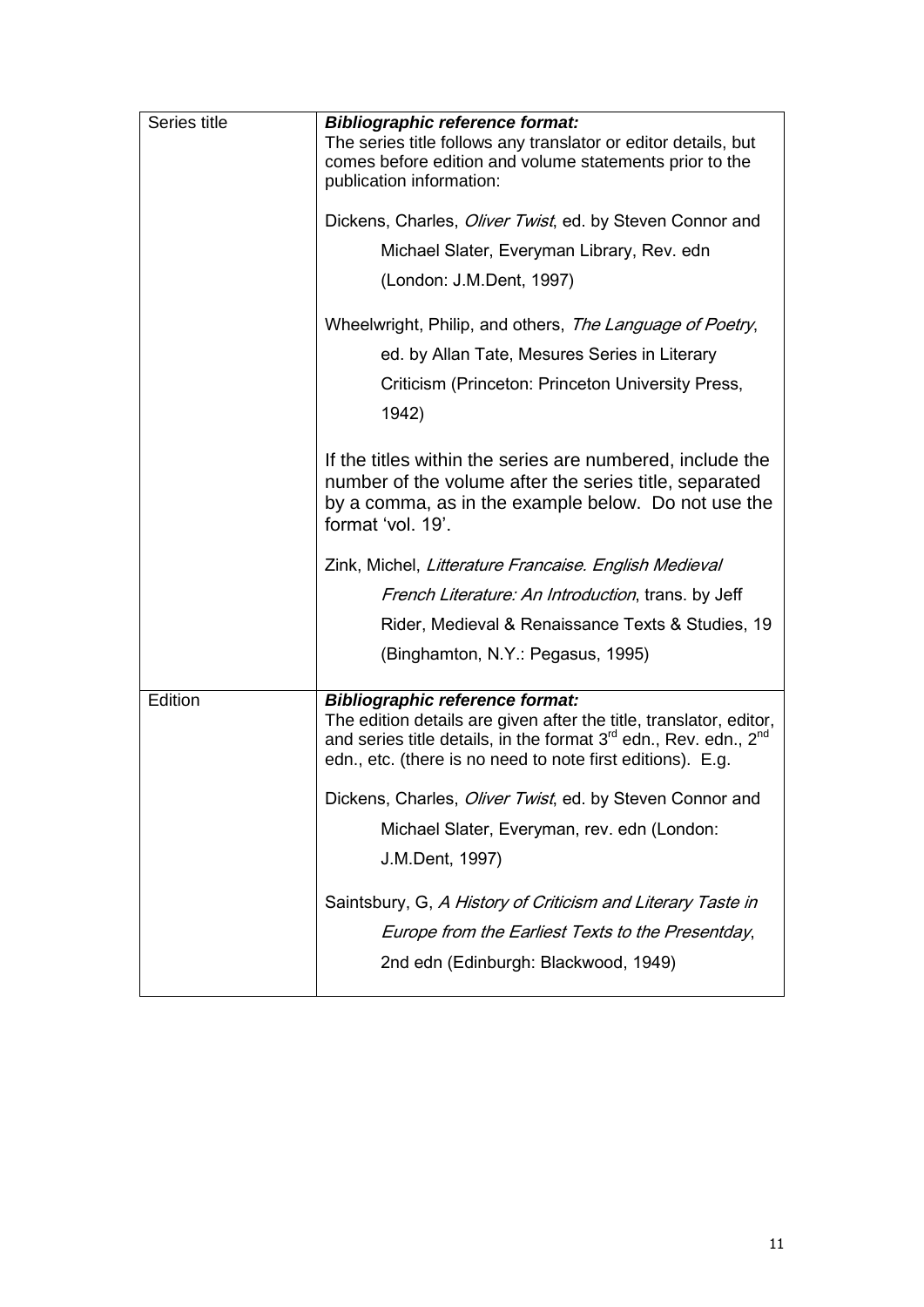| Volume | <b>Footnote citation format:</b>                                                                                                                                                                                                                                                                               |
|--------|----------------------------------------------------------------------------------------------------------------------------------------------------------------------------------------------------------------------------------------------------------------------------------------------------------------|
|        | Enter details in the usual format (author forenames/initials,<br>surname, title, translator and/or editor details, series title).                                                                                                                                                                              |
|        | Then include the total number of volumes in the set (e.g. '5<br>vols'), before the publisher details (in parentheses). Add<br>the inclusive dates of the entire set of volumes.                                                                                                                                |
|        | Finally, put a comma, the number of the volume within the<br>set that you are referring to (express this number as small,<br>upper case roman numerals), include the publication date<br>of that particular volume within parentheses, then another<br>comma and the appropriate page references <sup>14</sup> |
|        | Arthur Conan Doyle, The Oxford Sherlock Holmes, ed. by                                                                                                                                                                                                                                                         |
|        | Owen Dudley Edwards, 10 vols (New York: Oxford                                                                                                                                                                                                                                                                 |
|        | University Press, 1990-93), VIII (1992), 159.                                                                                                                                                                                                                                                                  |
|        | If you don't have all the details, or are referencing only one<br>volume from the set, the following will be sufficient:                                                                                                                                                                                       |
|        | Arthur Conan Doyle, The Oxford Sherlock Holmes, ed. by                                                                                                                                                                                                                                                         |
|        | Owen Dudley Edwards (New York: Oxford University                                                                                                                                                                                                                                                               |
|        | Press, 1992), vm, 159.                                                                                                                                                                                                                                                                                         |
|        | Later citations to the same edition:<br>Use short reference formats, but include the volume<br>number used                                                                                                                                                                                                     |
|        | Doyle, vm, 159.                                                                                                                                                                                                                                                                                                |
|        | <b>Bibliographic reference format:</b><br>Follow the usual convention, with surname first                                                                                                                                                                                                                      |
|        | Doyle, Arthur Conan, The Oxford Sherlock Holmes, ed. by                                                                                                                                                                                                                                                        |
|        | Owen Dudley Edwards, 10 vols (New York: Oxford                                                                                                                                                                                                                                                                 |
|        | University Press, 1990-93), VIII (1992)                                                                                                                                                                                                                                                                        |
|        | Or                                                                                                                                                                                                                                                                                                             |
|        | Doyle, Arthur Conan, The Oxford Sherlock Holmes, ed. by                                                                                                                                                                                                                                                        |
|        | Owen Dudley Edwards (New York: Oxford<br>University Press, 1992), viii                                                                                                                                                                                                                                         |
|        |                                                                                                                                                                                                                                                                                                                |

 $14$  Omit the p./pp. prefix to a page reference where it follows a volume number. Simply separate the pages from the volume using a comma, as in the example shown.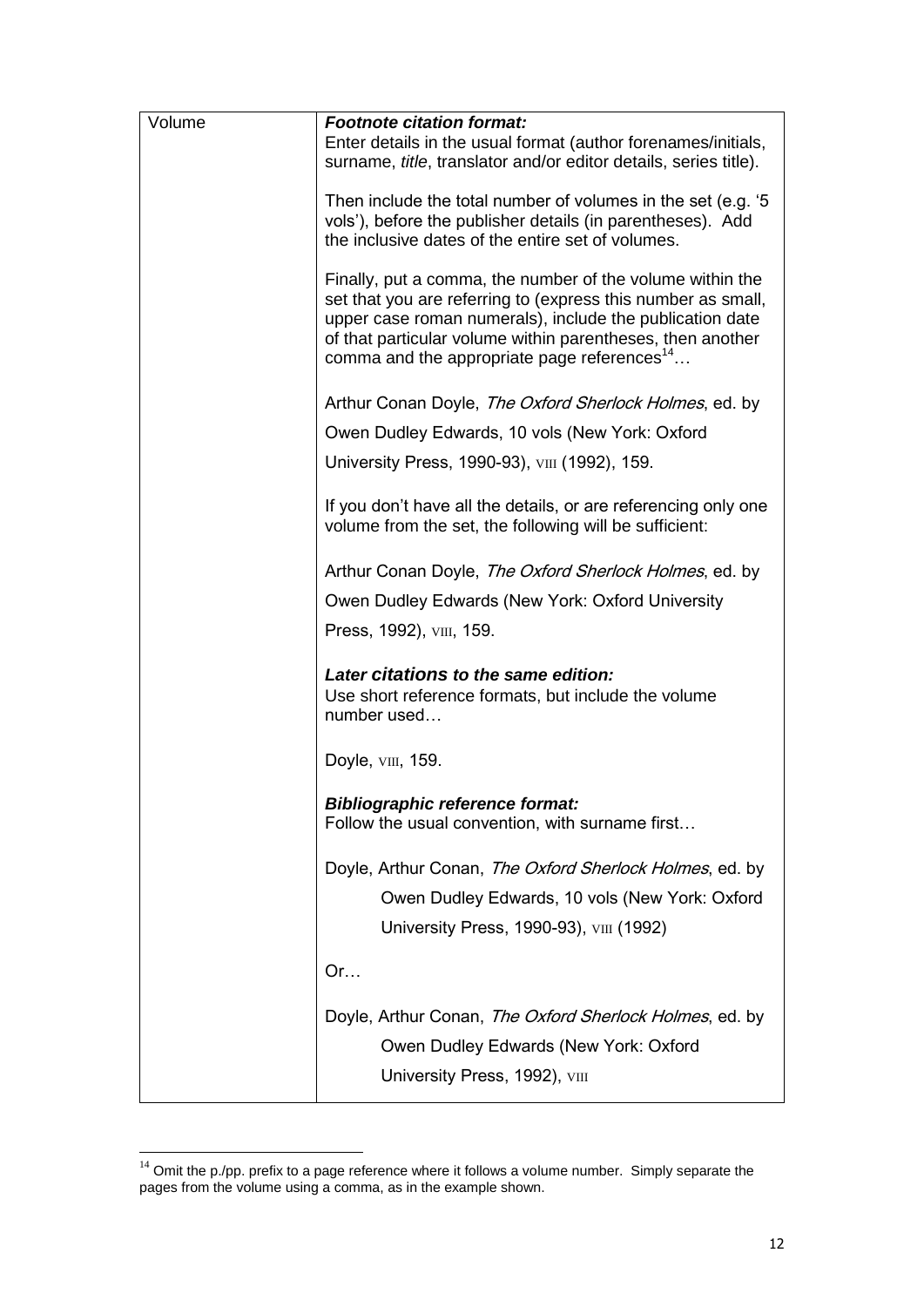| Volume and edition  | <b>Bibliographic reference format:</b>                                                                                                                                                                                                                                                |
|---------------------|---------------------------------------------------------------------------------------------------------------------------------------------------------------------------------------------------------------------------------------------------------------------------------------|
|                     | The edition details precede any volume statements                                                                                                                                                                                                                                     |
|                     | Conway, Jill Ker, <i>Written by Herself</i> , 3rd edn, 2 vols (New                                                                                                                                                                                                                    |
|                     | York: Random, 1995-96), II (1996)                                                                                                                                                                                                                                                     |
|                     | Alternatively                                                                                                                                                                                                                                                                         |
|                     | Conway, Jill Ker, Written by Herself, 3rd edn (New York:                                                                                                                                                                                                                              |
|                     | Random, 1996), II                                                                                                                                                                                                                                                                     |
|                     |                                                                                                                                                                                                                                                                                       |
| Electronic book     | <b>Bibliographic reference format:</b><br>Enter all the bibliographic details as per normal, footnote<br>citations will follow the usual format. Include the URL <in<br>angled brackets&gt; after the publication details, and then the<br/>access date [in square brackets]:</in<br> |
|                     | Cartmell, Deborah, Classics In Film And Fiction (London:                                                                                                                                                                                                                              |
|                     | Pluto Press, 2000) <http: th="" www.theacademiclibrary.<=""></http:>                                                                                                                                                                                                                  |
|                     | com/login_cat.asp?filename=0745315933>                                                                                                                                                                                                                                                |
|                     | [accessed 18 July 2006]                                                                                                                                                                                                                                                               |
|                     | Authored books in online databases:                                                                                                                                                                                                                                                   |
|                     | If the book is part of a specific online collection, give the<br>publication details as normal, then the name of the<br>database (italicised), preceded by the a comma and the<br>word "in", then the URL and access date (as follows):                                               |
|                     | Johnson, Samuel, The Works of the Poets of Great Britain                                                                                                                                                                                                                              |
|                     | and Ireland: With Prefaces, Biographical and                                                                                                                                                                                                                                          |
|                     | Critical, 8 vols (Dublin: J. Moore, 1793-1802), VI                                                                                                                                                                                                                                    |
|                     | (1801), in Eighteenth Century Collections Online                                                                                                                                                                                                                                      |
|                     | <http: infotrac.galegroup.com="" itweb="" uokent?db="EC&lt;/th"></http:>                                                                                                                                                                                                              |
|                     | CO> [accessed 24 October 2006]                                                                                                                                                                                                                                                        |
| <b>Edited books</b> |                                                                                                                                                                                                                                                                                       |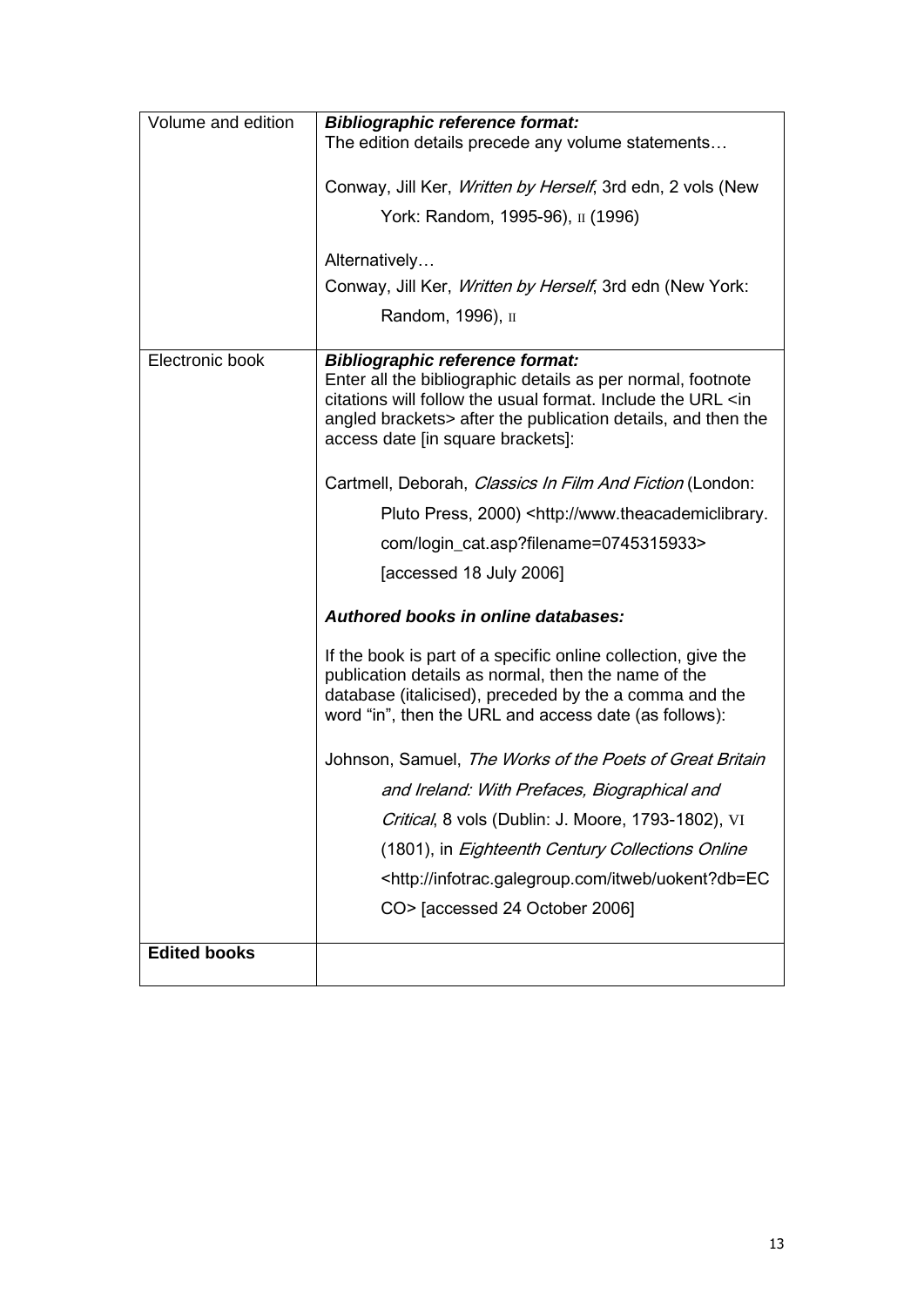| Single editor | <b>Footnote citation format:</b>                                                                                                                                                                                                                                      |
|---------------|-----------------------------------------------------------------------------------------------------------------------------------------------------------------------------------------------------------------------------------------------------------------------|
|               | Footnote references to an edited book follow the same                                                                                                                                                                                                                 |
|               | layout as for authored books, except that there is no                                                                                                                                                                                                                 |
|               | author name, so the reference begins with the title of the<br>work, followed by editor's forename, initials, surname, and                                                                                                                                             |
|               | the abbreviation 'ed.' or 'eds.'. The other details follow in                                                                                                                                                                                                         |
|               |                                                                                                                                                                                                                                                                       |
|               | the order you'd expect: series title, edition, volumes,<br>publication details (in parentheses) <sup>15</sup> :                                                                                                                                                       |
|               | Dickens, Europe and the New Worlds, ed. by Anny Sadrin                                                                                                                                                                                                                |
|               | (Basingstoke: Macmillan, 1999), pp.159-62.                                                                                                                                                                                                                            |
|               | Where the original author's name appears in the title of the<br>work (e.g. Works of $[]$ , or Letters of $[]$ etc.), treat it as<br>an edited text (there is no need to include the author<br>$details)$                                                              |
|               | <i>Milton's Paradise Lost</i> , ed. by David Daiches (London: E.                                                                                                                                                                                                      |
|               | Arnold, 1983).                                                                                                                                                                                                                                                        |
|               | Initial footnote references for all the following examples of edited<br>books will adhere to this format, unless otherwise specified                                                                                                                                  |
|               | <b>Later citations:</b>                                                                                                                                                                                                                                               |
|               | Subsequent footnote citations will follow the short reference<br>formats already demonstrated for authored books, e.g.                                                                                                                                                |
|               | Sadrin, pp. 159-62.                                                                                                                                                                                                                                                   |
|               | Sadrin, <i>Dickens</i> , pp. 159-62. etc.                                                                                                                                                                                                                             |
|               | <b>Bibliographic reference format:</b><br>For the bibliographic reference, the editor's surname<br>precedes the title, so that the item can be arranged in<br>alphabetical sequence in the bibliography. Other elements<br>of the reference retain the same sequence: |
|               | Sadrin, Anny ed., Dickens, Europe and the New Worlds<br>(Basingstoke: Macmillan, 1999)                                                                                                                                                                                |

 $15$  If you are unsure of the publication details, use the following conventions: place uncertain elements inside square brackets with a question mark, e.g. **[London?]** , **[Heinmann?]** or **[1935?]** If the details do not exist, use the following conventions **[n.p.]** (no place), **[n. pub.]** (no publisher), and **[n.d.]** (no date).

If the work has been reprinted at a later date, detail the original publication details first, then put a semi colon, and give the reprint publication details, introducing them with the abbreviation 'repr.': Milton's Dramatic Poems, ed. by Geoffrey Bullough and Margaret Bullough, Athlone Press Texts for Schools and Colleges ([n.p.]: [Yale University Press?], 1958; repr. London: Athlone Press 1973), p. 22.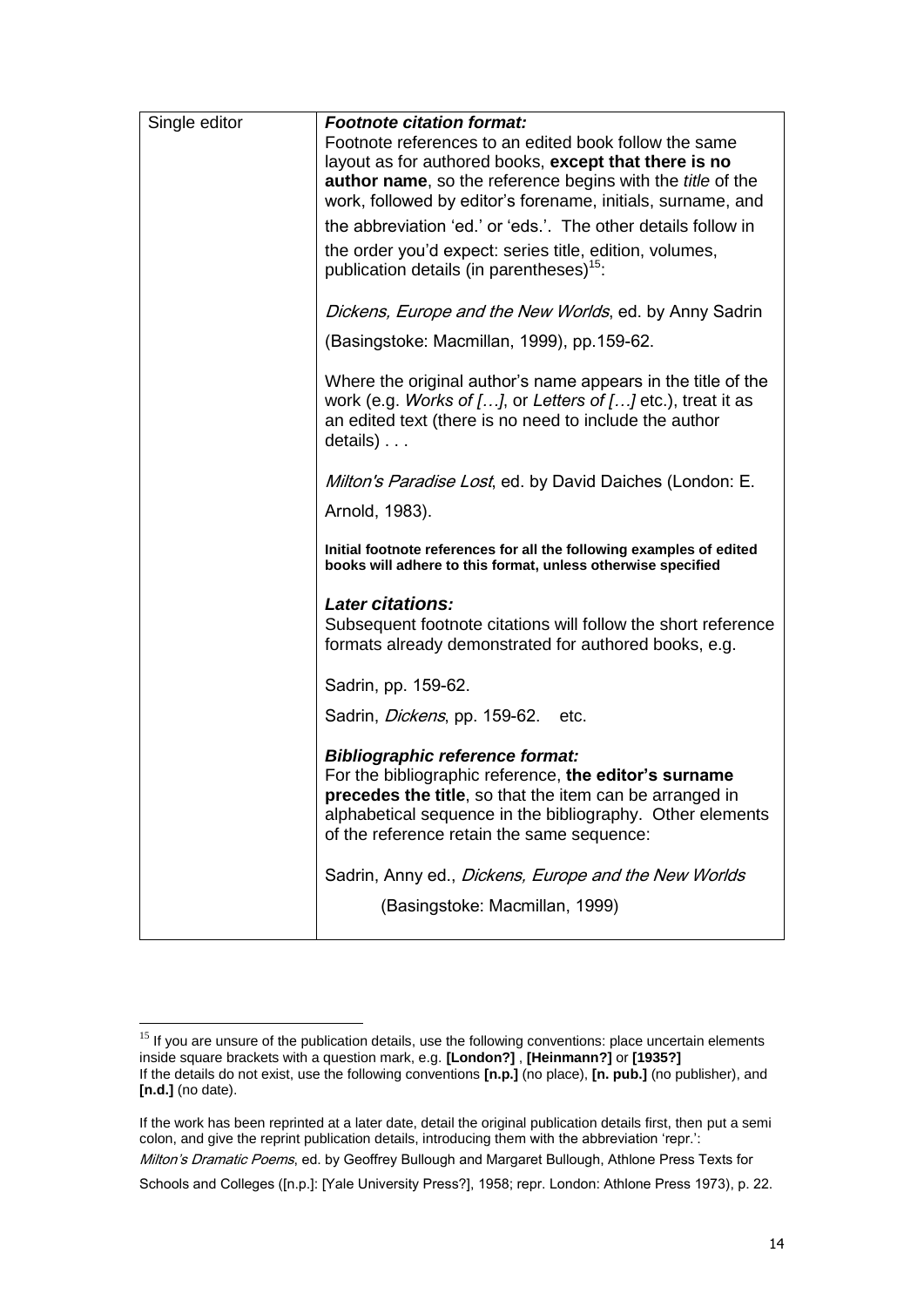| Multiple editors | <b>Footnote citation format:</b><br>Again, start with the title, then put a comma and the prefix<br>'ed. by' before listing the editors' names (forename initials                                                                                                                                                                                                                                                                                                                          |
|------------------|--------------------------------------------------------------------------------------------------------------------------------------------------------------------------------------------------------------------------------------------------------------------------------------------------------------------------------------------------------------------------------------------------------------------------------------------------------------------------------------------|
|                  | surname). Precede the last editor's name with 'and'. If<br>there are three editors, separate the first name from the<br>following ones with a comma.                                                                                                                                                                                                                                                                                                                                       |
|                  | All other details are in the order you would expect:                                                                                                                                                                                                                                                                                                                                                                                                                                       |
|                  | Protestantism and National Identity: Britain and Ireland,                                                                                                                                                                                                                                                                                                                                                                                                                                  |
|                  | c. 1650-c. 1850, ed. by Tony Claydon and Ian McBride                                                                                                                                                                                                                                                                                                                                                                                                                                       |
|                  | (Cambridge: Cambridge University Press, 1998), pp.198-<br>201.                                                                                                                                                                                                                                                                                                                                                                                                                             |
|                  |                                                                                                                                                                                                                                                                                                                                                                                                                                                                                            |
|                  | Balzac and the Nineteenth Century: Studies in French                                                                                                                                                                                                                                                                                                                                                                                                                                       |
|                  | Literature Presented to Herbert J. Hunt by Pupils,                                                                                                                                                                                                                                                                                                                                                                                                                                         |
|                  | Colleagues and Friends, ed. by Donald Geoffrey Charlton,                                                                                                                                                                                                                                                                                                                                                                                                                                   |
|                  | Jean Gaudon and Anthony Roy Pugh (Leicester: Leicester                                                                                                                                                                                                                                                                                                                                                                                                                                     |
|                  | University Press, 1972), p.45.                                                                                                                                                                                                                                                                                                                                                                                                                                                             |
|                  | <b>Bibliographic reference format:</b><br>Start the reference with the first editor's surname, separate<br>succeeding editor's (up to a limit of three names) with a<br>comma. Succeeding editors' names should be given in the<br>format: forename, initials, and surname. The last editor's<br>name should be preceded by 'and'. Place a comma after<br>the last editor's details, then the abbreviation 'eds.', another<br>comma, and the <i>title</i> and all other information in the |
|                  | standard sequence:                                                                                                                                                                                                                                                                                                                                                                                                                                                                         |
|                  | Claydon, Tony, and Ian McBride, eds., Protestantism and                                                                                                                                                                                                                                                                                                                                                                                                                                    |
|                  | National Identity: Britain and Ireland, c. 1650-c. 1850                                                                                                                                                                                                                                                                                                                                                                                                                                    |
|                  |                                                                                                                                                                                                                                                                                                                                                                                                                                                                                            |
|                  | (Cambridge: Cambridge University Press, 1998)                                                                                                                                                                                                                                                                                                                                                                                                                                              |
|                  | Charlton, Donald Geoffrey, Jean Gaudon, and Anthony<br>Roy Pugh, eds., <i>Balzac and the Nineteenth</i><br>Century: Studies in French Literature Presented to<br>Herbert J. Hunt by Pupils, Colleagues and Friends<br>(Leicester: Leicester University Press, 1972)                                                                                                                                                                                                                        |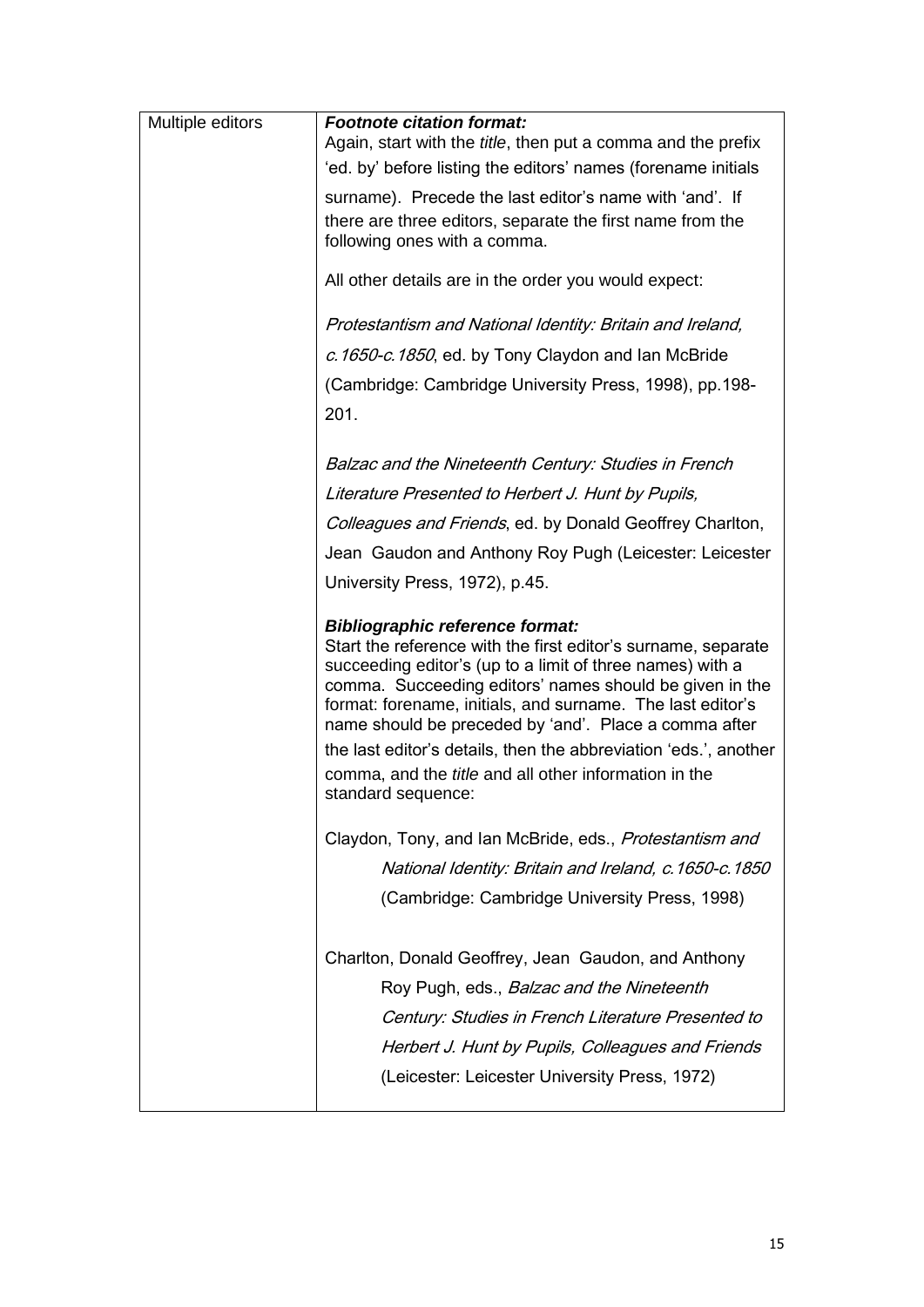| <b>Footnote citation format:</b>                                            |
|-----------------------------------------------------------------------------|
| Start with the title, then give the editor details ('ed. by').              |
| Enter only the first editor's name, a comma, and abbreviate                 |
| the remainder with the suffix 'and others,'. Other                          |
| bibliographic and publication details follow this in the usual<br>sequence: |
| Visions/Revisions: Essays on Nineteenth-Century French                      |
| Culture, ed. by Nigel Harkness, and others, French Studies                  |
| of the Eighteenth and Nineteenth Centuries (Oxford: Peter                   |
| Lang, 2003), p. 92.                                                         |
| <b>Bibliographic reference format:</b>                                      |
| Follow the example below                                                    |
| Harkness, Nigel, and others, eds., Visions/Revisions:                       |
| Essays on Nineteenth-Century French Culture,                                |
| French Studies of the Eighteenth and Nineteenth                             |
| Centuries (Oxford: Peter Lang, 2003)                                        |
|                                                                             |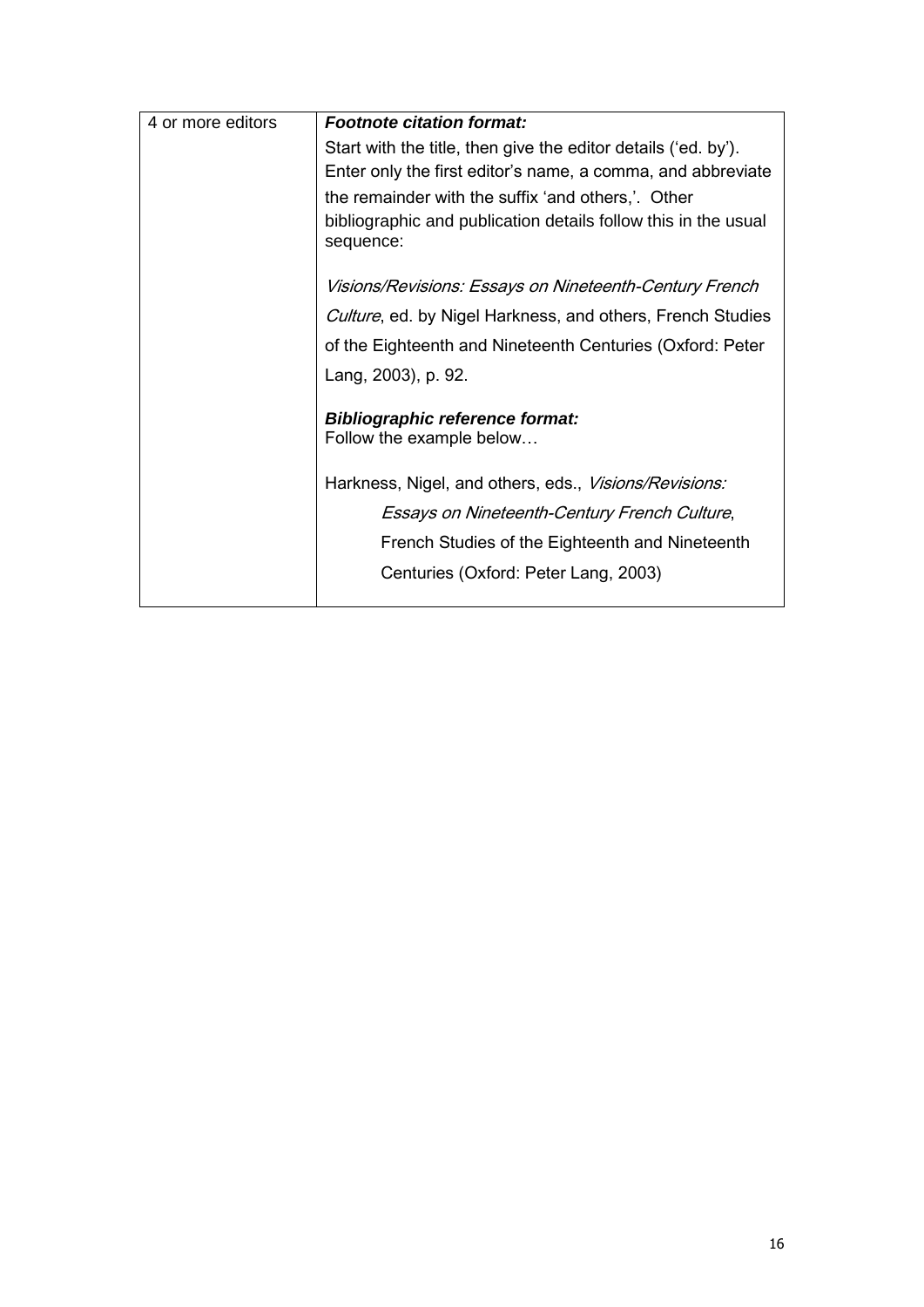| Series title | <b>Footnote citation format:</b>                                                                                                                                                     |
|--------------|--------------------------------------------------------------------------------------------------------------------------------------------------------------------------------------|
|              | The series title follows the editor details, and precedes the<br>edition, volume and publication details:                                                                            |
|              |                                                                                                                                                                                      |
|              | Geschichte der deutschen Literaturkritik (1730-1980): A                                                                                                                              |
|              | History of German Literary Criticism, 1730-1980, ed. by                                                                                                                              |
|              | Peter Uwe Hohendahl, Modern German Culture and                                                                                                                                       |
|              | Literature (Lincoln: University of Nebraska Press, 1988), p.                                                                                                                         |
|              | 13.                                                                                                                                                                                  |
|              | <b>Bibliographic reference format:</b>                                                                                                                                               |
|              | Hohendahl, Peter Uwe, ed., Geschichte der deutschen                                                                                                                                  |
|              | Literaturkritik (1730-1980): A History of German                                                                                                                                     |
|              | Literary Criticism, 1730-1980, Modern German                                                                                                                                         |
|              | Culture and Literature (Lincoln: University of                                                                                                                                       |
|              | Nebraska Press, 1988)                                                                                                                                                                |
|              | If the titles within the series are numbered, include the<br>number of the volume after the series title, separated<br>by a comma:                                                   |
|              | Modern German Culture and Literature, 12                                                                                                                                             |
|              | Do not use the format 'vol. 12'.                                                                                                                                                     |
| Edition      | The edition details are given exactly the same as for<br>authored books (in both footnote citation, and bibliographic<br>reference formats):                                         |
|              | <b>Bibliographic reference format:</b>                                                                                                                                               |
|              | Smith, J H, and E W Parks, eds., The Great Critics: An                                                                                                                               |
|              | Anthology of Literary Criticism, 3rd rev. edn (New                                                                                                                                   |
|              | York: Norton, 1951)                                                                                                                                                                  |
|              | Where an edition has been substantially revised by a<br>different editor, give the new editor's details following the<br>edition statement in the format ' $3^{rd}$ ed. rev. by [],' |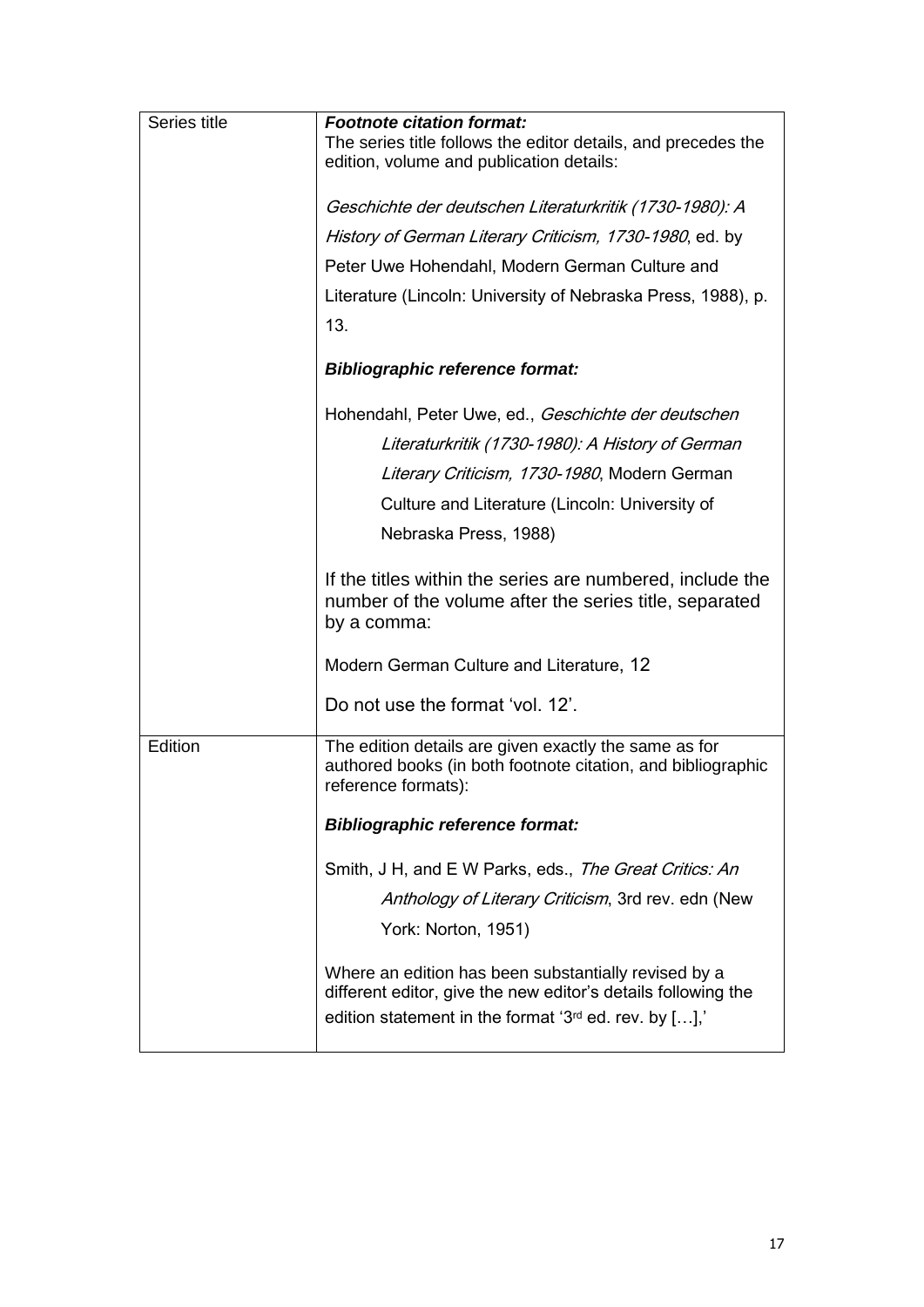| Volume             | Volume details are incorporated into the reference in       |
|--------------------|-------------------------------------------------------------|
|                    | exactly the same way as they are for authored books:        |
|                    | <b>Footnote citation format:</b>                            |
|                    | A Critical Bibliography of French Literature: The Sixteenth |
|                    | Century, ed. by A H Schutz, 3 vols (New York: Syracuse      |
|                    | U.P., 1954-56), II (1955), 45-52.                           |
|                    |                                                             |
|                    | Or                                                          |
|                    | A Critical Bibliography of French Literature: The Sixteenth |
|                    | Century, ed. by A H Schutz (New York: Syracuse U.P.,        |
|                    | 1955), II, 45-52.                                           |
|                    | <b>Bibliographic reference format:</b>                      |
|                    | Schutz, A H, ed., A Critical Bibliography of French         |
|                    | Literature: The Sixteenth Century, 3 vols (New York:        |
|                    | Syracuse U.P., 1954-56), II (1955)                          |
|                    | Or                                                          |
|                    | Schutz, A H, ed., A Critical Bibliography of French         |
|                    | Literature: The Sixteenth Century, 3 vols (New York:        |
|                    | Syracuse U.P., 1955), II                                    |
| Volume and edition | As with authored books (see above).                         |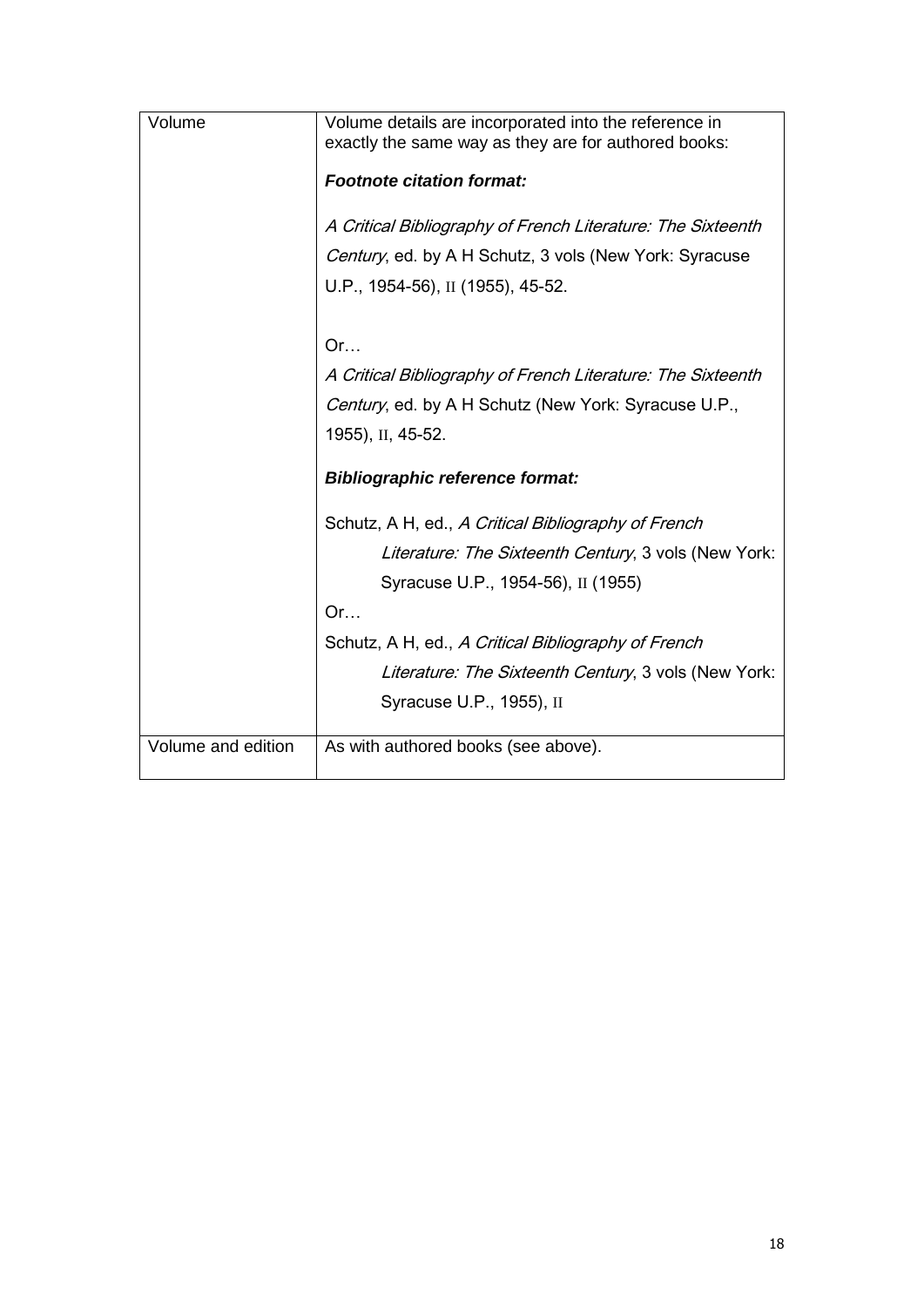| Electronic edited | <b>Footnote citation format:</b>                                                                                                                                                                             |
|-------------------|--------------------------------------------------------------------------------------------------------------------------------------------------------------------------------------------------------------|
| book              | Simply add the URL <inside angled="" brackets=""> and the date<br/>the item was accessed [inside square brackets] to the</inside>                                                                            |
|                   | normal footnote citation:                                                                                                                                                                                    |
|                   | Deborah L. Madsen, ed., Reconfigurations: Critical                                                                                                                                                           |
|                   | <i>Readings in Post-Colonialism</i> (London; Sterling, Va.: Pluto                                                                                                                                            |
|                   | Press, 1999) <http: <="" td="" www.theacademiclibrary.com=""></http:>                                                                                                                                        |
|                   | login_cat.asp?filename=0745315151> [accessed 19 July                                                                                                                                                         |
|                   | 2006], p. 65.                                                                                                                                                                                                |
|                   | <b>Bibliographic reference format:</b>                                                                                                                                                                       |
|                   | Simply add the URL <inside angled="" brackets=""> and the date<br/>the item was accessed [inside square brackets] to the<br/>normal bibliographic reference for an edited book:</inside>                     |
|                   | Madsen, Deborah L., ed., Reconfigurations: Critical                                                                                                                                                          |
|                   | <i>Readings in Post-Colonialism</i> (London;                                                                                                                                                                 |
|                   | Sterling, Va.: Pluto Press, 1999)                                                                                                                                                                            |
|                   | <http: <="" td="" www.theacademiclibrary.com=""></http:>                                                                                                                                                     |
|                   | login_cat.asp?filename=0745315151>                                                                                                                                                                           |
|                   | [accessed 19 July 2006]                                                                                                                                                                                      |
|                   | <b>Edited books in online databases:</b>                                                                                                                                                                     |
|                   | If the text is from an online collection, then give the name of<br>the database in italics (preceded by a comma and the word<br>"in") after the publication details. Finish with the URL and<br>access date: |
|                   | Fogel, Joshua A., ed., The Nanjing Massacre in History and                                                                                                                                                   |
|                   | Historiography (Berkeley: University of California                                                                                                                                                           |
|                   | Press, 2000), in ACLS History E-Book Project                                                                                                                                                                 |
|                   | <http: www.historyebook.org=""></http:> [accessed 24                                                                                                                                                         |
|                   | October 2006]                                                                                                                                                                                                |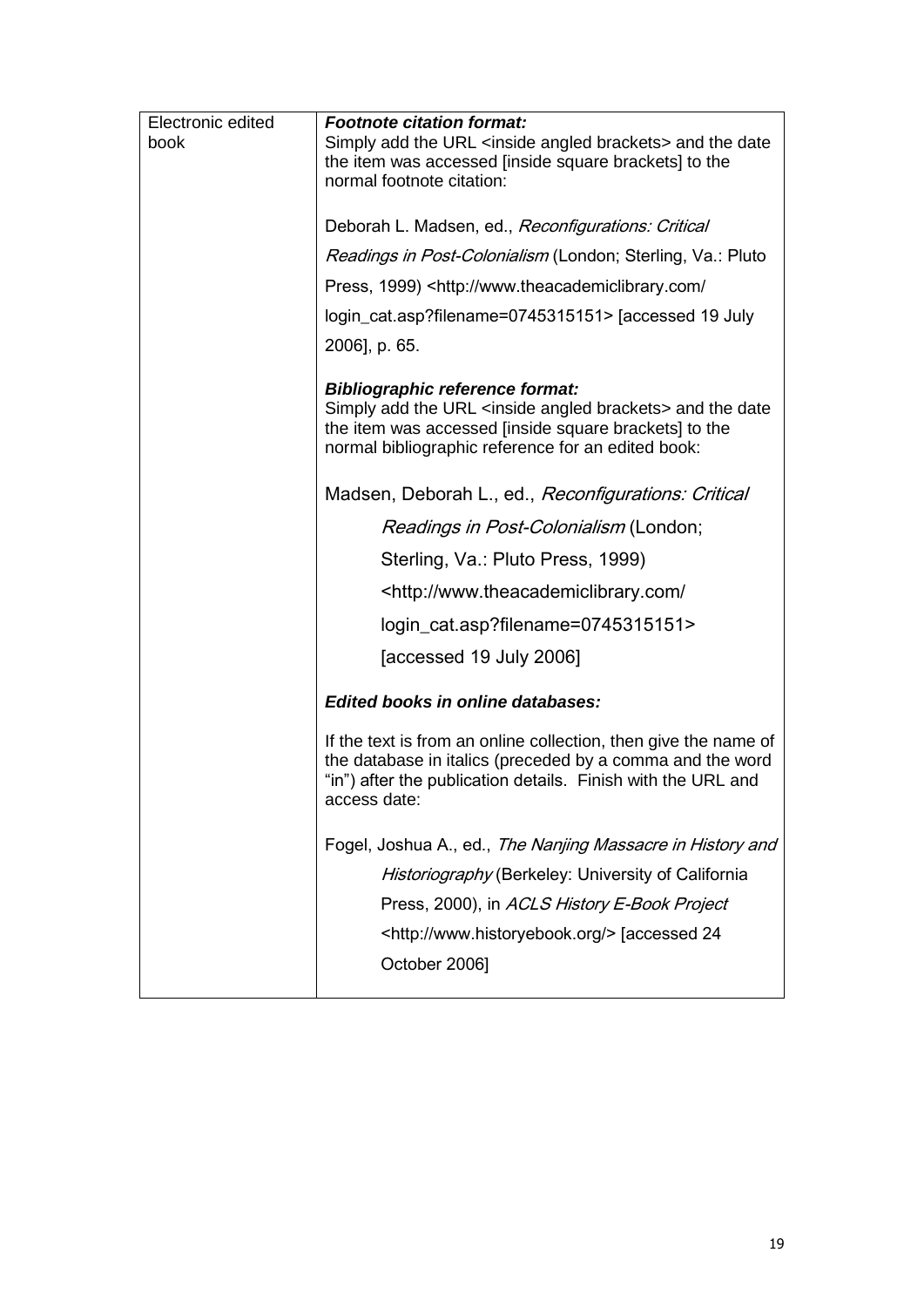| <b>Reference works</b>  |                                                                    |
|-------------------------|--------------------------------------------------------------------|
| (e.g.                   |                                                                    |
| encyclopaedias)         |                                                                    |
| Give precedence to      | <b>Footnote citation format:</b>                                   |
| the title, but treat as | Give a full reference in the first footnote citation               |
| an anonymous            |                                                                    |
| authored book,          | <i>The New Encyclopedia Britannica</i> , ed. by Robert McHenry,    |
| including the series    |                                                                    |
| editor, edition and     | 15th edn (Chicago: University of Chicago, 1992), X, 453.           |
| volume details, e.g.    |                                                                    |
|                         | Later footnote references:                                         |
|                         | Give an abbreviated form of the reference for later footnote       |
|                         | citations. For major reference works, there is no need to          |
|                         | give the full title, e.g.:                                         |
|                         |                                                                    |
|                         | New Encyc Britann, X, 453.                                         |
|                         | OED, p. 1242.                                                      |
|                         |                                                                    |
|                         | <i>DNB</i> , XII, 261.                                             |
|                         |                                                                    |
|                         | <b>Bibliographic reference format:</b>                             |
|                         | Will be arranged in alphabetical sequence under the <i>title</i> : |
|                         |                                                                    |
|                         | <i>The New Encyclopedia Britannica</i> , ed. by Robert McHenry,    |
|                         |                                                                    |
|                         | 15th edn (Chicago: University of Chicago, 1992), X                 |
|                         |                                                                    |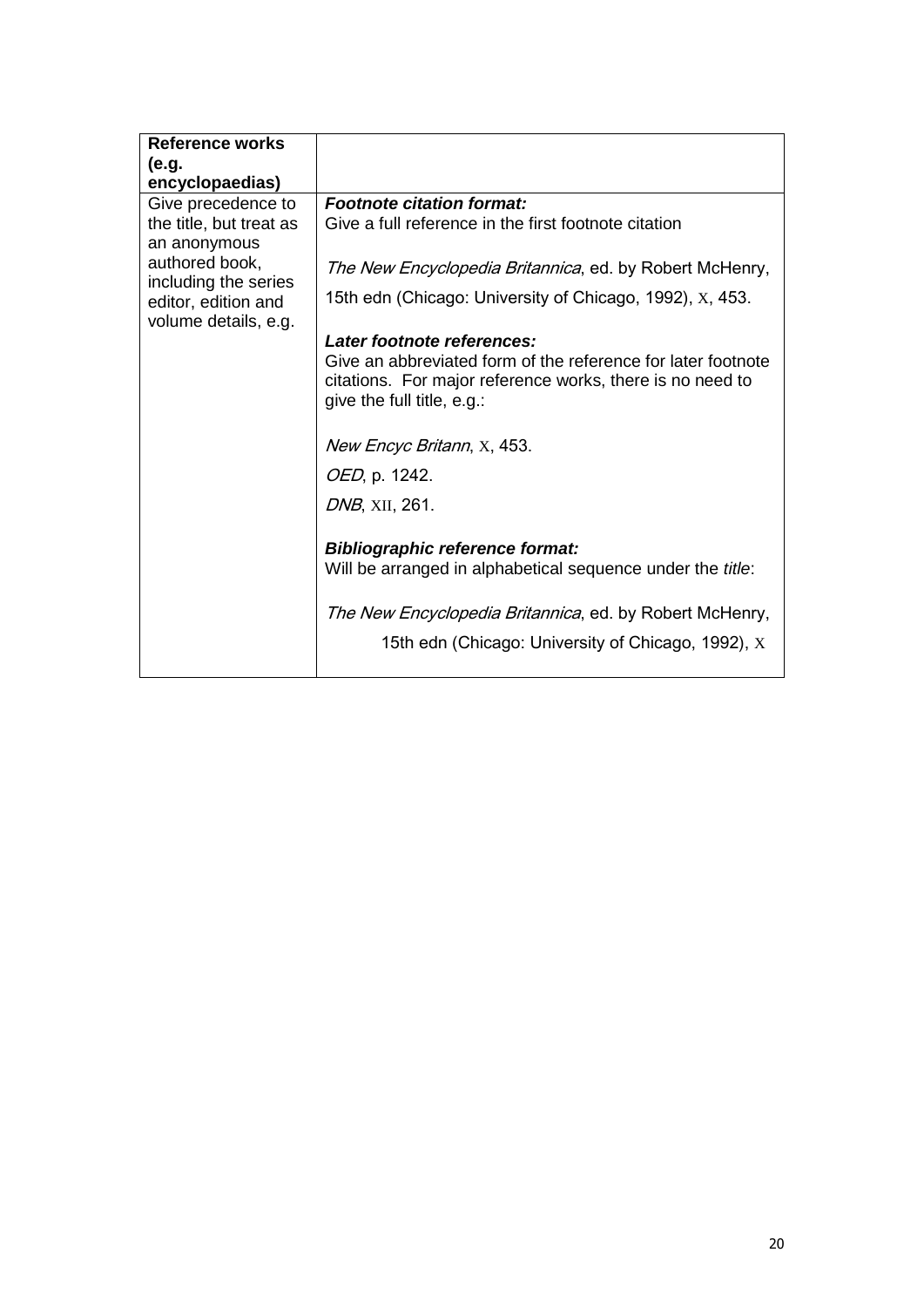| <b>Footnote citation format:</b><br>Give the details of the chapter author, follow all the conventions<br>for authored footnote texts in terms of sequence (forename,<br>initials, surname), and handling of multiple authors. Then give<br>the chapter title in single quotation marks, the word 'in' (preceded<br>by a comma) and the title of the work the chapter appears in (use<br>italics), then the editor and other bibliographic/publication details.<br>End the reference with the page range for the chapter followed by<br>any specific page references (within parentheses), if necessary. |
|----------------------------------------------------------------------------------------------------------------------------------------------------------------------------------------------------------------------------------------------------------------------------------------------------------------------------------------------------------------------------------------------------------------------------------------------------------------------------------------------------------------------------------------------------------------------------------------------------------|
| For detailing multiple chapter authors, and multiple book editors,<br>follow the conventions already given above.                                                                                                                                                                                                                                                                                                                                                                                                                                                                                        |
| Earl E. Fitz, 'The Vox Populi in the Novels of Jorge Amado and                                                                                                                                                                                                                                                                                                                                                                                                                                                                                                                                           |
| John Steinbeck', in <i>Jorge Amado: New Critical Essays</i> , ed. by                                                                                                                                                                                                                                                                                                                                                                                                                                                                                                                                     |
| Keith H. Brower and Earl E. Fitz (New York, NY: Routledge,                                                                                                                                                                                                                                                                                                                                                                                                                                                                                                                                               |
| 2001), pp. 111-23 (p. 119).                                                                                                                                                                                                                                                                                                                                                                                                                                                                                                                                                                              |
| Later footnote citations:<br>Abbreviate subsequent references according to the standard<br>conventions:                                                                                                                                                                                                                                                                                                                                                                                                                                                                                                  |
| Fitz, pp. 111-23 (p. 119).                                                                                                                                                                                                                                                                                                                                                                                                                                                                                                                                                                               |
| Fitz, 'The Vox Populi', pp. 111-23 (p. 119).                                                                                                                                                                                                                                                                                                                                                                                                                                                                                                                                                             |
| Where a different chapter from an anthology already cited is<br>being referenced, follow this convention:                                                                                                                                                                                                                                                                                                                                                                                                                                                                                                |
| Bobby J. Chamberlain, 'Striking a Balance: Amado and the<br>Critics', in <i>Jorge Amado: New Critical Essays</i> (see Fitz, above),<br>pp. 31-42.                                                                                                                                                                                                                                                                                                                                                                                                                                                        |
| <b>Bibliographic reference format:</b>                                                                                                                                                                                                                                                                                                                                                                                                                                                                                                                                                                   |
| Fitz, Earl E., 'The Vox Populi in the Novels of Jorge Amado and                                                                                                                                                                                                                                                                                                                                                                                                                                                                                                                                          |
| John Steinbeck', in Jorge Amado: New Critical Essays,                                                                                                                                                                                                                                                                                                                                                                                                                                                                                                                                                    |
| ed. by Keith H. Brower, and Earl E. Fitz (New York, NY:                                                                                                                                                                                                                                                                                                                                                                                                                                                                                                                                                  |
| Routledge, 2001), pp. 111-23                                                                                                                                                                                                                                                                                                                                                                                                                                                                                                                                                                             |
| Titles within the chapter title appear within double quotation<br>marks. Any book titles not in English, are capitalised as per the<br>entry on the title page of the anthology:                                                                                                                                                                                                                                                                                                                                                                                                                         |
| Garcia Lorenzo, Maria M., 'Venus Bound and Unbound in J.                                                                                                                                                                                                                                                                                                                                                                                                                                                                                                                                                 |
| Steinbeck's "The Chrysanthemums" and in R. Waller's                                                                                                                                                                                                                                                                                                                                                                                                                                                                                                                                                      |
| "The Bridges of Madison County"', in <i>Estudios de la</i>                                                                                                                                                                                                                                                                                                                                                                                                                                                                                                                                               |
| mujer en el ambito de los paises de habla inglesa, III, ed.                                                                                                                                                                                                                                                                                                                                                                                                                                                                                                                                              |
| by Ana Anton-Pacheco, and Josephine Bregazzi (Madrid,                                                                                                                                                                                                                                                                                                                                                                                                                                                                                                                                                    |
| Spain: Universidad Complutense de Madrid, 1998), pp.<br>$37 - 52$                                                                                                                                                                                                                                                                                                                                                                                                                                                                                                                                        |
|                                                                                                                                                                                                                                                                                                                                                                                                                                                                                                                                                                                                          |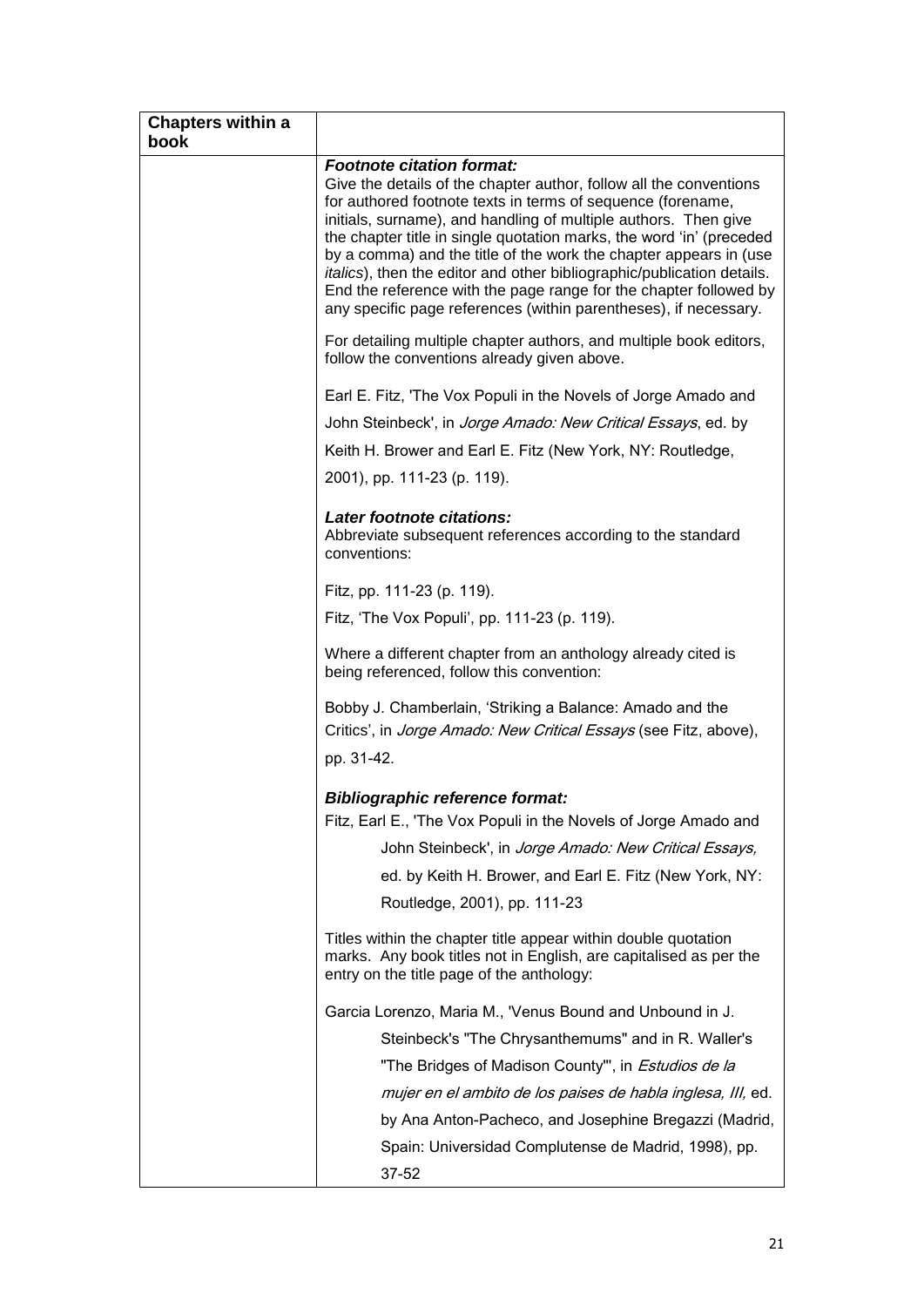| Series title, volume,<br>and edition details | Follow the rules above for including series title, volume and<br>edition details within the format of a book chapter footnote<br>citation or bibliographic reference                                                                                                                                                                                                                                                                                                               |
|----------------------------------------------|------------------------------------------------------------------------------------------------------------------------------------------------------------------------------------------------------------------------------------------------------------------------------------------------------------------------------------------------------------------------------------------------------------------------------------------------------------------------------------|
| Previously published<br>chapters             | <b>Bibliographic reference format:</b><br>Handle as before, but include the original source of<br>publication at the end of the reference (such items are<br>usually published first as a journal article):<br>Honig, Edwin, 'Calderón's Strange Mercy Play', in Critical<br><i>Essays on the Theatre of Calderón</i> , ed. by Bruce W.<br>Wardropper (New York: New York University Press,<br>1965), pp. 167-92 (first publ. in <i>Massachusetts</i><br>Review, 3 (1961), 80-107) |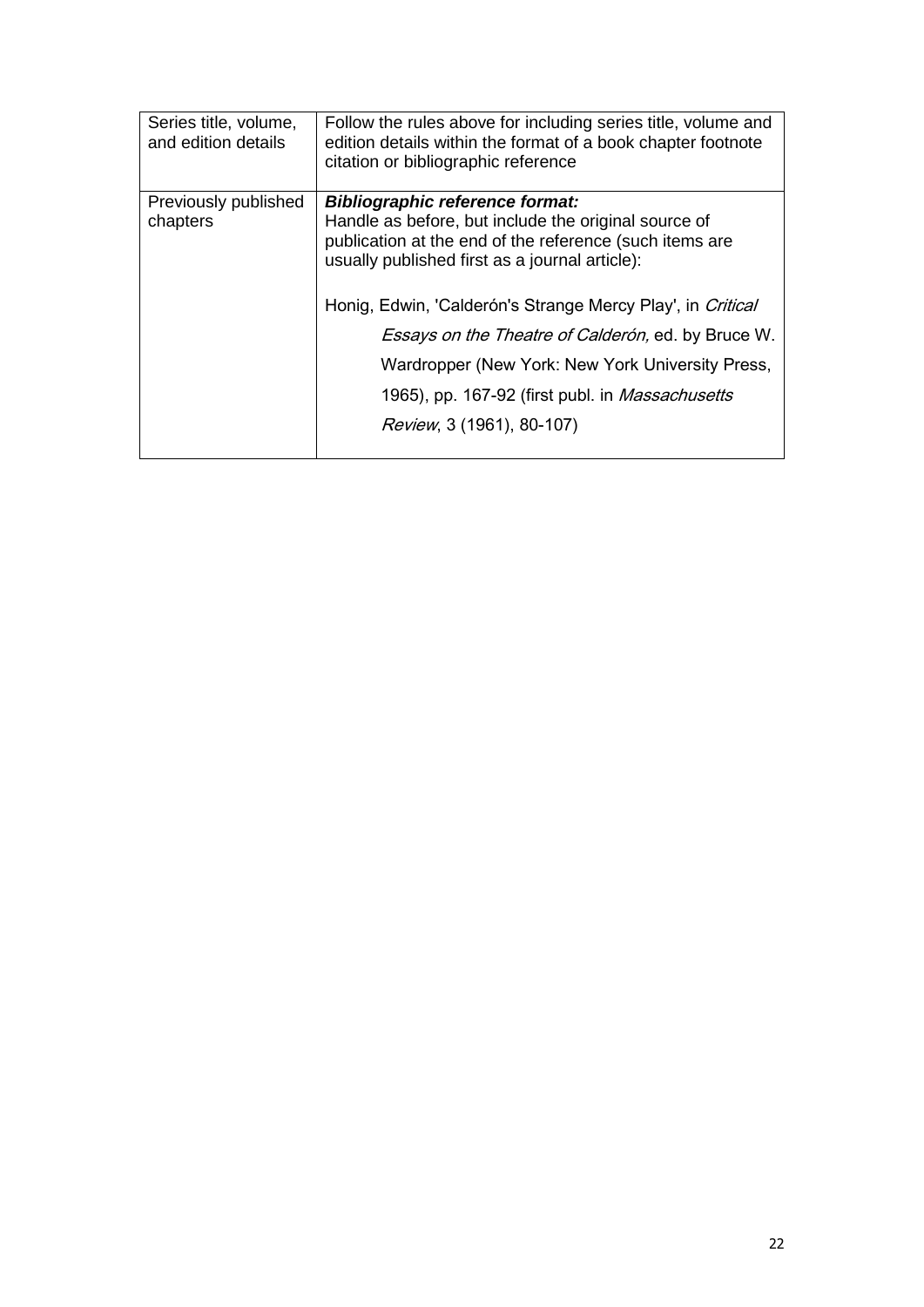| Electronic chapter | <b>Bibliographic reference format:</b>                                                                                                                                                                               |
|--------------------|----------------------------------------------------------------------------------------------------------------------------------------------------------------------------------------------------------------------|
|                    | Smith, John B., 'Post-Colonial Literatures: Expanding the                                                                                                                                                            |
|                    | Canon', in Reconfigurations: Critical Readings in                                                                                                                                                                    |
|                    |                                                                                                                                                                                                                      |
|                    | Post-Colonialism, ed. by Deborah L. Madsen                                                                                                                                                                           |
|                    | (London; Sterling, Va.: Pluto Press, 1999)                                                                                                                                                                           |
|                    | <http: <="" td="" www.theacademiclibrary.com=""></http:>                                                                                                                                                             |
|                    | login_cat.asp?filename=0745315151> [accessed 19                                                                                                                                                                      |
|                    | <b>July 2006]</b>                                                                                                                                                                                                    |
|                    | <b>Chapters in online databases:</b>                                                                                                                                                                                 |
|                    | If the chapter forms part of an online collection, give the<br>publication details as normal. Then give the name of the<br>database (preceded by a comma and the word "in"). Finish<br>with the URL and access date: |
|                    | 'My God, What Does She Want?' in The Technology of                                                                                                                                                                   |
|                    | Orgasm: "Hysteria", the Vibrator, and Women's                                                                                                                                                                        |
|                    | <i>Sexual Satisfaction,</i> ed. by Rachel P. Maines, Johns                                                                                                                                                           |
|                    | Hopkins Studies in the History of Technology. New                                                                                                                                                                    |
|                    | Series, 24 (Baltimore, Md.; London: The Johns                                                                                                                                                                        |
|                    | Hopkins University Press, 1999; repr. 2001), pp. 48-                                                                                                                                                                 |
|                    | 66, in ACLS History E-Book Project                                                                                                                                                                                   |
|                    | <http: www.historyebook.org=""></http:> [accessed 24                                                                                                                                                                 |
|                    | October 2006]                                                                                                                                                                                                        |
|                    |                                                                                                                                                                                                                      |
|                    | Brooks, A. Russell, 'Periodical Journalist and Political                                                                                                                                                             |
|                    | Pamphleteer', in <i>James Boswell</i> , Twayne's English                                                                                                                                                             |
|                    | Authors (New York: G.K. Hall & Co., 1971; repr.                                                                                                                                                                      |
|                    | 1997), in Literature Resource Center                                                                                                                                                                                 |
|                    | <http: galenet.galegroup.com="" litrc="" servlet=""></http:>                                                                                                                                                         |
|                    | [accessed 24 October 2006]                                                                                                                                                                                           |
|                    |                                                                                                                                                                                                                      |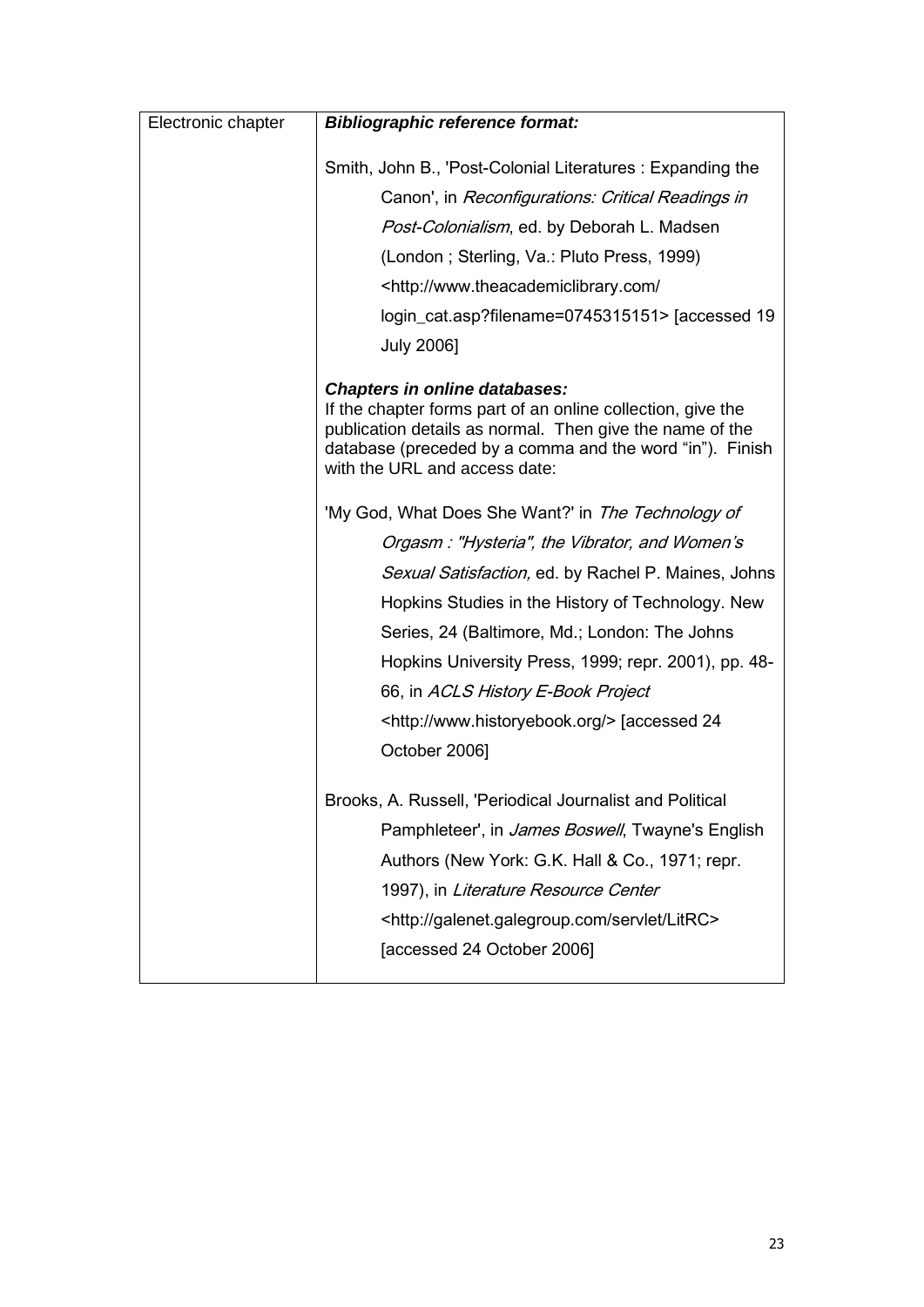| <b>Entries within a</b><br>reference work<br>(e.g. an<br>encyclopaedia<br>entry) |                                                                                                                                                                                    |
|----------------------------------------------------------------------------------|------------------------------------------------------------------------------------------------------------------------------------------------------------------------------------|
| Treat entry as a<br>chapter within an<br>edited book, e.g.                       | <b>Footnote citation format:</b><br>If the author of an article within a reference work is given,<br>include their details as part of the reference.                               |
|                                                                                  | Geoffrey Beard, 'Cobb, John', in Oxford Dictionary of                                                                                                                              |
|                                                                                  | National Biography, ed. by H.C.G. Matthew and Brian                                                                                                                                |
|                                                                                  | Harrison (Oxford: Oxford University Press, 2004), XII, p.                                                                                                                          |
|                                                                                  | 261.                                                                                                                                                                               |
|                                                                                  | Otherwise, treat as an anonymous work, and start with the<br>article title:                                                                                                        |
|                                                                                  | 'Antithesis', in The New Princeton Encyclopaedia of Poetry                                                                                                                         |
|                                                                                  | and Poetics, ed. by Alex Preminger and T.V.F. Brogan                                                                                                                               |
|                                                                                  | (Princeton, New Jersey: Princeton University Press, 1993),                                                                                                                         |
|                                                                                  | p. 79.                                                                                                                                                                             |
|                                                                                  | Later footnote citations:                                                                                                                                                          |
|                                                                                  | Beard, <i>DNB</i> , XII, p. 261.                                                                                                                                                   |
|                                                                                  |                                                                                                                                                                                    |
|                                                                                  | <i>DNB</i> , XII, p. 261.                                                                                                                                                          |
|                                                                                  | <b>Bibliographic reference format:</b>                                                                                                                                             |
|                                                                                  | Beard, Geoffrey, 'Cobb, John', in Oxford Dictionary of<br>National Biography, ed. by H.C.G. Matthew, and<br>Brian Harrison (Oxford: Oxford University Press,<br>2004), XII, p. 261 |
|                                                                                  | An entry in an electronic reference work:                                                                                                                                          |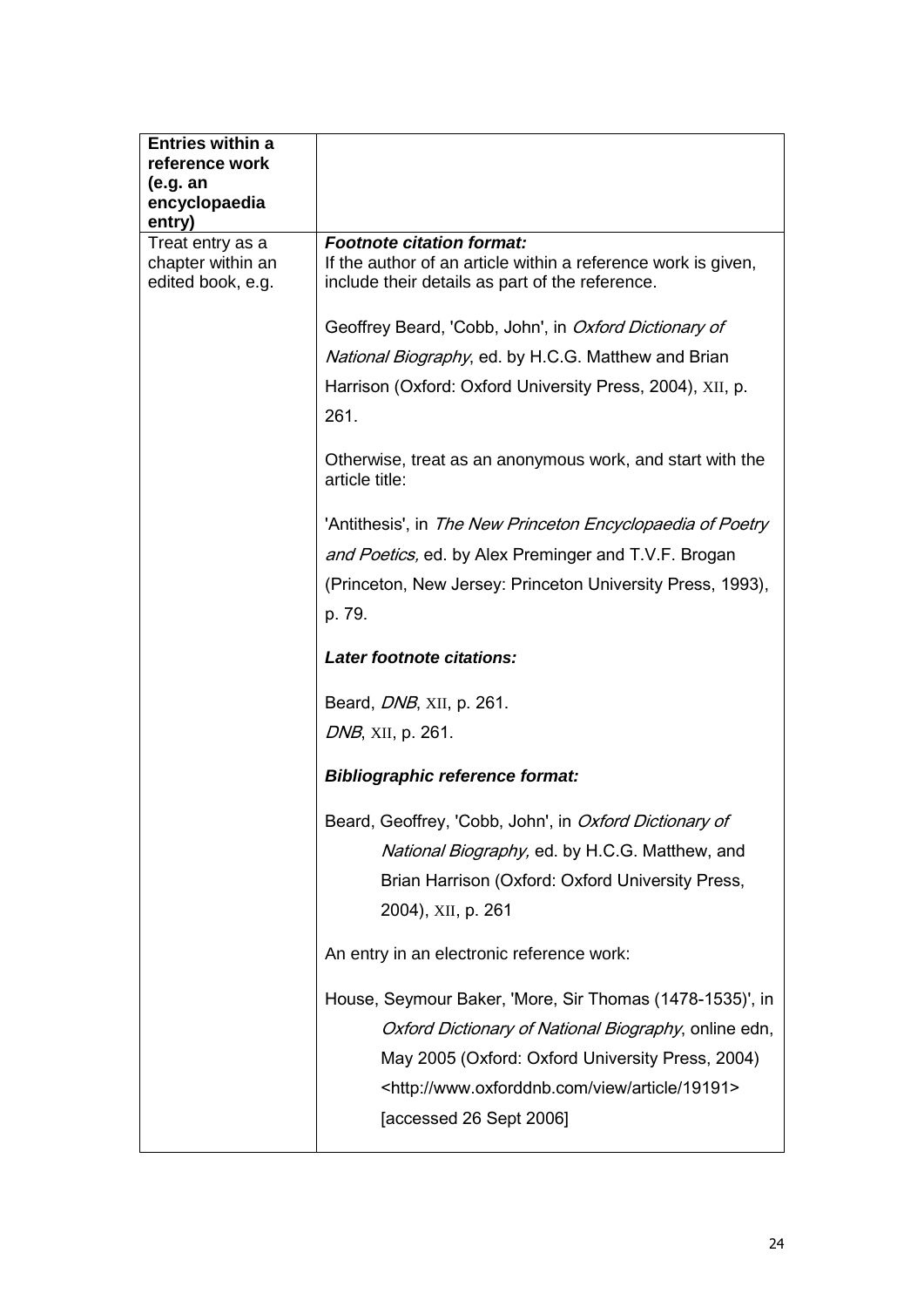| A poem |                                                                                                                                                                                                                                                                          |
|--------|--------------------------------------------------------------------------------------------------------------------------------------------------------------------------------------------------------------------------------------------------------------------------|
|        | <b>Footnote citation format:</b><br>Give a full reference in the first instance. Put the starting<br><b>line number</b> of any quotation if it has not already been<br>included in your text (see page 5 of this document for                                            |
|        | examples). A line range (e.g. 17-23 or 18, 23-27) is only<br>given if the passage has being referred to in the text, but<br>not directly quoted:                                                                                                                         |
|        | William Butler Yeats, 'The Song of Wandering Aengus', in                                                                                                                                                                                                                 |
|        | W.B. Yeats the Major Works, ed. by Edward Larrissy, rev. edn                                                                                                                                                                                                             |
|        | (Oxford: Oxford University Press, 2001), 17.                                                                                                                                                                                                                             |
|        | Give relevant book numbers (in small, capital roman<br>numerals), and verse/canto numbers before the starting<br>line number. Verse and starting line numbers should be<br>given in arabic numerals. Separate book, verse and line<br>numbers with a period (full-stop): |
|        | Virgil, <i>The Aeneid</i> , trans. by Robert Fitzgerald ([n.p.]: Random                                                                                                                                                                                                  |
|        | House, 1983; repr. Penguin Books: London, 1990), VI. 606.                                                                                                                                                                                                                |
|        | Later footnote citations:<br>Follow the usual formats, eg.:                                                                                                                                                                                                              |
|        | Yeats, 'The Song of Wandering Aengus', 5.                                                                                                                                                                                                                                |
|        | Where you wish to cite a different poem published in an<br>anthology that has previously been referenced:                                                                                                                                                                |
|        | 'The Wanderings of Oisin', in <i>W.B. Yeats the Major Works</i>                                                                                                                                                                                                          |
|        | (see Yeats above), III, 213.                                                                                                                                                                                                                                             |
|        | With long poems, after the first full reference, use an<br>abbreviated form based on the title:                                                                                                                                                                          |
|        | Aeneid, IV. 440.                                                                                                                                                                                                                                                         |
|        | <b>Bibliographic reference format:</b>                                                                                                                                                                                                                                   |
|        | Yeats, William Butler, 'The Song of Wandering Aengus', in<br>W.B. Yeats the Major Works, ed. by Edward Larrissy,<br>rev. edn (Oxford: Oxford University Press, 2001)                                                                                                     |
|        | Virgil, The Aeneid, trans. by Robert Fitzgerald ([n.p.]: Random<br>House, 1983; repr. Penguin Books: London, 1990)                                                                                                                                                       |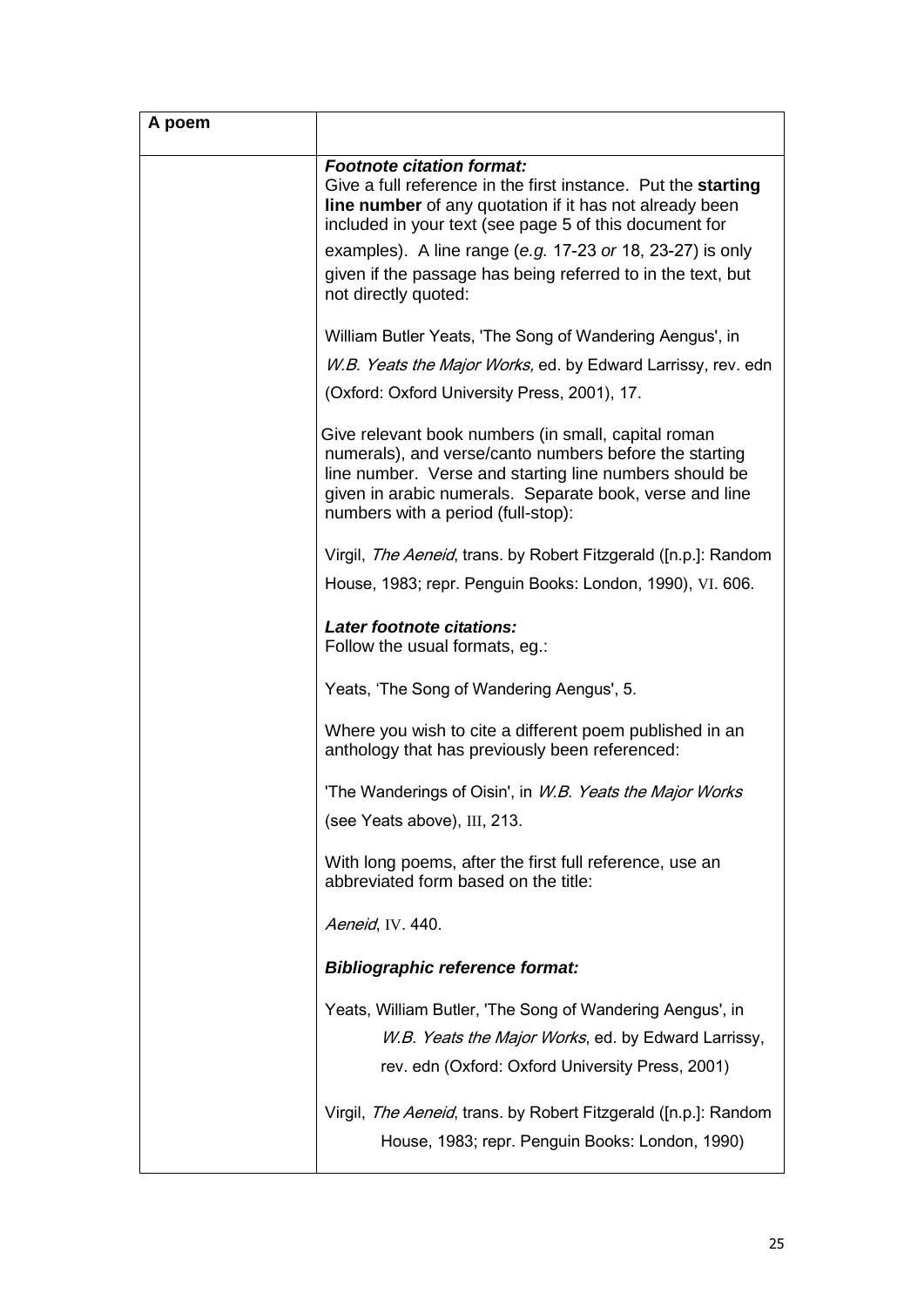| A play           |                                                                                                                                                                                                                                                                                                                                                                                                                                          |
|------------------|------------------------------------------------------------------------------------------------------------------------------------------------------------------------------------------------------------------------------------------------------------------------------------------------------------------------------------------------------------------------------------------------------------------------------------------|
|                  | <b>Footnote citation format:</b><br>Give the first full reference to the edition of the play used.<br>Include relevant act, scene and starting line number*<br>separated by periods (full-stops). Act numbers should be<br>given in small, capitalised roman numerals, scene and line<br>numbers should be given in arabic numerals. Only include<br>these details if they are not given following the direct<br>quotation in your text: |
|                  | William Shakespeare, Macbeth: Authoritative Text, Sources,                                                                                                                                                                                                                                                                                                                                                                               |
|                  | and Contexts Criticism, ed. by Robert S. Miola, A Norton                                                                                                                                                                                                                                                                                                                                                                                 |
|                  | Critical Edition (New York: Norton, 2004), IV. 1. 144.                                                                                                                                                                                                                                                                                                                                                                                   |
|                  | *A line range (e.g. 17-23 or 18, 23-27) is only given if the<br>passage has being referred to in the text, but not directly<br>quoted.                                                                                                                                                                                                                                                                                                   |
|                  | Later footnote citations:<br>After the first full reference, use an abbreviated form based<br>on the title:                                                                                                                                                                                                                                                                                                                              |
|                  | Macbeth, V. 3. 48.                                                                                                                                                                                                                                                                                                                                                                                                                       |
|                  | <b>Bibliographic reference format:</b>                                                                                                                                                                                                                                                                                                                                                                                                   |
|                  | Shakespeare, William, Macbeth: Authoritative Text, Sources,                                                                                                                                                                                                                                                                                                                                                                              |
|                  | and Contexts Criticism, ed. by Robert S. Miola, A                                                                                                                                                                                                                                                                                                                                                                                        |
|                  | Norton Critical Edition (New York: Norton, 2004)                                                                                                                                                                                                                                                                                                                                                                                         |
| <b>The Bible</b> |                                                                                                                                                                                                                                                                                                                                                                                                                                          |
|                  | <b>Footnote citation format:</b><br>Titles of books from the Bible are not italicised, Book<br>numbers are given in roman numerals, chapter and verse<br>numbers in arabic numerals separated by a period :                                                                                                                                                                                                                              |
|                  | II Corinthians 5. 13-15.<br>Isaiah 22. 17.                                                                                                                                                                                                                                                                                                                                                                                               |
|                  | <b>Bibliographic reference format:</b><br>If a specific edition of the Bible is used, include the details<br>in the bibliography as you would for an anonymous<br>authored book:                                                                                                                                                                                                                                                         |
|                  | The Holy Bible, New Revised Standard Version: Containing<br><i>the Old and New Testaments</i> (Cambridge: Cambridge<br>University Press, 1994)                                                                                                                                                                                                                                                                                           |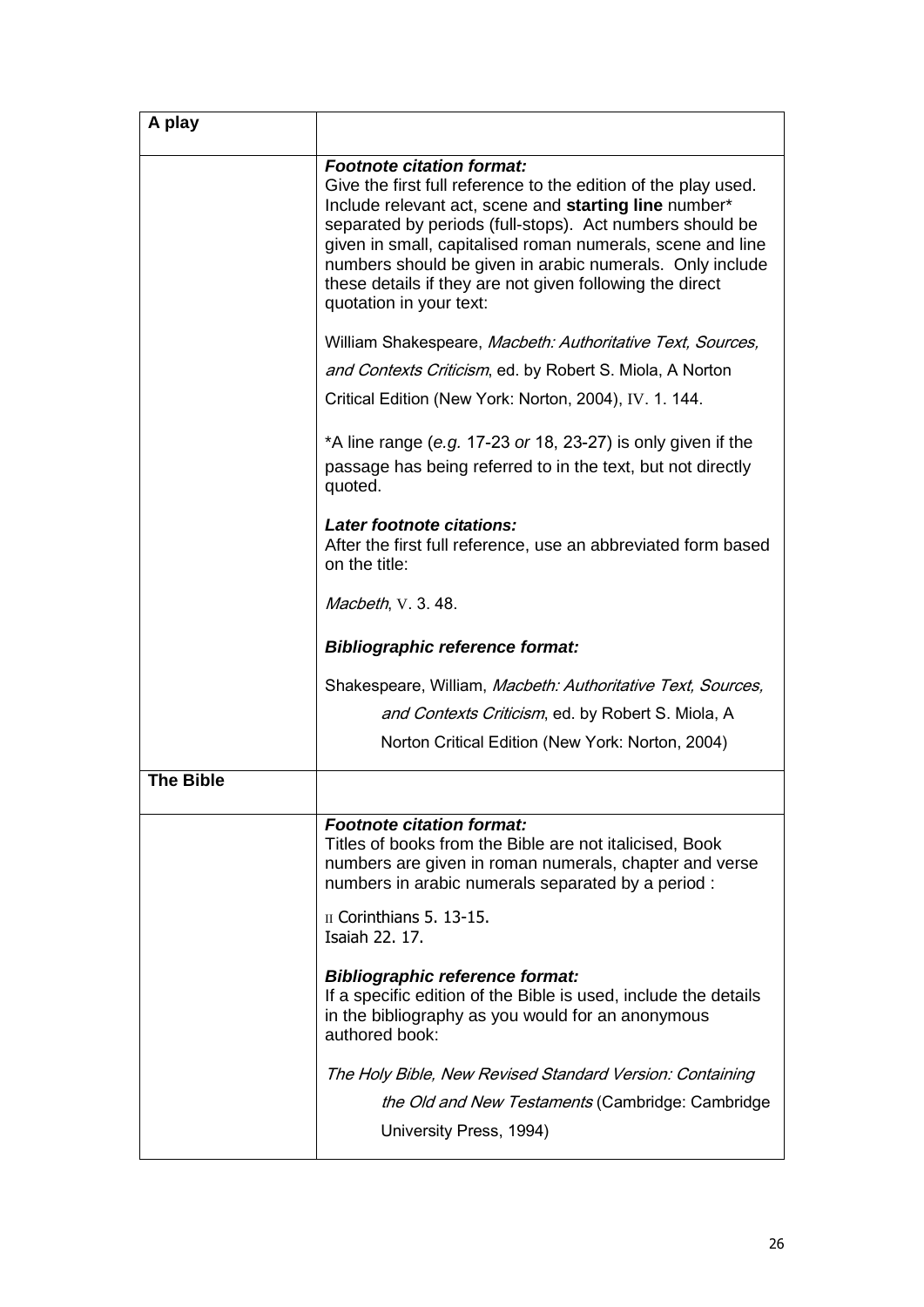| <b>Journal articles</b> |                                                                                                                                                                                                                                                                                                                                                                                                                                                                                                                                                                                                                                                                                                                                                                    |
|-------------------------|--------------------------------------------------------------------------------------------------------------------------------------------------------------------------------------------------------------------------------------------------------------------------------------------------------------------------------------------------------------------------------------------------------------------------------------------------------------------------------------------------------------------------------------------------------------------------------------------------------------------------------------------------------------------------------------------------------------------------------------------------------------------|
|                         | <b>Footnote citation format:</b><br>Include the author name (follow the rules used with<br>authored books for the inclusion of multiple authors and<br>four or more authors). Follow this with a comma, the article<br>title in single quotation marks (see the section on Book<br>chapters, above), then another comma, the full title of the<br>journal in italics (omitting any leading articles: e.g. The, or<br>A), another comma, and the volume number (in arabic<br>numerals - do NOT use roman numerals, even if these are<br>given by the journal itself). Then put the year (in<br>parentheses), a comma, the page range for the whole<br>article, and finally, (inside parentheses), the page number<br>for the source of your quotation or reference: |
|                         | Paul Dean, "Nothing that is So is So": Twelfth Night and                                                                                                                                                                                                                                                                                                                                                                                                                                                                                                                                                                                                                                                                                                           |
|                         | Transubstantiation', Literature and Theology, 17 (2003),                                                                                                                                                                                                                                                                                                                                                                                                                                                                                                                                                                                                                                                                                                           |
|                         | 281-97 (p. 287).                                                                                                                                                                                                                                                                                                                                                                                                                                                                                                                                                                                                                                                                                                                                                   |
|                         | Only include an issue number (following the volume, but<br>separated from it by a full-stop), or a date, if the parts within<br>each volume are individually paginated:                                                                                                                                                                                                                                                                                                                                                                                                                                                                                                                                                                                            |
|                         | Lionel Trilling, 'In Mansfield Park', <i>Encounter</i> , 3.3                                                                                                                                                                                                                                                                                                                                                                                                                                                                                                                                                                                                                                                                                                       |
|                         | (September 1954), 9-19 (pp. 11-14).                                                                                                                                                                                                                                                                                                                                                                                                                                                                                                                                                                                                                                                                                                                                |
|                         | Later footnote citations:<br>These follow the standard conventions, e.g.:                                                                                                                                                                                                                                                                                                                                                                                                                                                                                                                                                                                                                                                                                          |
|                         | Dean, pp.281-97 (p.283).                                                                                                                                                                                                                                                                                                                                                                                                                                                                                                                                                                                                                                                                                                                                           |
|                         | Dean, "Nothing that is So is So", pp.281-97 (pp.282-83).                                                                                                                                                                                                                                                                                                                                                                                                                                                                                                                                                                                                                                                                                                           |
|                         | <b>Bibliographic reference format:</b>                                                                                                                                                                                                                                                                                                                                                                                                                                                                                                                                                                                                                                                                                                                             |
|                         | Dean, Paul, "Nothing that is So is So": Twelfth Night                                                                                                                                                                                                                                                                                                                                                                                                                                                                                                                                                                                                                                                                                                              |
|                         | and Transubstantiation', Literature and                                                                                                                                                                                                                                                                                                                                                                                                                                                                                                                                                                                                                                                                                                                            |
|                         | Theology, 17 (2003), 281-97                                                                                                                                                                                                                                                                                                                                                                                                                                                                                                                                                                                                                                                                                                                                        |
|                         | Again, follow the rules used with authored and edited books<br>for the inclusion of multiple authors and four or more<br>authors.                                                                                                                                                                                                                                                                                                                                                                                                                                                                                                                                                                                                                                  |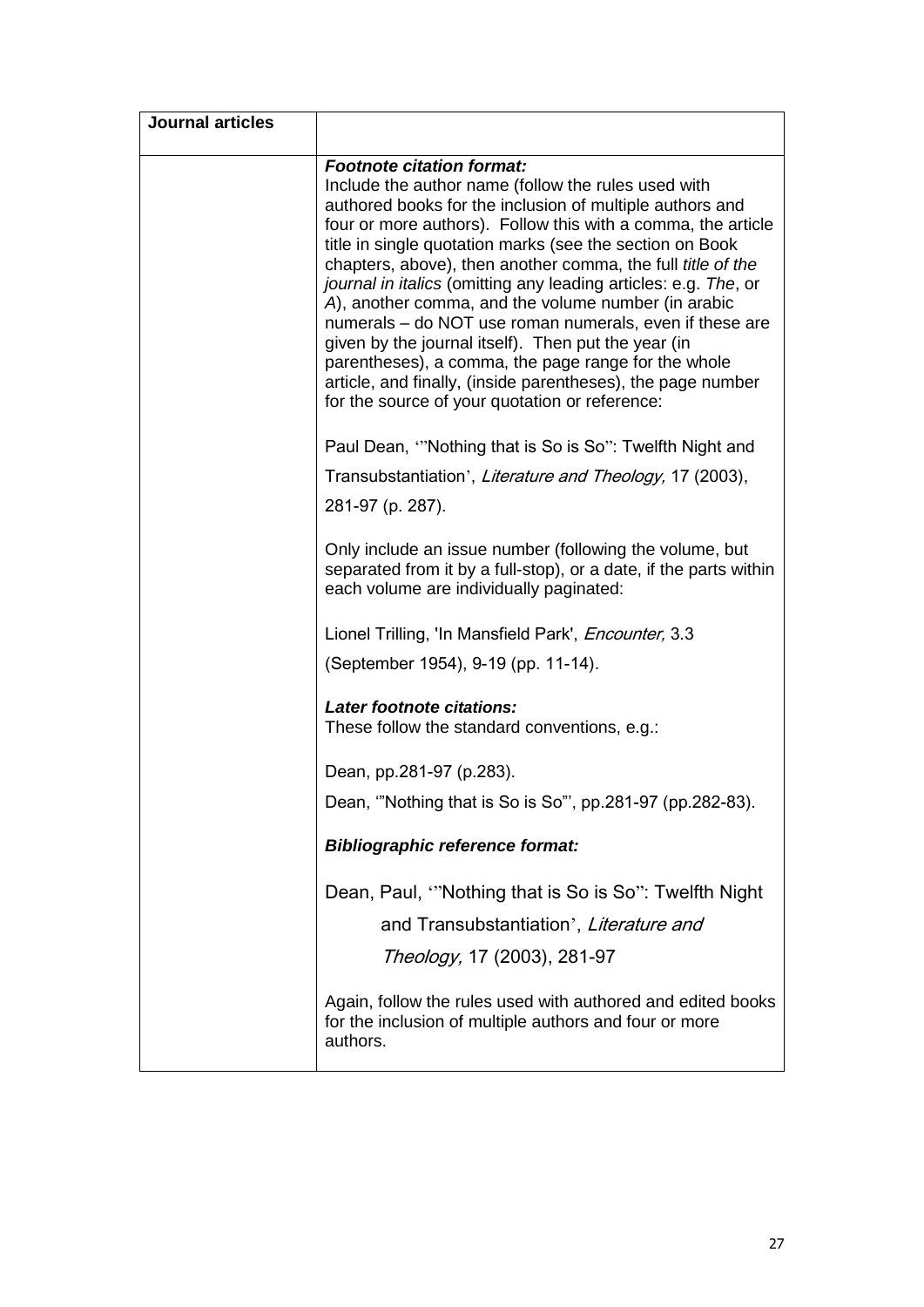| Journal article<br>reprinted in a later<br>anthology          | Give the original publication details for the journal article,<br>and then (inside parentheses), give the publication details<br>for the anthology that the article was reprinted in.                                                                                                                                                                                                                                        |
|---------------------------------------------------------------|------------------------------------------------------------------------------------------------------------------------------------------------------------------------------------------------------------------------------------------------------------------------------------------------------------------------------------------------------------------------------------------------------------------------------|
|                                                               | <b>Bibliographic reference format:</b>                                                                                                                                                                                                                                                                                                                                                                                       |
|                                                               | Kellogg, Alfred L., and Louis A. Haselmayer, 'Chaucer's                                                                                                                                                                                                                                                                                                                                                                      |
|                                                               | Satire of the Pardoner', PMLA, 66 (1951), 251-77                                                                                                                                                                                                                                                                                                                                                                             |
|                                                               | (repr. in Alfred L. Kellogg, Chaucer, Langland,                                                                                                                                                                                                                                                                                                                                                                              |
|                                                               | Arthur: Essays in Middle English Literature (New                                                                                                                                                                                                                                                                                                                                                                             |
|                                                               | Brunswick, NJ: Rutgers University Press, 1972), pp.                                                                                                                                                                                                                                                                                                                                                                          |
|                                                               | $212 - 44$                                                                                                                                                                                                                                                                                                                                                                                                                   |
| Journal article first<br>published in an<br>earlier anthology | You could give the publication details of the original chapter<br>and anthology (see "Book chapters", p. 21-22 of this<br>document) and specify that the chapter was reprinted in a<br>journal, giving the full journal reference.<br>However, if the reprinted article is easier to obtain than the<br>original chapter from the book, you could give the reference<br>like this:<br><b>Bibliographic reference format:</b> |
|                                                               | Doren, Carl Van, 'Mark Twain', Twentieth-Century Literary<br><i>Criticism,</i> 12 (1984), 423-55 (first publ. in <i>The</i><br>American Novel ([n.p.]: Macmillan, 1921), pp.157-<br>87), (p. 430).<br>First footnote citations, and subsequent footnote citations<br>will follow all the usual conventions given in the paradigms<br>preceding this.                                                                         |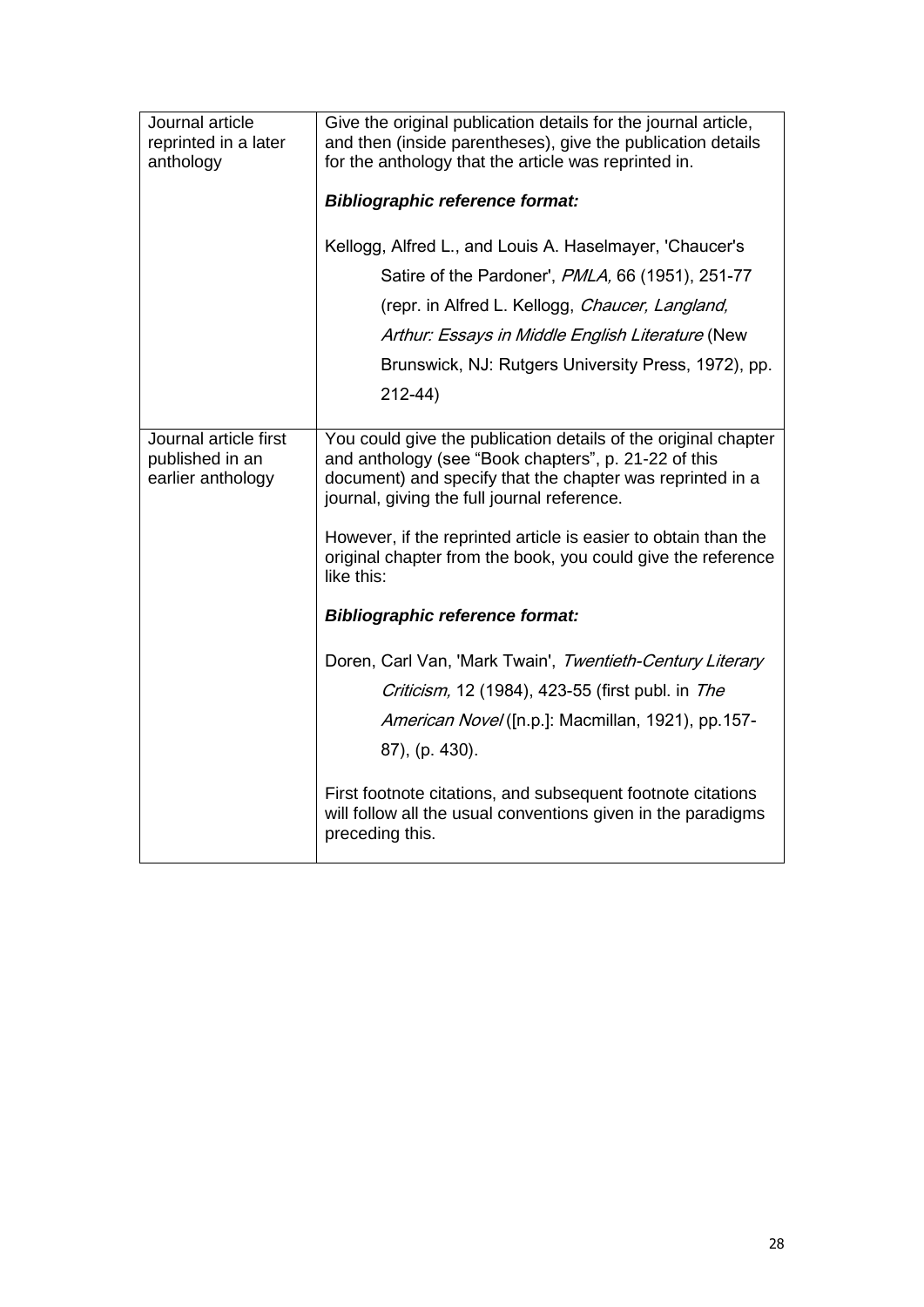| Online journal article | <b>Footnote citation format:</b><br>These follow the standard format of starting with the author<br>firstname, Surname, and then publication details, followed<br>by the URL <in angled="" brackets=""> and the access date</in>                                                                                                                                                                                       |
|------------------------|------------------------------------------------------------------------------------------------------------------------------------------------------------------------------------------------------------------------------------------------------------------------------------------------------------------------------------------------------------------------------------------------------------------------|
|                        | [inside square brackets]:                                                                                                                                                                                                                                                                                                                                                                                              |
|                        | Burton M. Wheeler, 'Beyond Despair: Camus' "The Fall"                                                                                                                                                                                                                                                                                                                                                                  |
|                        | and Van Eyck's "Adoration of the Lamb", Contemporary                                                                                                                                                                                                                                                                                                                                                                   |
|                        | Literature, 23 (1982), 343-64 <http: www.jstor.org=""></http:>                                                                                                                                                                                                                                                                                                                                                         |
|                        | [accessed 20 October 2006] (p. 349).                                                                                                                                                                                                                                                                                                                                                                                   |
|                        | Later footnote citations:<br>These follow the standard conventions                                                                                                                                                                                                                                                                                                                                                     |
|                        | <b>Bibliographic reference format:</b>                                                                                                                                                                                                                                                                                                                                                                                 |
|                        | Wheeler, Burton M., 'Beyond Despair: Camus' "The Fall"                                                                                                                                                                                                                                                                                                                                                                 |
|                        | and Van Eyck's "Adoration of the Lamb"',                                                                                                                                                                                                                                                                                                                                                                               |
|                        | Contemporary Literature, 23 (1982), 343-64                                                                                                                                                                                                                                                                                                                                                                             |
|                        | <http: www.jstor.org=""></http:> [accessed 20 October 2006]                                                                                                                                                                                                                                                                                                                                                            |
|                        | <b>Articles in online databases:</b><br>For an article in an online database, such as Literature<br>Resource Center, Literature Online, or Literature Compass,<br>give the details of the article and the original source of the<br>printed publication in the standard format. Then give the<br>name of the online database in italics, preceded by the<br>word "in". Finally, give the database URL and access date: |
|                        | Floyd-Wilson, Mary, and others, 'Shakespeare and                                                                                                                                                                                                                                                                                                                                                                       |
|                        | Embodiment: An E-Conversation', Shakespeare, 2                                                                                                                                                                                                                                                                                                                                                                         |
|                        | (2005), 1-13, in Literature Compass                                                                                                                                                                                                                                                                                                                                                                                    |
|                        | <http: <="" td="" www.blackwell-compass.com=""></http:>                                                                                                                                                                                                                                                                                                                                                                |
|                        | subject/literature/> [accessed 24 October 2006]                                                                                                                                                                                                                                                                                                                                                                        |
|                        | Include any reprint or original publication details as shown:                                                                                                                                                                                                                                                                                                                                                          |
|                        | Doren, Carl Van, 'Mark Twain', Twentieth-Century Literary<br><i>Criticism,</i> 12 (1984), 423-55 (first publ. in <i>The</i><br>American Novel ([n.p.]: Macmillan, 1921), pp.157-<br>87), in Literature Resource Center<br><http: galenet.galegroup.com="" litrc="" servlet=""><br/>[accessed 20 October 2006]</http:>                                                                                                  |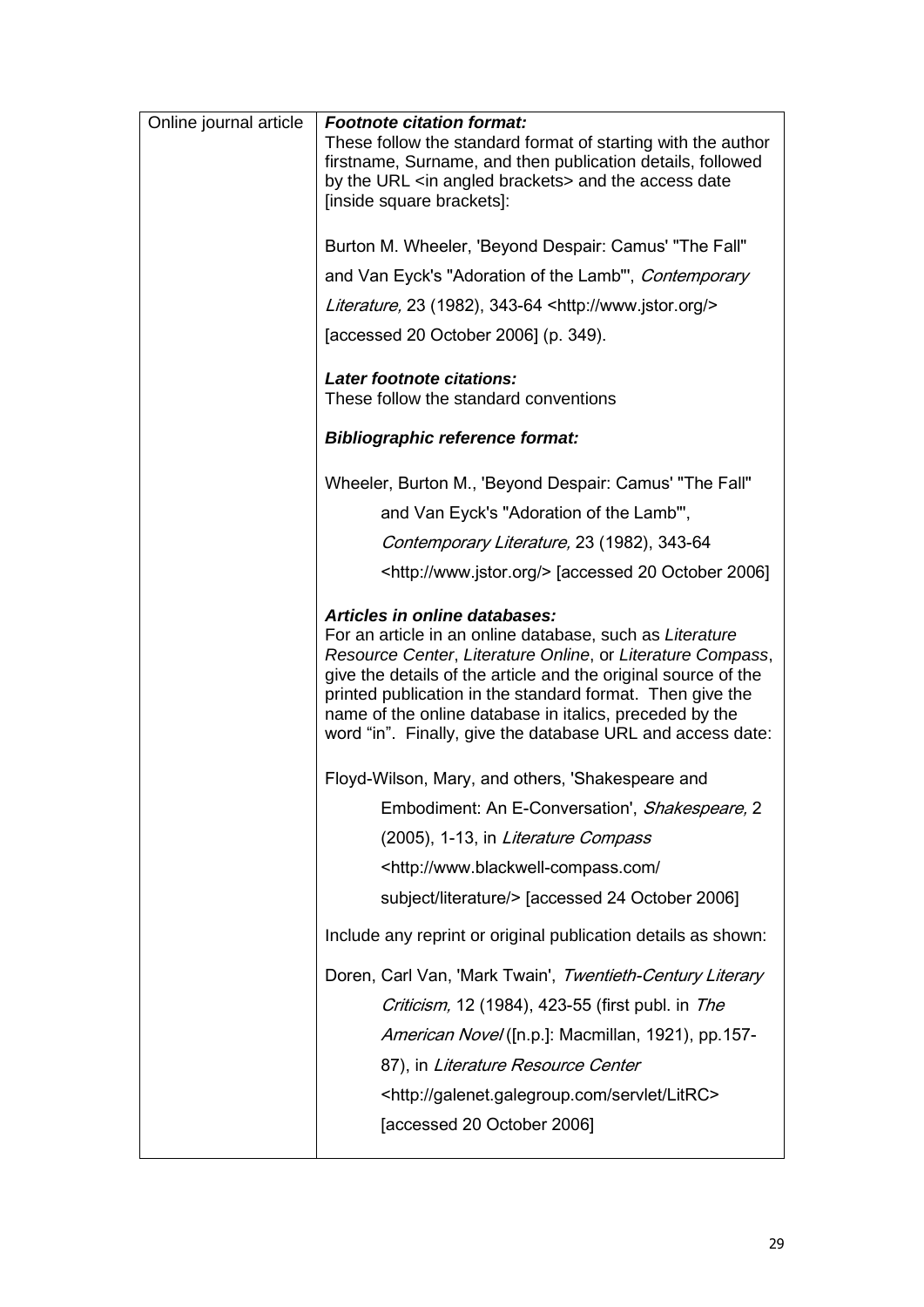| Newspaper and     | Do not include volume or issue numbers. Give only the            |
|-------------------|------------------------------------------------------------------|
| magazine articles | author, 'article title', title, date month year, and page        |
|                   | reference.                                                       |
|                   | <b>Footnote citation format:</b>                                 |
|                   | These follow the format for first footnote citations, giving the |
|                   | full reference starting with the reporter (author's) first name, |
|                   | and the other elements in the order, 'headline (article) title', |
|                   | Title, date month year, p. page. Follow the rules given for      |
|                   | previous material types when dealing with multiple authors       |
|                   | and four or more authors:                                        |
|                   |                                                                  |
|                   | Nick Lyons and Jay Dickman, 'Hemingway's Many Hearted            |
|                   | Fox River', National Geographic, June 1997, p. 118.              |
|                   |                                                                  |
|                   | Michael Schmidt, 'Tragedy of Three Star-Crossed Lovers',         |
|                   |                                                                  |
|                   | Daily Telegraph, 1 February 1990, p. 14.                         |
|                   |                                                                  |
|                   | Omit The or A at the start of English-language newspaper         |
|                   | titles, with the exception of The Times.                         |
|                   |                                                                  |
|                   | Later footnote citations:                                        |
|                   | These follow the standard conventions, e.g.                      |
|                   |                                                                  |
|                   | Schmidt, p. 14.                                                  |
|                   |                                                                  |
|                   | <b>Bibliographic reference format:</b>                           |
|                   |                                                                  |
|                   | Lyons, Nick, and Jay Dickman, 'Hemingway's Many                  |
|                   |                                                                  |
|                   | Hearted Fox River', National Geographic, June                    |
|                   | 1997, pp. 106-24                                                 |
|                   |                                                                  |
|                   |                                                                  |
|                   | Schmidt, Michael, 'Tragedy of Three Star-Crossed Lovers',        |
|                   | Daily Telegraph, 1 February 1990, p. 14                          |
|                   |                                                                  |
| No author         | Simply omit the reporter details, and begin the reference        |
|                   | with the article headline                                        |
|                   |                                                                  |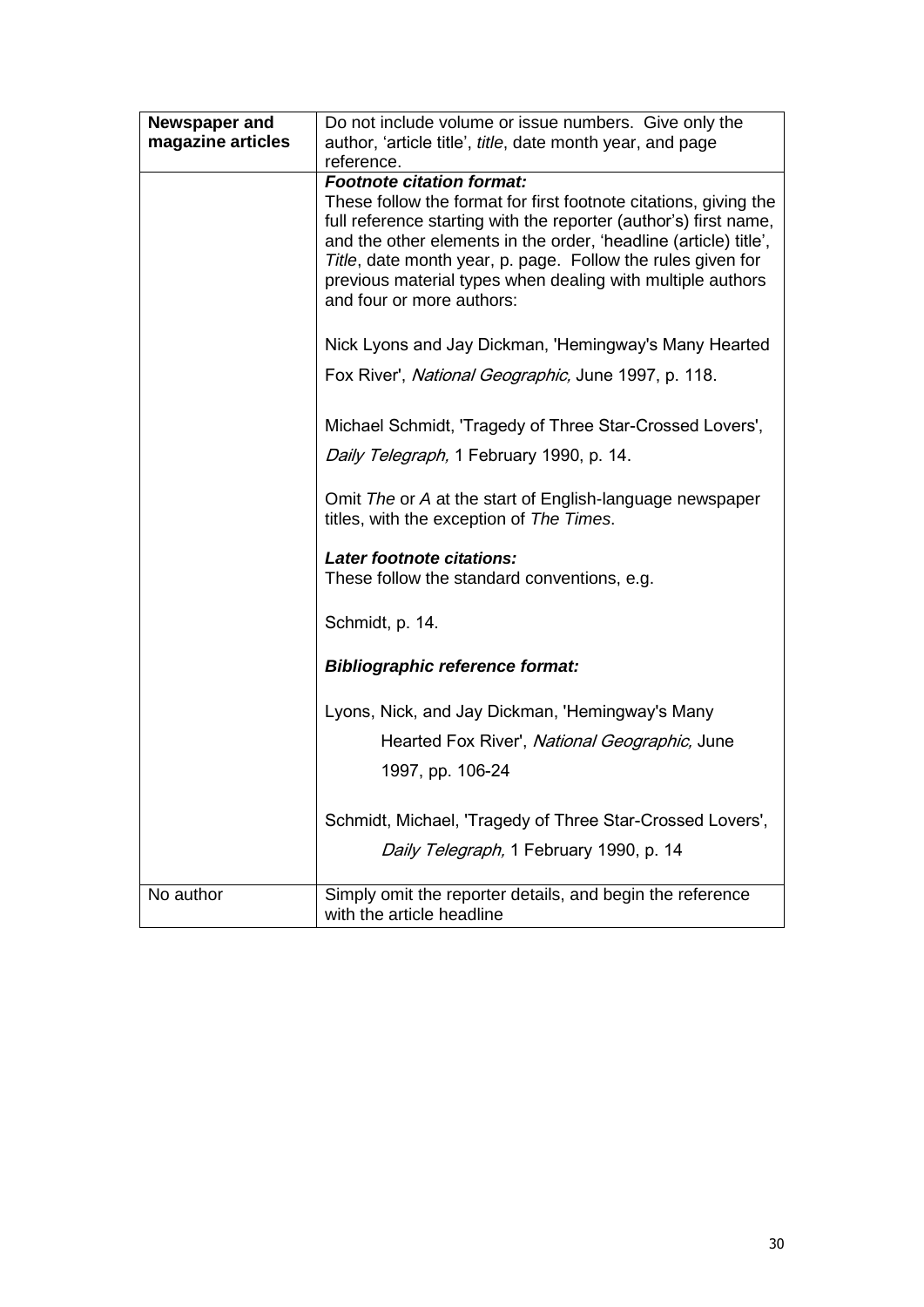| Later<br>editions/supplements | Add the edition details or include the relevant section detail,<br>before the page information: |
|-------------------------------|-------------------------------------------------------------------------------------------------|
|                               | <b>Bibliographic reference format:</b>                                                          |
|                               | Friedland, Jonathan, 'Across the Divide', Guardian, 15                                          |
|                               | January 2002, section G2, pp. 10-11                                                             |
|                               | Gibbs, Nancy, 'If You Want to Humble an Empire', Time, 14                                       |
|                               | September 2001, Special Issue, pp. 34-50                                                        |
|                               | Smith, Dinitia, 'After Four Centuries, Still Gaining                                            |
|                               | Devotees', New York Times, 22 April 1997, late                                                  |
|                               | edn, p. C12                                                                                     |
|                               |                                                                                                 |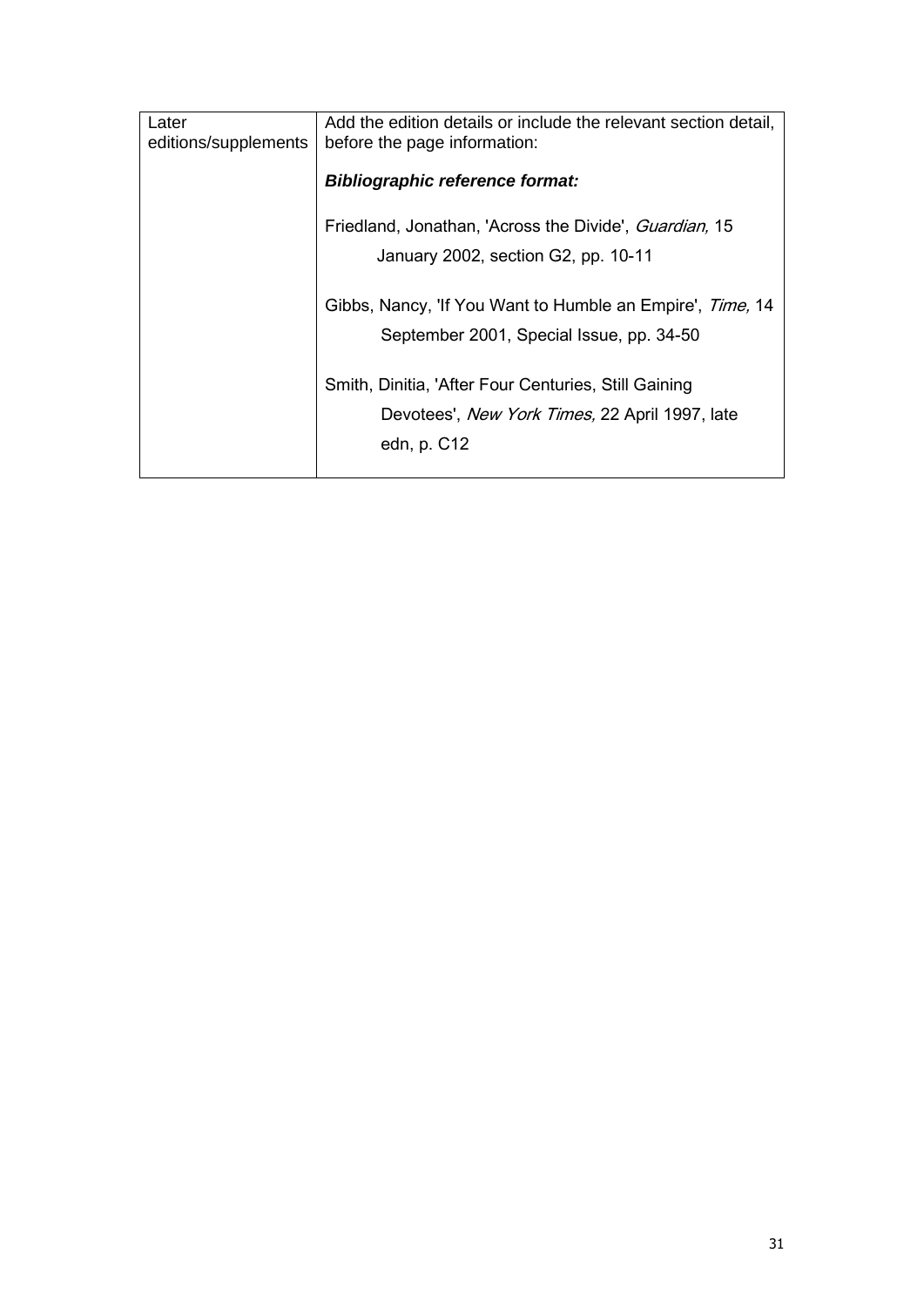| Online newspaper or                                                                    | Follow the standard format. Finish by adding the URL <in< th=""></in<>                                                                                                                                                                                                                                                                                                                                                                                  |
|----------------------------------------------------------------------------------------|---------------------------------------------------------------------------------------------------------------------------------------------------------------------------------------------------------------------------------------------------------------------------------------------------------------------------------------------------------------------------------------------------------------------------------------------------------|
| magazine article                                                                       | angled brackets> and the access date [inside square<br>brackets]:                                                                                                                                                                                                                                                                                                                                                                                       |
|                                                                                        |                                                                                                                                                                                                                                                                                                                                                                                                                                                         |
|                                                                                        | <b>Bibliographic reference format:</b>                                                                                                                                                                                                                                                                                                                                                                                                                  |
|                                                                                        | Naughton, Philippe, 'Watchdog Slams Tube Maintenance                                                                                                                                                                                                                                                                                                                                                                                                    |
|                                                                                        | Company', Times Online, 16 November 2006, News                                                                                                                                                                                                                                                                                                                                                                                                          |
|                                                                                        | & Comment section <http: <="" td="" www.timesonline.co.uk=""></http:>                                                                                                                                                                                                                                                                                                                                                                                   |
|                                                                                        | article/0,,2-2456093,00.html> [accessed 17                                                                                                                                                                                                                                                                                                                                                                                                              |
|                                                                                        | November 2006]                                                                                                                                                                                                                                                                                                                                                                                                                                          |
|                                                                                        | Newspaper or magazine articles in online databases:<br>For a newspaper or magazine article in an online database,<br>such as Lexis Nexis, Business Source Premier, or General<br>Business File, give the details of the article and the original<br>source of the printed publication in the standard format.<br>Then give the name of the online database in italics,<br>preceded by the word "in". Finally, give the database URL<br>and access date: |
|                                                                                        | Kington, Miles, 'Sailing the 450 Seas to the Two Corners of                                                                                                                                                                                                                                                                                                                                                                                             |
|                                                                                        | the Earth', <i>Independent</i> , 17 November 2006, 4th                                                                                                                                                                                                                                                                                                                                                                                                  |
|                                                                                        | edn, Editorial & Opinion, p. 38, in Lexis Nexis                                                                                                                                                                                                                                                                                                                                                                                                         |
|                                                                                        | Professional <http: <="" td="" web.lexisnexis.com=""></http:>                                                                                                                                                                                                                                                                                                                                                                                           |
|                                                                                        | professional/> [accessed 20 November 2006]                                                                                                                                                                                                                                                                                                                                                                                                              |
|                                                                                        | Lapham, Lewis H., 'Hazards of New Fortune', <i>Harper's</i>                                                                                                                                                                                                                                                                                                                                                                                             |
|                                                                                        | Magazine, June 2000, p. 57, in Literature Resource                                                                                                                                                                                                                                                                                                                                                                                                      |
|                                                                                        | Centre <http: galenet.galegroup.com="" litrc="" servlet=""></http:>                                                                                                                                                                                                                                                                                                                                                                                     |
|                                                                                        | [accessed 20 November 2006]                                                                                                                                                                                                                                                                                                                                                                                                                             |
| <b>Conference</b>                                                                      |                                                                                                                                                                                                                                                                                                                                                                                                                                                         |
| proceedings and<br>conference papers<br>(articles within<br>conference<br>proceedings) |                                                                                                                                                                                                                                                                                                                                                                                                                                                         |
|                                                                                        | MHRA does not give guidance on how to reference these                                                                                                                                                                                                                                                                                                                                                                                                   |
|                                                                                        | sources in the absence of advice, treat conference<br>papers as journal articles.                                                                                                                                                                                                                                                                                                                                                                       |
| <b>Official Publications</b>                                                           |                                                                                                                                                                                                                                                                                                                                                                                                                                                         |
|                                                                                        |                                                                                                                                                                                                                                                                                                                                                                                                                                                         |
|                                                                                        | MHRA does not give guidance on how to reference these                                                                                                                                                                                                                                                                                                                                                                                                   |
|                                                                                        | sources in the absence of advice, treat official<br>publications as authored books (see pg. 8).                                                                                                                                                                                                                                                                                                                                                         |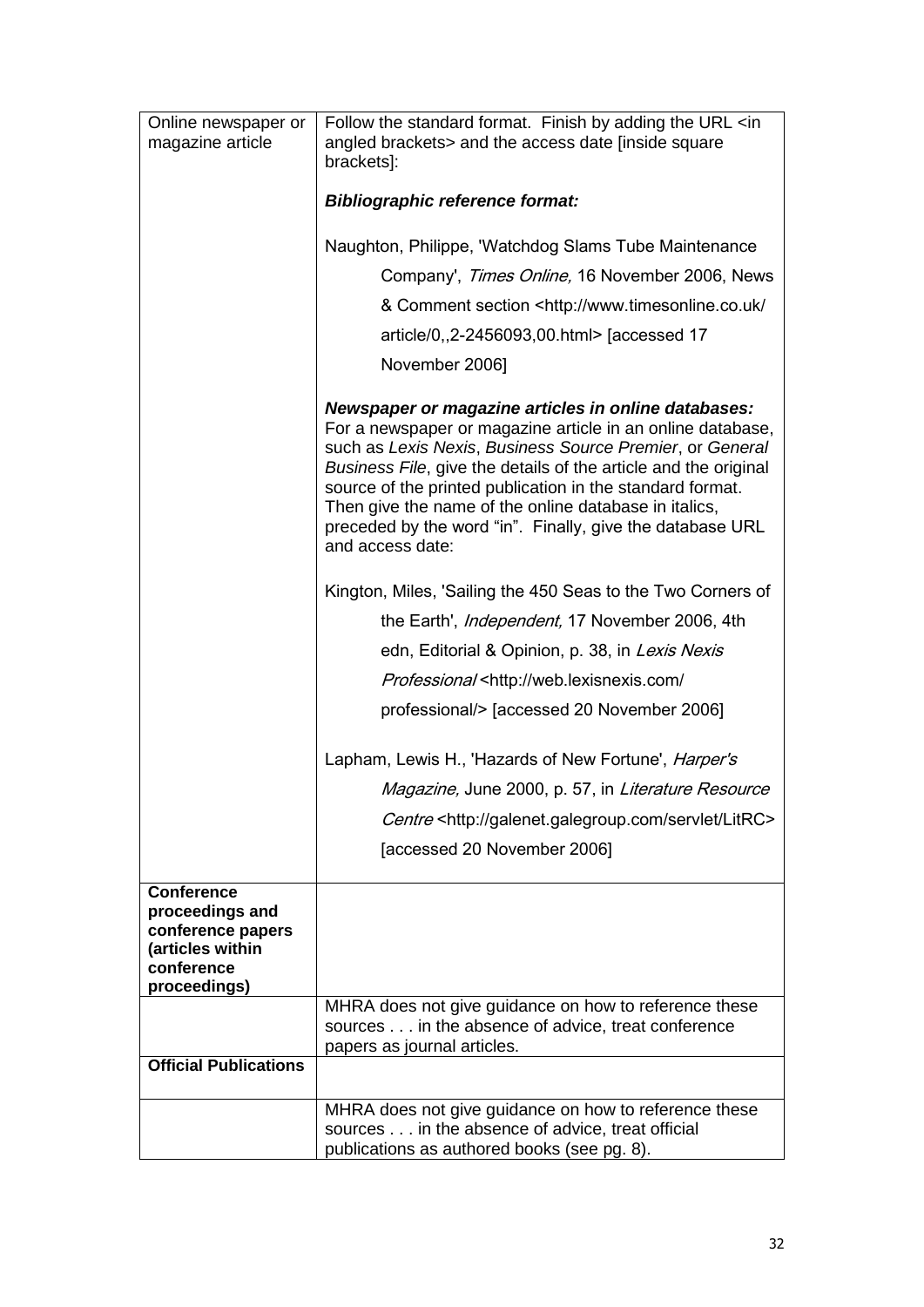| Theses<br>(unpublished) |                                                                                                                                                                                                                                                                                                                                                                                             |
|-------------------------|---------------------------------------------------------------------------------------------------------------------------------------------------------------------------------------------------------------------------------------------------------------------------------------------------------------------------------------------------------------------------------------------|
|                         | Follow the usual conventions for first footnote, and<br>subsequent footnote cittaions. The title of the thesis should<br>be enclosed by single quotation marks. Where known, the<br>degree level (in the format "unpublished doctoral thesis" or<br>"unpublished master's Dissertation" etc.), should be given<br>in paretheses, along with details of the university, and year<br>awarded. |
|                         | <b>Bibliographic reference format:</b>                                                                                                                                                                                                                                                                                                                                                      |
|                         | Kindred, Judith Shirley, 'The portrayal of women in the<br>cartoons of William Kerridge Haselden, 1906-1930'<br>(unpublished master's dissertation, University of<br>Kent, 1997)                                                                                                                                                                                                            |
|                         | Treat published theses as authored books (see above)                                                                                                                                                                                                                                                                                                                                        |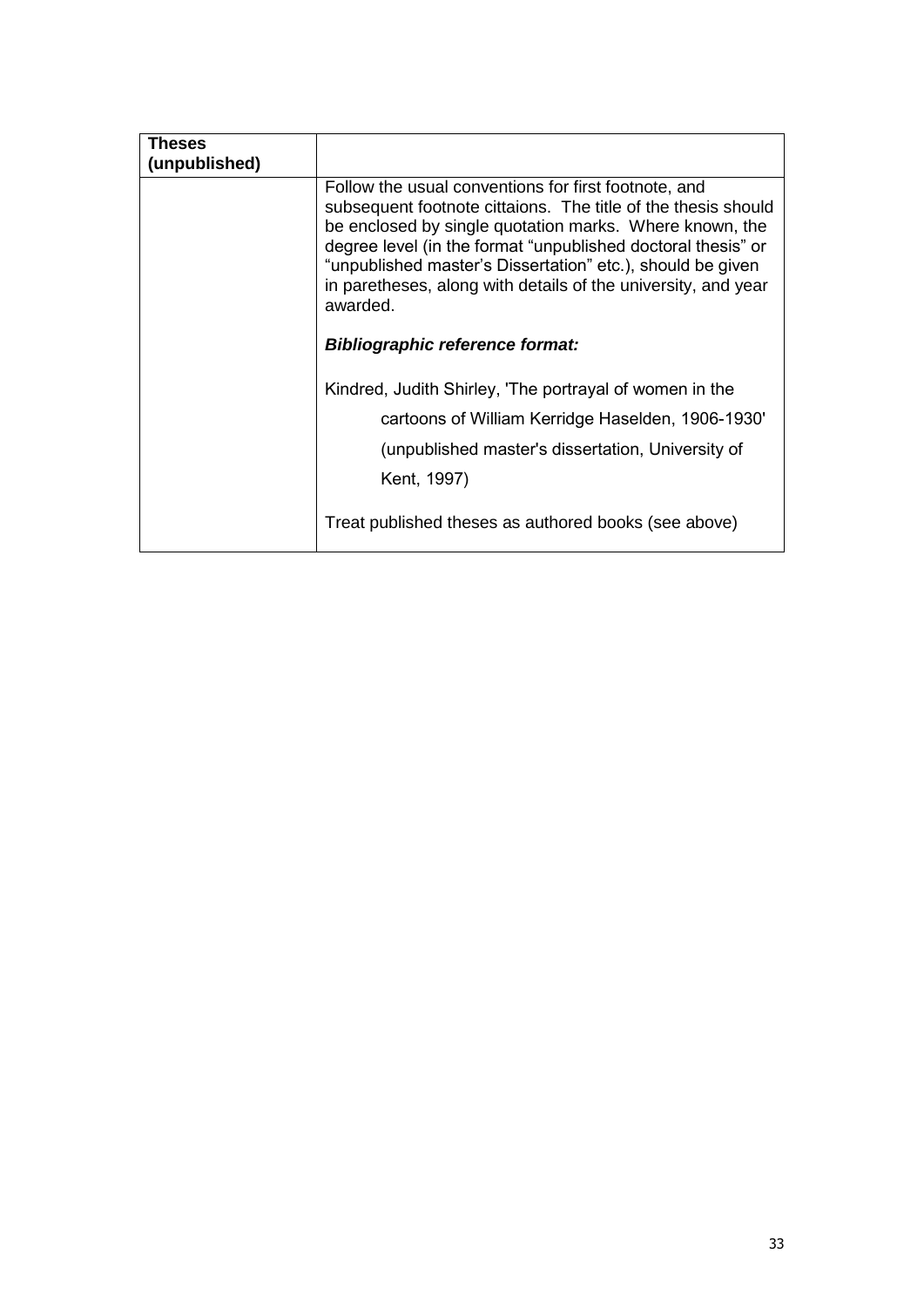| Original<br>manuscript |                                                                                                                                                                                                                                                                    |
|------------------------|--------------------------------------------------------------------------------------------------------------------------------------------------------------------------------------------------------------------------------------------------------------------|
|                        | The full name of the archive or manuscript repository<br>should be given in the first instance. Then give the name of<br>the collection and the remaining citation for the manuscript,<br>following the conventions used by the archive that holds the<br>material |
|                        | <b>Footnote citation format:</b><br>Give the full details, plus any folio references. Use the<br>preferred abbreviations "fol." Or fols" and " for recto or " for<br>verso:                                                                                        |
|                        | British Library, Cotton MSS, Caligula D III, fol. 15                                                                                                                                                                                                               |
|                        | Paris, Bilbliothèque nationale, fonds français, 1124                                                                                                                                                                                                               |
|                        | Later footnote citations:<br>Abbreviate the repository name and collection title (if<br>appropriate), but make sure that the meaning is still clear,<br>e.g.:                                                                                                      |
|                        | BL, Cotton MSS, Caligula D III, fol. 16<br>$\ldots$ or $\ldots$                                                                                                                                                                                                    |
|                        | Cotton MS, Caligula D III, fols 17 <sup>v</sup> -19 <sup>r</sup>                                                                                                                                                                                                   |
|                        | BN, f. fr. 1124                                                                                                                                                                                                                                                    |
|                        | <b>Bibliographic reference format:</b><br>This follows exactly the same format as that given in the<br>first full footnote citation:                                                                                                                               |
|                        | British Library, Cotton MSS, Caligula D III                                                                                                                                                                                                                        |
|                        | Paris, Bilbliothèque nationale, fonds français, 1124                                                                                                                                                                                                               |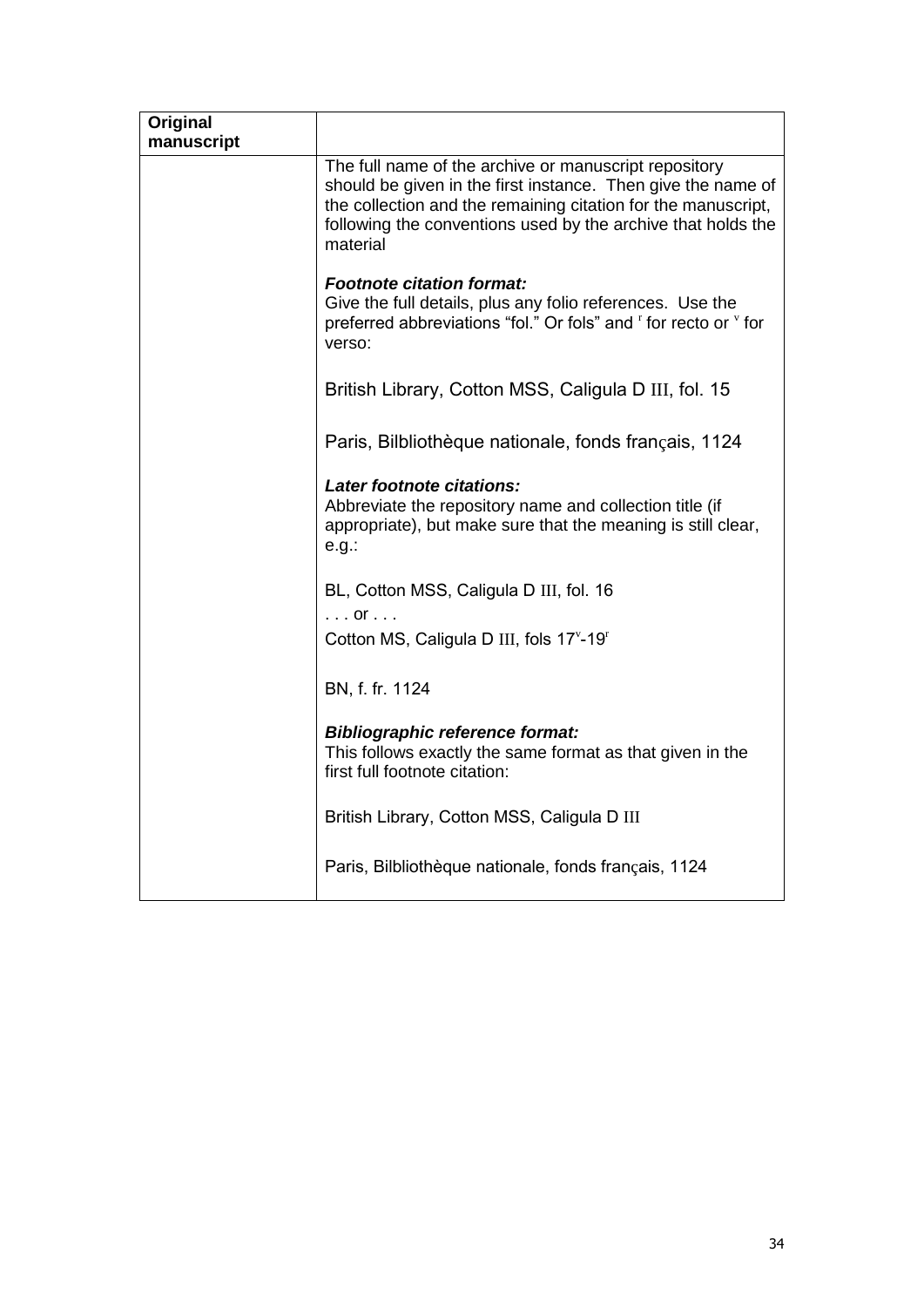| <b>Electronic sources</b> | MHRA does not give specific guidance on how to reference<br>electronic sources. Instead it refers the reader to ISO 690-<br>2. An international standard guide to referencing electronic<br>materials <sup>16</sup> .                                                                                                                                                                                                                                                                                                                                                                                                                                                                            |
|---------------------------|--------------------------------------------------------------------------------------------------------------------------------------------------------------------------------------------------------------------------------------------------------------------------------------------------------------------------------------------------------------------------------------------------------------------------------------------------------------------------------------------------------------------------------------------------------------------------------------------------------------------------------------------------------------------------------------------------|
| Web site, no author       | A few examples are given below<br><b>Footnote citation and Bibliographic reference formats:</b><br>Start with the website title and a designation of the medium<br>[inside square brackets] $-$ e.g. "online". Then give the<br>publisher (if available), the year (if available) and a date<br>when the site was last edited or updated (again, if<br>available). Finish with the date and year on which the<br>resource was last viewed using the convention "[cited]",<br>a description if appropriate (e.g. "Section 4"), and then the<br>URL using the phrasing "Available from: <url>". The<br/>format remains the same for both first footnote citations,<br/>and the bibliography.</url> |
|                           | NASA Homepage [online]. National Aeronautics and Space<br>Administration, 2006, updated 24 November 2006<br>[cited 24 November 2006]. Available from:<br><http: home="" www.nasa.gov=""></http:>                                                                                                                                                                                                                                                                                                                                                                                                                                                                                                 |
|                           | Later footnote citations:                                                                                                                                                                                                                                                                                                                                                                                                                                                                                                                                                                                                                                                                        |
|                           | Use the title                                                                                                                                                                                                                                                                                                                                                                                                                                                                                                                                                                                                                                                                                    |
| Authored web site         | <b>Footnote citation format:</b><br>Give the author name(s) before the title of the web site,<br>then the publisher, year or copyright date (if available), date<br>last updated (if available, citation date, and URL in the<br>following format:                                                                                                                                                                                                                                                                                                                                                                                                                                               |
|                           | Willett, Perry, <i>Victorian Women Writers Project</i> [online].                                                                                                                                                                                                                                                                                                                                                                                                                                                                                                                                                                                                                                 |
|                           | Indiana University, updated May 2000 [cited 26                                                                                                                                                                                                                                                                                                                                                                                                                                                                                                                                                                                                                                                   |
|                           | June 2002]. Available from:                                                                                                                                                                                                                                                                                                                                                                                                                                                                                                                                                                                                                                                                      |
|                           | <http: vwwp="" www.indiana.edu="" ~letrs=""></http:>                                                                                                                                                                                                                                                                                                                                                                                                                                                                                                                                                                                                                                             |
|                           | Later footnote citations:<br>Use a standard abbreviation if there can be no confusion:                                                                                                                                                                                                                                                                                                                                                                                                                                                                                                                                                                                                           |
|                           | Willett, Victorian Women Writers.                                                                                                                                                                                                                                                                                                                                                                                                                                                                                                                                                                                                                                                                |

<sup>&</sup>lt;sup>16</sup> International Standard ISO 690-2: 1997 (Geneva, International Organization for Standardization, 1997) <http://www.collectionscanada.ca/iso/tc46sc9/standard/690-2e.htm> [20 November 2006].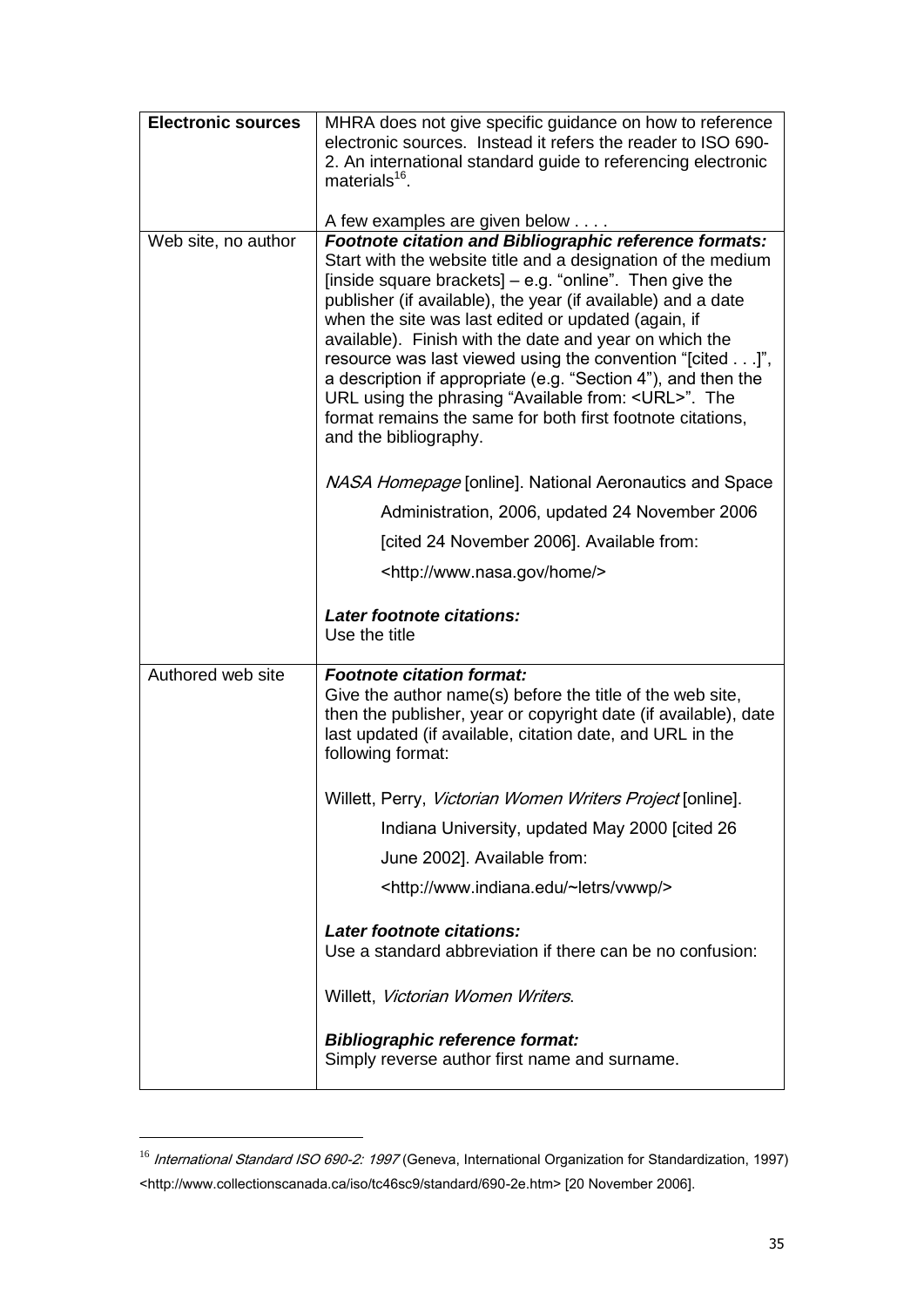| Specific page within<br>a website                          | Give the author (if available) and page title first, followed by<br>a full-stop, the word "In", and the web site details in the<br>same format as the examples above:                                       |
|------------------------------------------------------------|-------------------------------------------------------------------------------------------------------------------------------------------------------------------------------------------------------------|
|                                                            | Willett, Perry, About the Victorian Women Writers Project.                                                                                                                                                  |
|                                                            | In Victorian Women Writers Project [online]. Indiana                                                                                                                                                        |
|                                                            | University, updated 10 December 2002 [cited 24                                                                                                                                                              |
|                                                            | November 2006]. Available from:                                                                                                                                                                             |
|                                                            | <http: td="" vwwp="" vwwp-<="" www.indiana.edu="" ~letrs=""></http:>                                                                                                                                        |
|                                                            | about.html>                                                                                                                                                                                                 |
| <b>Personal</b>                                            |                                                                                                                                                                                                             |
| <b>Communications</b>                                      |                                                                                                                                                                                                             |
| Written letters,<br>spoken or recorded<br>interviews, etc. | MHRA does not give guidance on how to reference these<br>unpublished sources.                                                                                                                               |
| E-mail<br>correspondence,<br>postings to                   | MHRA refers the reader to ISO 690-2 for conventions. This<br>is a common format:                                                                                                                            |
| newsgroups or                                              | Proctor, Robert, Call for Papers: History and the Public. In                                                                                                                                                |
| blogs, chatroom<br>postings.                               | ARCH-HISTORY Archives [online]. Mon, 25 Apr                                                                                                                                                                 |
|                                                            | 2005 09:36:24 +0100 [cited 18 Aug. 2006; 14:28                                                                                                                                                              |
|                                                            | GMT]. Available from: <http: <="" td="" www.jiscmail.ac.uk=""></http:>                                                                                                                                      |
|                                                            | cgi-bin/webadmin?A2=ind0504&L=arch-                                                                                                                                                                         |
|                                                            | history&T=0&P=143>                                                                                                                                                                                          |
| <b>Audiovisual media</b>                                   |                                                                                                                                                                                                             |
| Film                                                       | Footnote citation and Bibliographic reference formats:<br>The format remains the same for both. Give the <i>title</i> ,<br>director, performers (if appropriate), distributor and date in<br>this sequence: |
|                                                            | It's a Wonderful Life. Dir. Frank Capra. James Stewart, and<br>Donna Reed, Lionel Barrymore. RKO. 1946.                                                                                                     |
|                                                            | For a DVD or video version, add the format and reference<br>number (if available) at the end:                                                                                                               |
|                                                            | Bladerunner - The Director's Cut. Dir. Ridley Scott.<br>Harrison Ford. Warner. 1996. VHS Videocassette.                                                                                                     |
|                                                            | Later footnote citations:<br>Use the title.                                                                                                                                                                 |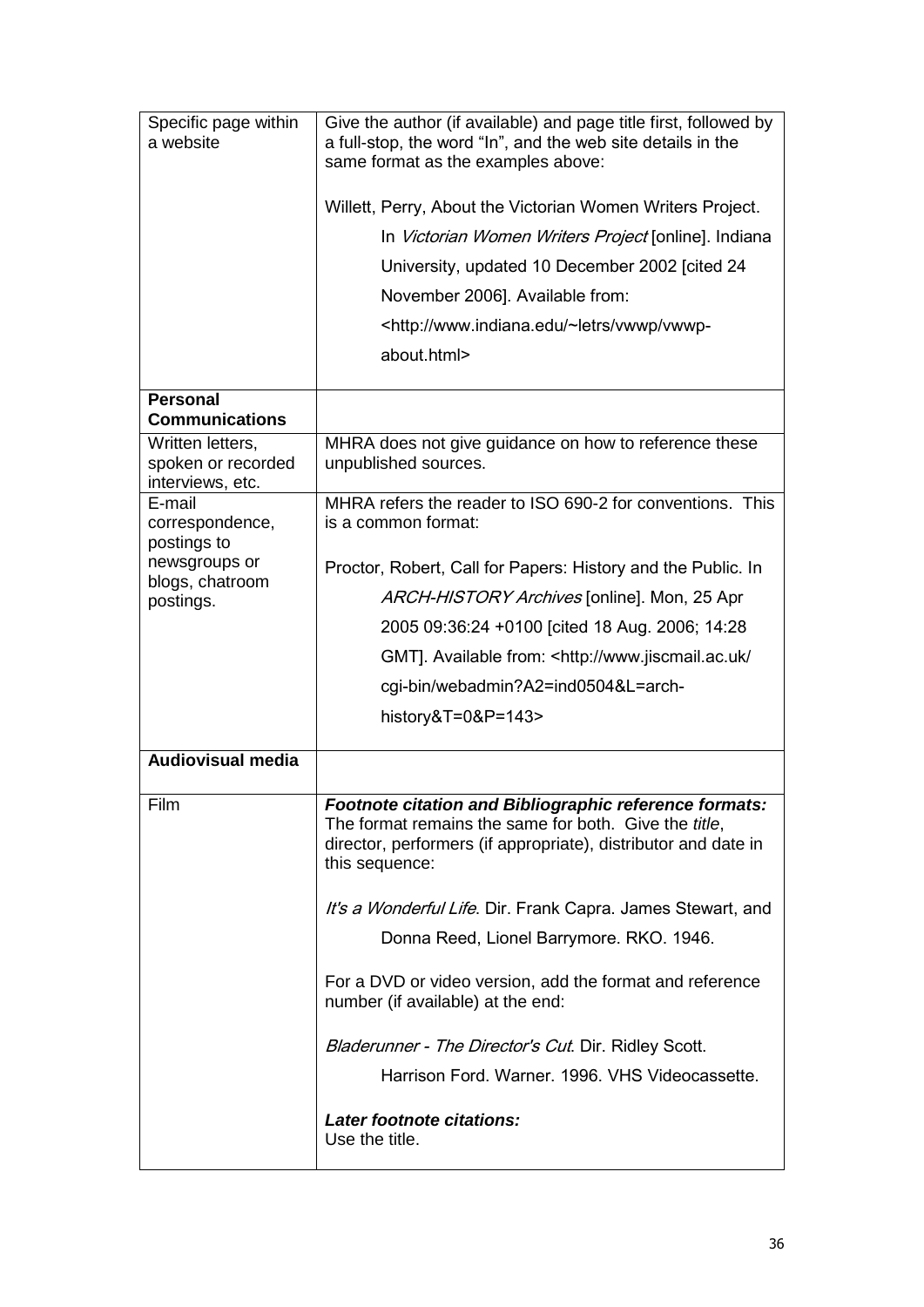| <b>Musical formats</b>                                        | Give the details in this order, with the elements separated<br>by full stops: Composer or author. Title. Artist.<br>Orchestra/band. Other elements. Conductor. Audiocassete,<br>CD or LP reference number (usually assigned by the<br>recording company, and available from the sleeve or<br>jacket). First names for composers, artists and conductors<br>may be omitted if not necessary.<br><b>Footnote citation and Bibliographic reference formats:</b><br>These are the same (although if first names are being used<br>for the author/composer, you may have to reverse the<br>orders accordingly)<br>Brahms, Johannes. Symphony No. 2. Wiener<br>Philharmoniker. Cond. Carlo Maria Giulini. LP 435<br>348-2<br>Music of the Spanish Renaissance. Shirley Rumsey.<br>8.550614<br>Thomas, Dylan. Under Milk Wood. Anthony Hopkins.<br>Jonathan Pryce. 1992. CD LPF 7667<br>Later footnote citations:<br>Simply abbreviate the entry following the usual<br>conventions, but so that the meaning is still clear: |
|---------------------------------------------------------------|-----------------------------------------------------------------------------------------------------------------------------------------------------------------------------------------------------------------------------------------------------------------------------------------------------------------------------------------------------------------------------------------------------------------------------------------------------------------------------------------------------------------------------------------------------------------------------------------------------------------------------------------------------------------------------------------------------------------------------------------------------------------------------------------------------------------------------------------------------------------------------------------------------------------------------------------------------------------------------------------------------------------------|
|                                                               | Brahms, Symphony No. 2                                                                                                                                                                                                                                                                                                                                                                                                                                                                                                                                                                                                                                                                                                                                                                                                                                                                                                                                                                                                |
| Microform<br>(microfiche,<br>microfilm, etc.)                 | MHRA does not give guidance on how to reference these<br>sources.                                                                                                                                                                                                                                                                                                                                                                                                                                                                                                                                                                                                                                                                                                                                                                                                                                                                                                                                                     |
| Artworks (paintings,<br>drawings, prints,<br>sculpture, etc.) | MHRA does not give guidance on how to reference these<br>sources.                                                                                                                                                                                                                                                                                                                                                                                                                                                                                                                                                                                                                                                                                                                                                                                                                                                                                                                                                     |
| Downloaded<br>audiovisual formats                             | MHRA refers the reader to ISO 690-2 for conventions.                                                                                                                                                                                                                                                                                                                                                                                                                                                                                                                                                                                                                                                                                                                                                                                                                                                                                                                                                                  |
| <b>Broadcasts</b>                                             |                                                                                                                                                                                                                                                                                                                                                                                                                                                                                                                                                                                                                                                                                                                                                                                                                                                                                                                                                                                                                       |
| TV programme                                                  | MHRA does not give guidance on how to reference these<br>sources.                                                                                                                                                                                                                                                                                                                                                                                                                                                                                                                                                                                                                                                                                                                                                                                                                                                                                                                                                     |
| Radio programme                                               | MHRA does not give guidance on how to reference these<br>sources.                                                                                                                                                                                                                                                                                                                                                                                                                                                                                                                                                                                                                                                                                                                                                                                                                                                                                                                                                     |
| Electronic (e.g.<br>vidcast, podcast,<br>$etc.$ )             | MHRA refers the reader to ISO 690-2 for conventions.                                                                                                                                                                                                                                                                                                                                                                                                                                                                                                                                                                                                                                                                                                                                                                                                                                                                                                                                                                  |
| Live performances                                             |                                                                                                                                                                                                                                                                                                                                                                                                                                                                                                                                                                                                                                                                                                                                                                                                                                                                                                                                                                                                                       |
| Musical concerts,<br>plays, the theatre                       | MHRA does not give guidance on how to reference these<br>sources.                                                                                                                                                                                                                                                                                                                                                                                                                                                                                                                                                                                                                                                                                                                                                                                                                                                                                                                                                     |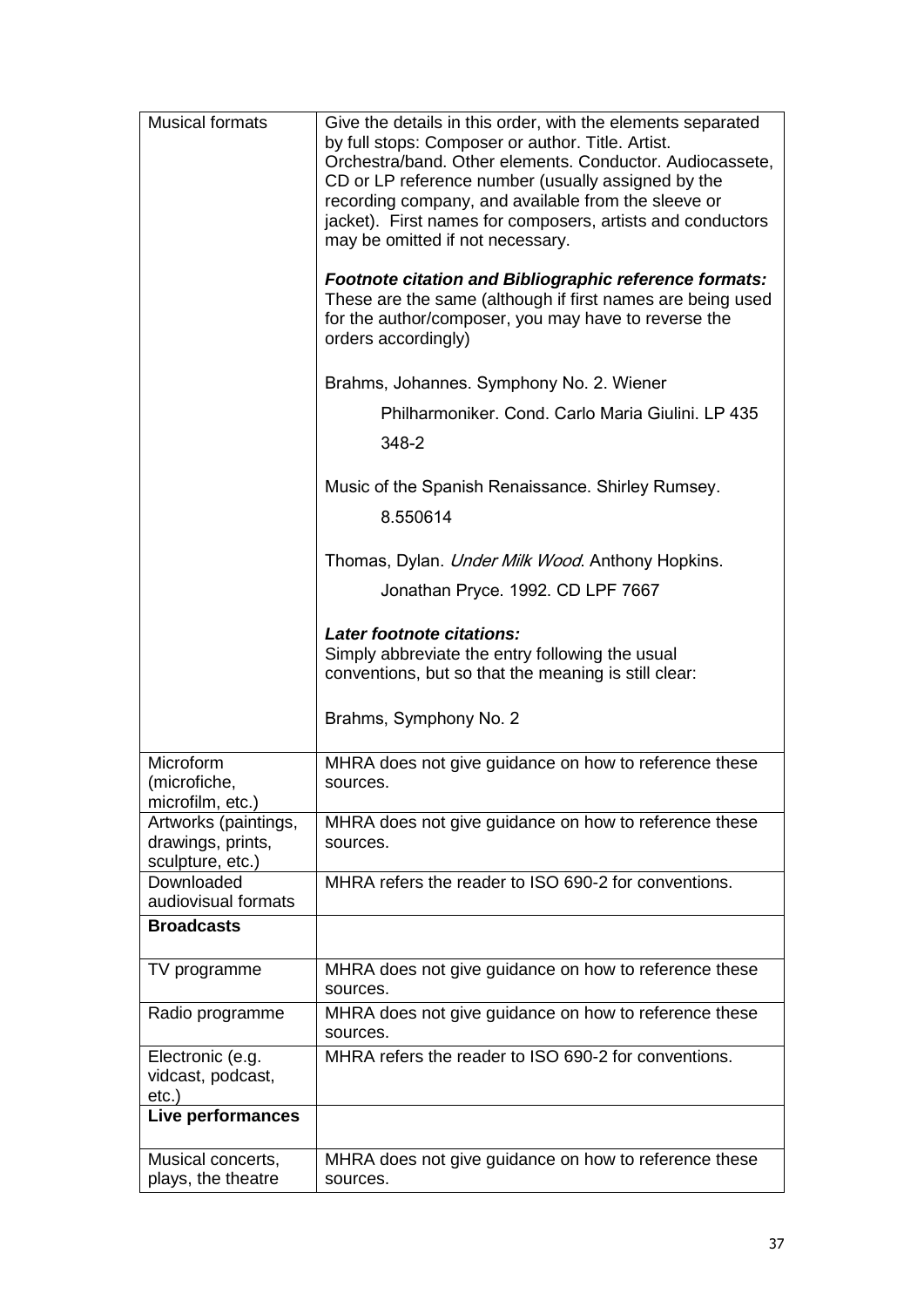## **Sample Bibliography:**

References in your bibliography should be arranged alphabetically by author, or by title (if there is no author).

Each entry should be separated by a double line break, and there should be a hanging indent of ten (10) spaces. Where several items by the same author are referenced, after the first entry, replace the author's name with "---"

- American Council of Learned Societies, Teaching the Humanities: Essays from the ACLS Elementary and Secondary Schools Teacher Curriculum Development Project (New York: ACLS, 1994)
- Annotated Book of Common Prayer: Being an Historical, Ritual and Theological Commentary on the Devotional System of The Church of England, rev. edn (London: Longmans, Green & Co., 1899; repr. 1903)
- Austin, L. J., G Rees, and E Vinaver, eds., *Studies in Modern French Literature* (Manchester: Manchester University Press, 1961)
- Brahms, Johannes. Symphony No. 2. Wiener Philharmoniker. Cond. Carlo Maria Giulini. LP 435 348-2

British Library, Cotton MSS, Caligula D III

- Brooker, Peter, and Peter Widdowson, A Practical Reader in Contemporary Literary Theory (Hemel Hempstead: Prentice Hall, 1996)
- Brooks, A. Russell, 'Periodical Journalist and Political Pamphleteer', in James Boswell, Twayne's English Authors (New York: G.K. Hall & Co., 1971; repr. 1997), in Literature Resource Center <http://galenet.galegroup.com/servlet/LitRC> [accessed 24 October 2006]
- Bullough, Geoffrey, and Margaret Bullough, eds., *Milton's Dramatic Poems*, Athlone Press Texts for Schools and Colleges (New Haven: Yale University Press, 1958; repr. London: Athlone Press 1973)
- Cartmell, Deborah, *Classics In Film And Fiction* (London: Pluto Press, 2000) <http://www.theacademiclibrary.com/login\_cat.asp?filename=0745315933> [accessed 18 July 2006]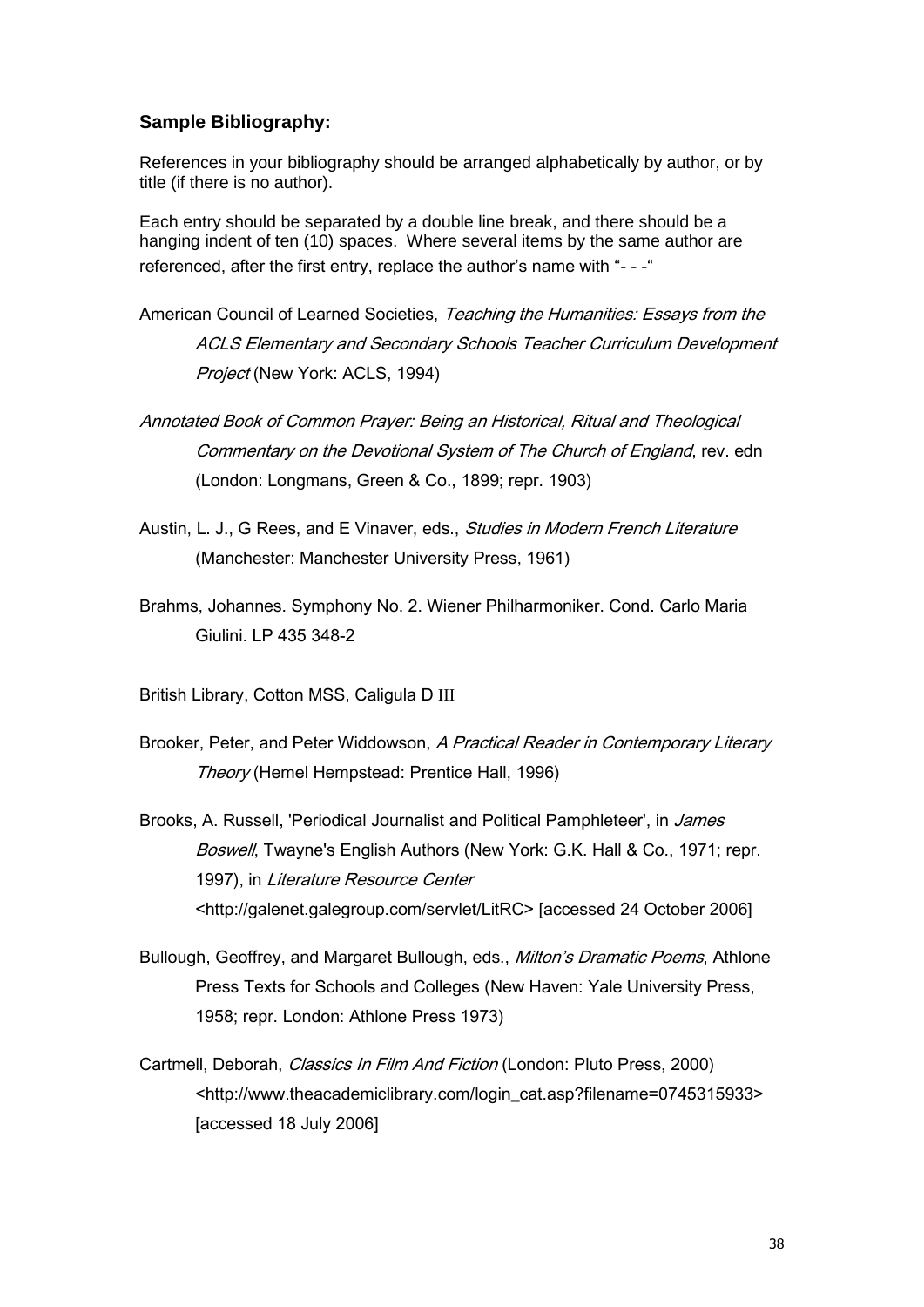- Charlton, Donald Geoffrey, Jean Gaudon, and Anthony Roy Pugh, eds., *Balzac and* the Nineteenth Century: Studies in French Literature Presented to Herbert J. Hunt by Pupils, Colleagues and Friends (Leicester: Leicester University Press, 1972)
- Claydon, Tony, and Ian McBride, eds., *Protestantism and National Identity: Britain* and Ireland, c. 1650-c. 1850 (Cambridge: Cambridge University Press, 1998)
- Conway, Jill Ker, *Written by Herself*, 3rd edn, 2 vols (New York: Random, 1996), II
- Dean, Paul, '"Nothing that is So is So": Twelfth Night and Transubstantiation', Literature and Theology, 17 (2003), 281-97
- Descartes, Rene, L'Homme de René Descartes ; et, La formation du foetus / avec les remarques de Louis de la Forge (Paris: Chez Charles Angot, 1677)
- ---, *Treatise of Man*, trans. by Thomas Steel Hall, Harvard Monographs in the History of Science (Cambridge, Massachusetts: Harvard University Press, 1972)
- Doren, Carl Van, 'Mark Twain', Twentieth-Century Literary Criticism, 12 (1984), 423-55 (first publ. in *The American Novel* ([n.p.]: Macmillan, 1921), pp.157-87), in Literature Resource Center <http://galenet.galegroup.com/servlet/LitRC> [accessed 20 October 2006]
- Dostoyevsky, Fyodor, *Idiot*, ed. by Constance Black Garnett, The Novels of Fedor Dostoevsky (London: Heinemann, 1913)
- ---, Prestuplenie i nakazanie [Crime and Punishment], trans. by Richard Pevear, and Larissa Volokhonsky, ed. by W.J. Leatherbarrow, Everyman's Library (London: David Campbell, 1993)
- Doyle, Arthur Conan, *The Oxford Sherlock Holmes*, ed. by Owen Dudley Edwards, 10 vols (New York: Oxford University Press, 1993), VIII
- 'Elemental, My Dear Turner', Times, 12 November 2003, pp. 12-13

The Epic of Gilgamesh: An English Version (London: Penguin, 1972)

Fitz, Earl E., 'The Vox Populi in the Novels of Jorge Amado and John Steinbeck', in Jorge Amado: New Critical Essays, ed. by Keith H. Brower, and Earl E. Fitz (New York, NY: Routledge, 2001), pp. 111-23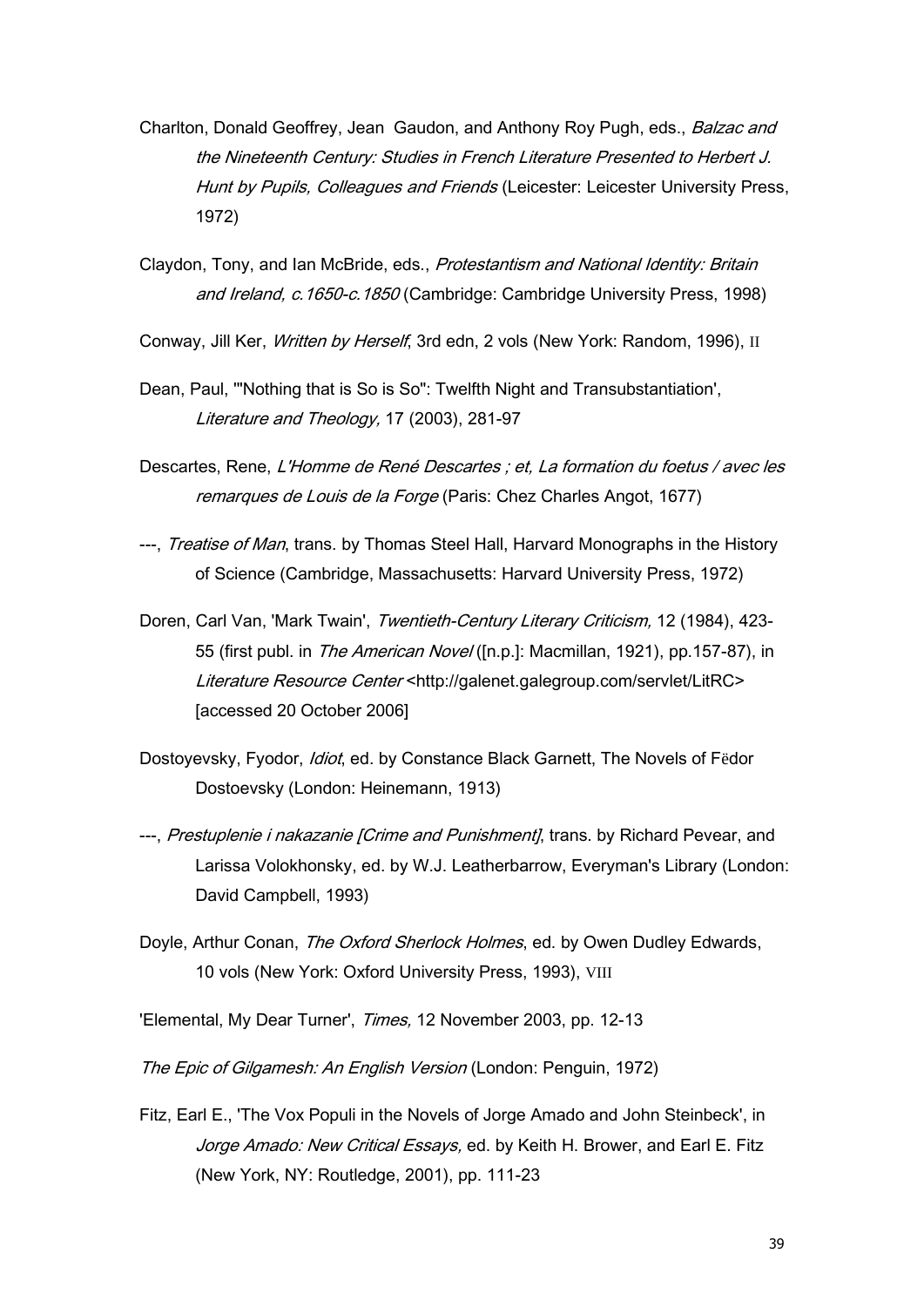- Fogel, Joshua A., ed., The Nanjing Massacre in History and Historiography (Berkeley: University of California Press, 2000), in ACLS History E-Book Project <http://www.historyebook.org/> [accessed 24 October 2006]
- Friedland, Jonathan, 'Across the Divide', Guardian, 15 January 2002, section G2, pp. 10-11
- Gibbs, Nancy, 'If You Want to Humble an Empire', Time, 14 September 2001, Special Issue, pp. 34-50
- Hohendahl, Peter Uwe, ed., Geschichte der deutschen Literaturkritik (1730-1980): A History of German Literary Criticism, 1730-1980, Modern German Culture and Literature (Lincoln: University of Nebraska Press, 1988)
- The Holy Bible, New Revised Standard Version : Containing the Old and New Testaments (Cambridge: Cambridge University Press, 1994)
- Honig, Edwin, 'Calderón's Strange Mercy Play', in *Critical Essays on the Theatre of* Calderón, ed. by Bruce W. Wardropper (New York: New York University Press, 1965), pp. 167-92 (first publ. in *Massachusetts Review*, 3 (1961), 80-107)
- House, Seymour Baker, 'More, Sir Thomas (1478-1535)', in *Oxford Dictionary of* National Biography, online edn, May 2005 (Oxford: Oxford University Press, 2004) <http://www.oxforddnb.com/view/article/19191> [accessed 26 Sept 2006]

Hughes, Ted, 'Epiphany', in *Birthday Letters* (London: Faber, 1998)

International Standard ISO 690-2: 1997 (Geneva, International Organization for Standardization, 1997) <http://www.collectionscanada.ca/ iso/tc46sc9/standard/690-2e.htm> [20 November 2006]

Johnson, Samuel, The Works of the Poets of Great Britain and Ireland: With Prefaces, Biographical and Critical, 8 vols (Dublin: J. Moore, 1793-1802), VI (1801), in Eighteenth Century Collections Online <http://infotrac.galegroup.com/itweb/uokent?db=ECCO> [accessed 24 October 2006]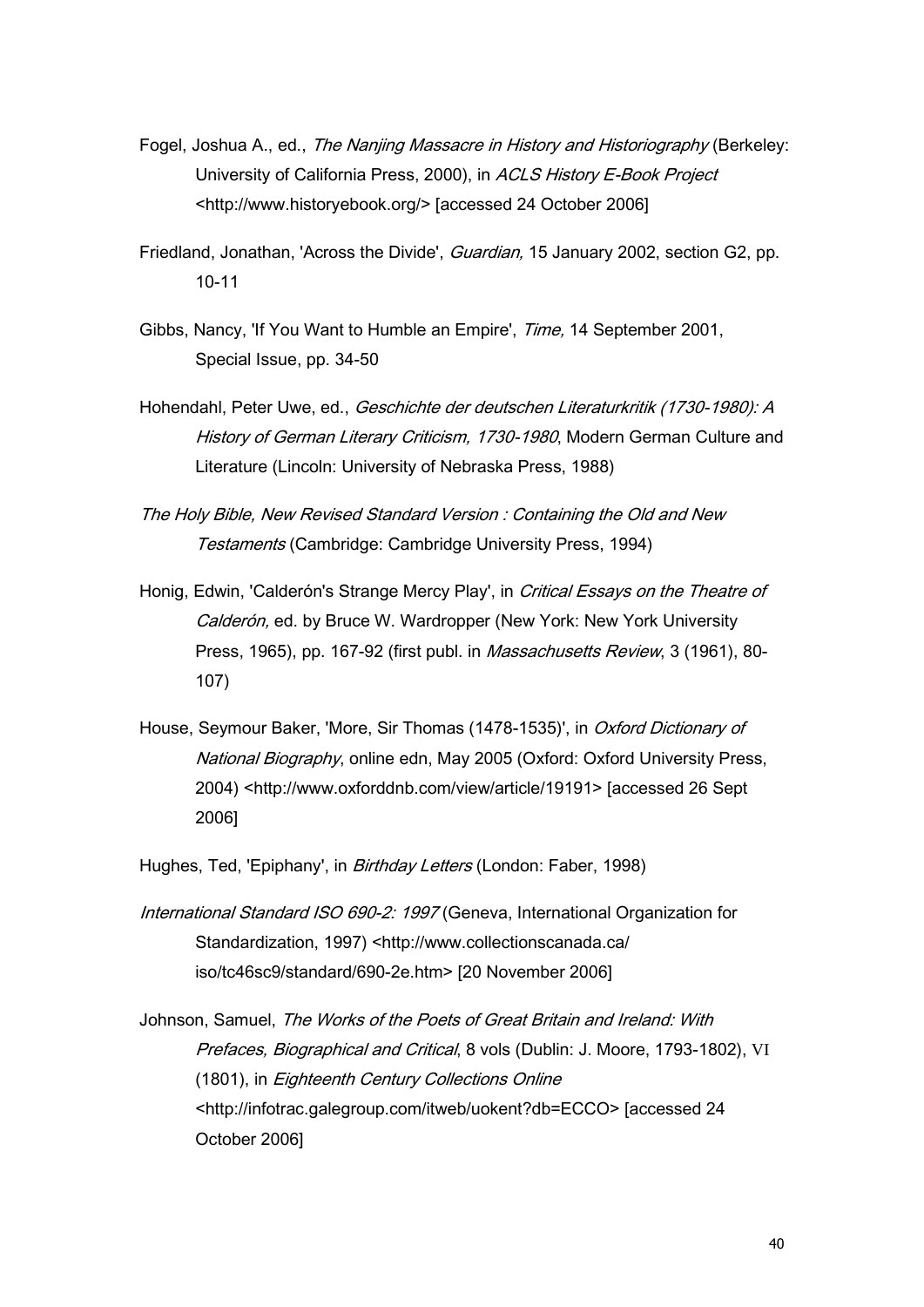- Kindred, Judith Shirley, 'The portrayal of women in the cartoons of William Kerridge Haselden, 1906-1930' (unpublished master's dissertation, University of Kent, 1997)
- Kington, Miles, 'Sailing the 450 Seas to the Two Corners of the Earth', *Independent*, 17 November 2006, 4th edn. Editorial & Opinion, p. 38, in Lexis Nexis Professional <http://web.lexisnexis.com/professional/> [accessed 20 November 2006]
- Larrissy, Edward, ed., *W.B. Yeats the Major Works*, rey. edn (Oxford: Oxford University Press, 2001)

'Masochism and Fetishism: Georges Bataille's Histoire de l'oeil', in Forbidden Fictions : Pornography and Censorship in Twentieth-Century French Literature, ed. by John Phillips (London: Pluto Press, 1999) <http://www.theacademiclibrary.com/login\_cat.asp?filename=0745312225&nu m=65> [accessed 11 August 2006]

Modern Humanities Research Association, MHRA Style Book: Note for Authors, Editors, and Writers of Theses, ed. by Glanville Price, and others, 6th edn (London: Modern Humanities Research Association, 2002) <http://www.mhra.org.uk/Publications/Books/StyleGuide/StyleGuideV1.pdf> [accessed 23 August 2006]

'My God, What Does She Want?' in The Technology of Orgasm: "Hysteria", the Vibrator, and Women's Sexual Satisfaction, ed. by Rachel P. Maines, Johns Hopkins Studies in the History of Technology. New Series, 24 (Baltimore, Md.; London: The Johns Hopkins University Press, 1999; repr. 2001), pp. 48-66, in ACLS History E-Book Project <http://www.historyebook.org/> [accessed 24 October 2006]

Paris, Bilbliothèque nationale, fonds français, 1124

- Proust, Marcel, *Sodom and Gomorrah*, trans. by John Sturrock, ed. by Christopher Prendergast, Penguin Classics: In Search of Lost Time, 4 (London: Allen Lane, 2002; repr. London : Penguin, 2003)
- Report of the Secretary General, Rape and Abuse of Women in the Territory of the Former Yugoslavia (New York, United Nations, 1994)